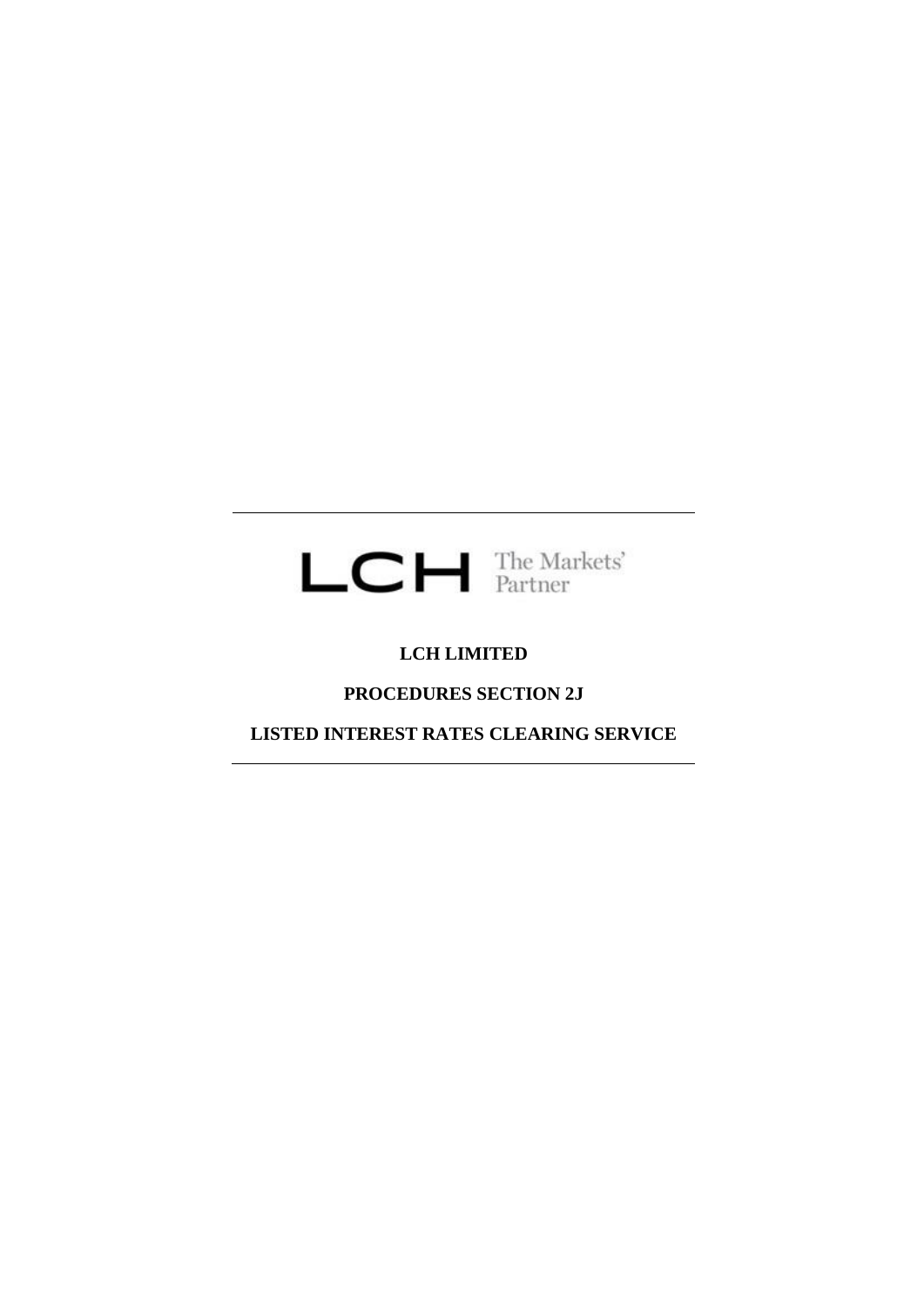| Section |      |                                                                                        | Page |  |  |  |
|---------|------|----------------------------------------------------------------------------------------|------|--|--|--|
| 1.      |      |                                                                                        |      |  |  |  |
|         | 1.1  |                                                                                        |      |  |  |  |
|         | 1.2  |                                                                                        |      |  |  |  |
|         | 1.3  |                                                                                        |      |  |  |  |
|         | 1.4  |                                                                                        |      |  |  |  |
|         | 1.5  |                                                                                        |      |  |  |  |
|         | 1.6  |                                                                                        |      |  |  |  |
|         | 1.7  |                                                                                        |      |  |  |  |
|         | 1.8  |                                                                                        |      |  |  |  |
|         | 1.9  |                                                                                        |      |  |  |  |
|         | 1.10 |                                                                                        |      |  |  |  |
|         | 1.11 |                                                                                        |      |  |  |  |
|         | 1.12 |                                                                                        |      |  |  |  |
|         | 1.13 |                                                                                        |      |  |  |  |
|         | 1.14 |                                                                                        |      |  |  |  |
|         | 1.15 |                                                                                        |      |  |  |  |
| 2.      |      |                                                                                        |      |  |  |  |
|         |      |                                                                                        |      |  |  |  |
|         |      |                                                                                        |      |  |  |  |
|         |      |                                                                                        |      |  |  |  |
|         |      |                                                                                        |      |  |  |  |
|         |      |                                                                                        |      |  |  |  |
|         |      |                                                                                        |      |  |  |  |
|         |      | Schedule 7 German Govt. Bond (Euro Bund) Future Delivery Instruction for Sellers (Euro |      |  |  |  |
|         |      | Schedule 8 German Govt. Bond (Euro Bund) Future Delivery Instruction for Buyers (Euro  |      |  |  |  |
|         |      |                                                                                        |      |  |  |  |
|         |      |                                                                                        |      |  |  |  |
|         |      |                                                                                        |      |  |  |  |
|         |      |                                                                                        |      |  |  |  |
|         |      |                                                                                        |      |  |  |  |
|         |      |                                                                                        |      |  |  |  |
|         |      |                                                                                        |      |  |  |  |
|         |      |                                                                                        |      |  |  |  |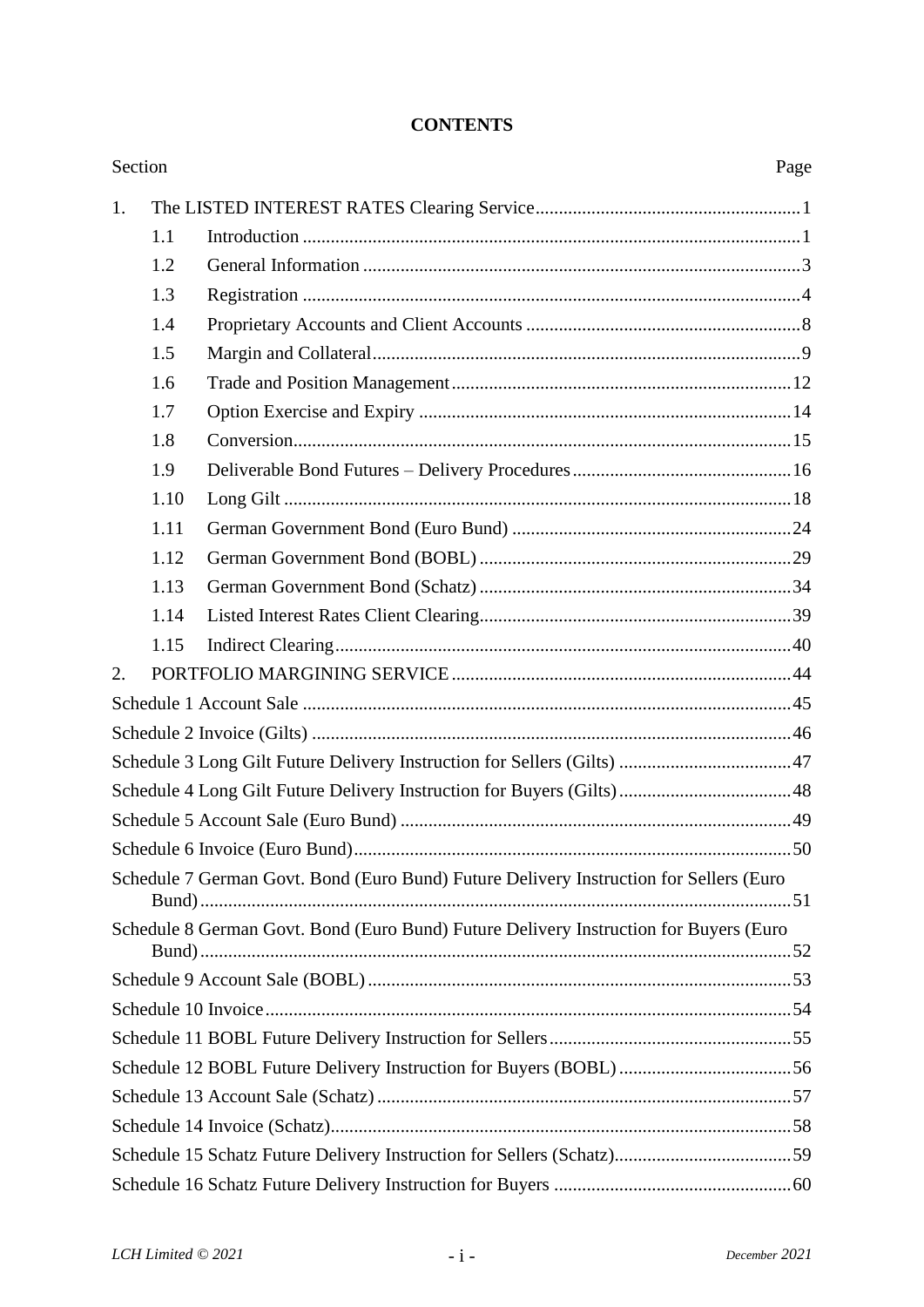### 1. **THE LISTED INTEREST RATES CLEARING SERVICE**

#### 1.1 **Introduction**

#### 1.1.1 *Background*

These Procedures apply to the clearing of Listed Interest Rates Eligible Products listed for trading on Rates Exchanges, form part of the Rulebook and must be read in conjunction with the other parts of the Rulebook.

Listed Interest Rates Clearing Members must inform themselves fully of their obligations under the Rulebook and other relevant documentation, such as the Clearing Membership Agreement and the terms of any approval by the Clearing House to extend clearing activities. Listed Interest Rates Clearing Members should also familiarise themselves with the relevant Rates Exchange Rules and the Listed Interest Rates Contract Terms.

The Rulebook (including these Procedures) and the Listed Interest Rates Contract Terms are subject to change from time to time. Enquiries regarding these Procedures or any other aspects of the operation of the Listed Interest Rates Clearing Service should be directed to the Listed Rates Clearing House Client Services Department on +44 7426 7651 or [ListedRates.Ops.UK@lch.com.](mailto:ListedRates.Ops.UK@lch.com) Enquiries regarding Listed Interest Rates Clearing Member status should be directed to the Onboarding Department on +44 (0) 20 7426 7949 or [onboarding@lch.com.](mailto:membership@lch.com)

In the event of any conflict between any provision of these Procedures and any requirement or provision of any third party (including but not limited to any requirement or provision in any Rates Exchange Rules), these Procedures shall prevail.

Enquiries relating to (i) trading Listed Interest Rates Contracts; (ii) Rates Exchange Rules; or (iii) the Listed Interest Rates Contract Terms of any Listed Interest Rates Contract other than a Designated Listed Interest Rates Contract should be directed to the relevant Rates Exchange. Enquiries relating to (i) clearing Listed Interest Rates Contracts; (ii) the Rulebook ; or (iii) the Listed Interest Rates Contract Terms of any Designated Listed Interest Rates Contracts should be directed to the Clearing House.

#### 1.1.2 *Interpretation*

Capitalised terms used in these Procedures not otherwise defined herein have the meanings ascribed to them in the Rulebook.

### **Except where otherwise stated, all times shown are London time and the twenty four hour clock is used.**

#### 1.1.3 *Listed Interest Rates Eligible Products*

Listed Interest Rates Clearing Members are advised for the purposes of the Regulations and these Procedures that the list of Listed Interest Rates Eligible Products may be found on the Clearing House's website [\(www.lch.com\)](http://www.lch.com/).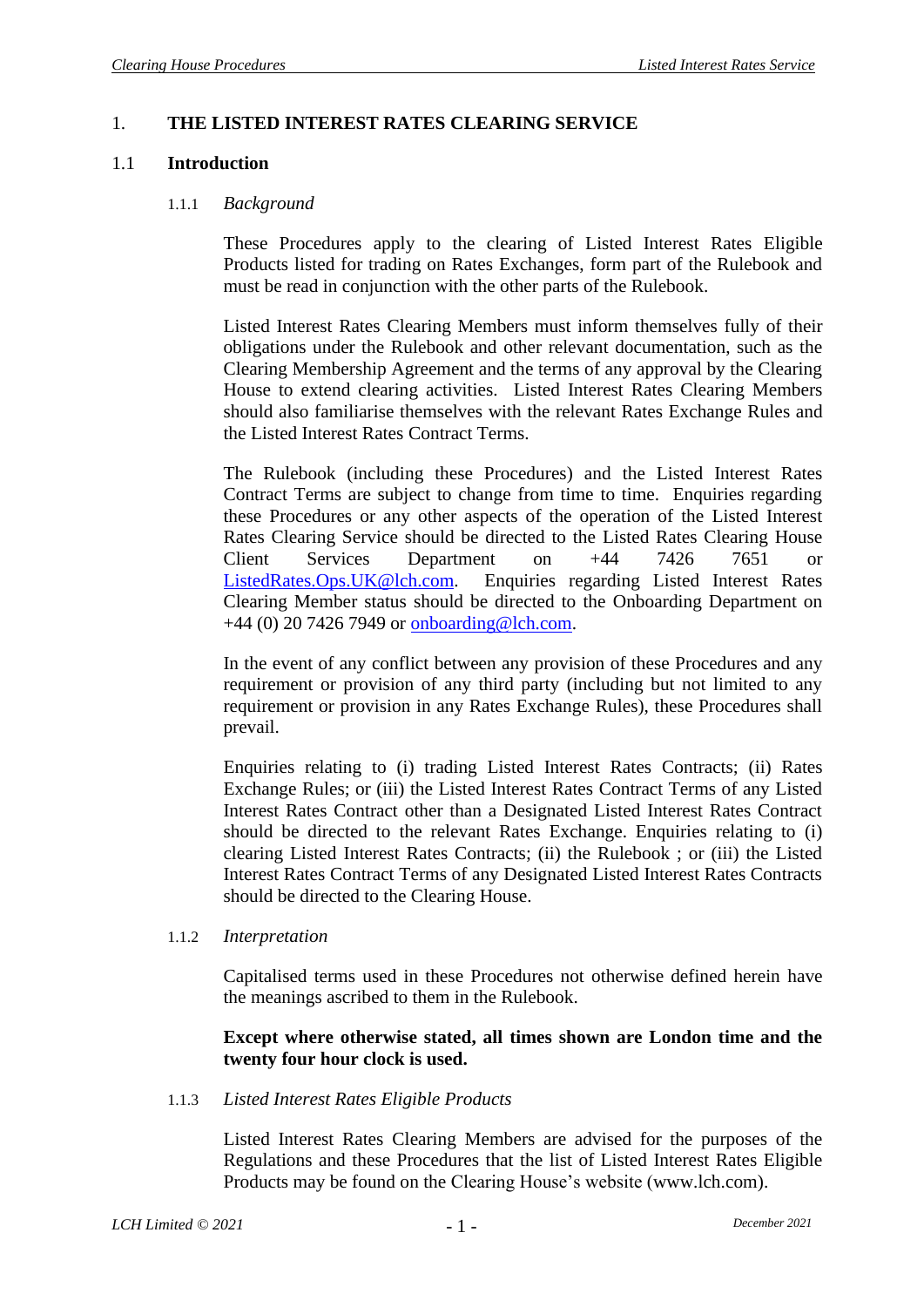## 1.1.4 *Use of the Listed Interest Rates Clearing Service*

(a) Where any Clearing Member wishes to participate in any part of the Listed Interest Rates Clearing Service, it must first seek appropriate authorisation from the Clearing House. Clearing Members seeking authorisation to participate in the Listed Interest Rates Clearing Service will be required to seek separate authorisation for business undertaken in relation to the service provided by each Rates Exchange.

Details of how to obtain such authorisations may be obtained from the Clearing House's Onboarding Department. The Clearing Member must comply with all membership and other requirements of the Clearing House, including requirements relating to settlement. Specifically with regard to settlement each Member must at all times ensure:

- (i) that it has PPS accounts in all relevant currencies to enable clearing and settlement; and
- (ii) that it has settlement accounts with all relevant central securities depositories identified in these Procedures as relevant to such Member's Listed Interest Rates Clearing Business.
- (b) Failure to meet the requirements set out in sub-paragraph (a) (i)-(ii) above (and other applicable requirements) will result in that Clearing Member not having appropriate settlement arrangements in place and, as a result, any Listed Interest Rates Novation Transaction or Rates Exchange Match presented for registration by or on behalf of that Member will not fulfil the relevant eligibility criteria for registration as Listed Interest Rates Contracts (see Regulation 97(c) and Regulation 98(b)). In such a case, such Listed Interest Rates Novation Transaction or Rates Exchange Match may be rejected by the Clearing House and no Listed Interest Rates Contracts would arise. The Listed Interest Rates Novation Transaction or Rates Exchange Match would then be governed by any applicable Rates Exchange Rules.

## 1.1.5 *Suspension of Trading*

For the avoidance of doubt, any action by a Rates Exchange to suspend, de-list or take any other action with regard to a Listed Interest Rates Eligible Product shall not affect any obligations that a Listed Interest Rates Clearing Member may have to the Clearing House with regard to any open Listed Interest Rates Contracts in such Listed Interest Rates Eligible Product.

## 1.1.6 *Liability*

(a) Listed Interest Rates Clearing Members are asked to note that any statements set out in these Procedures regarding the liability of the Clearing House are made without prejudice to the generality of the provisions set out in Regulation 52.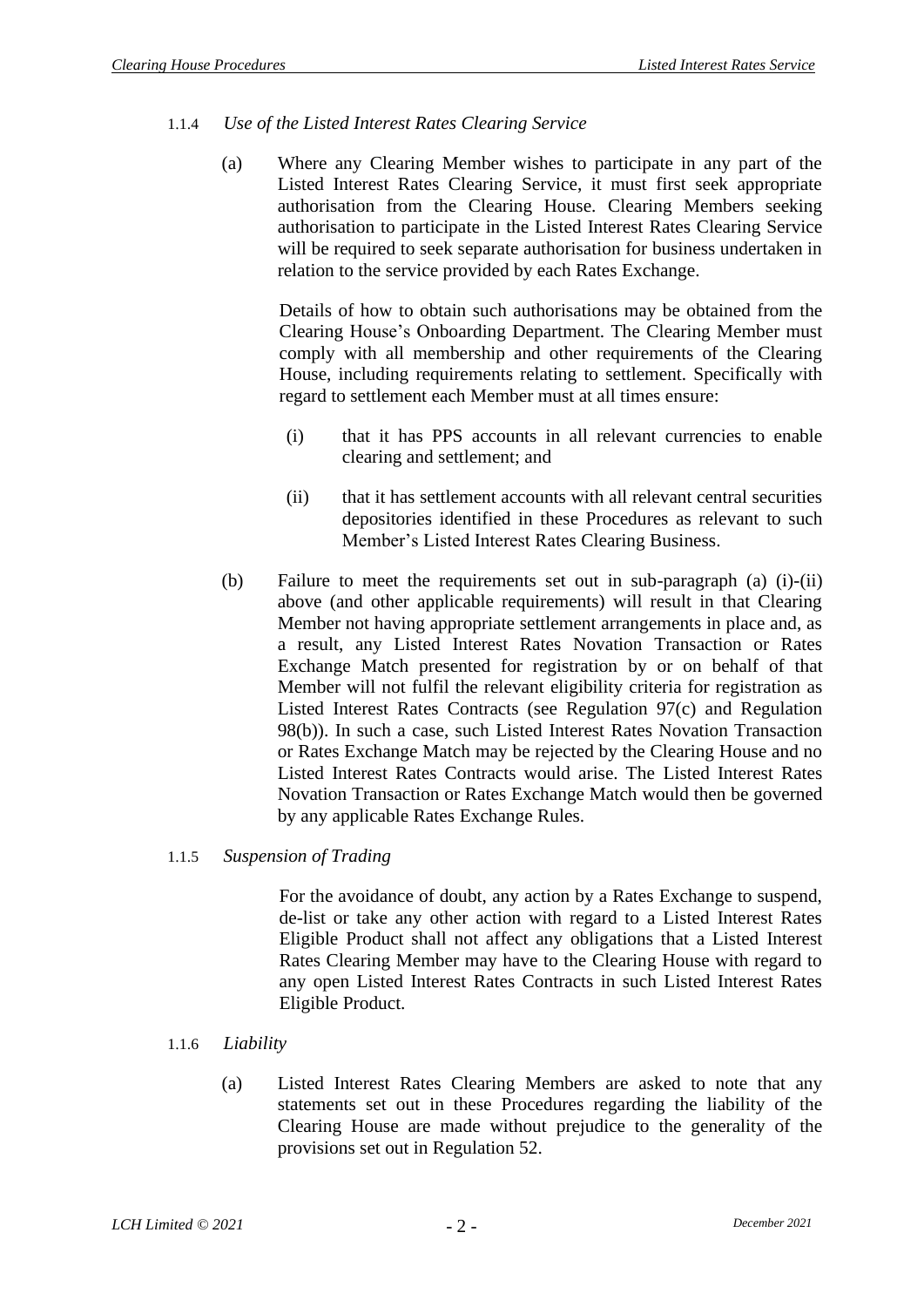- (b) The Clearing House does not seek to limit or exclude any liability for personal injury or death caused by its negligence, or for fraud or wilful default on the part of the Clearing House.
- 1.1.7 *Rates Exchange Status*

Application for Rates Exchange status shall be made in accordance with the policies published from time to time on the Clearing House's website. A list of Rates Exchanges currently approved by the Clearing House, as well as an indication of whether Listed Interest Rates Eligible Products listed on such Rates Exchange are registered by the Clearing House through an open offer or a novation clearing mechanism, shall be made available by the Clearing House. Where the Clearing House approves additional Rates Exchanges, it will notify Listed Interest Rates Clearing Members via a member circular.

### 1.2 **General Information**

- 1.2.1 *Service Operation*
	- (a) Trading and Clearing System Functions

The respective functions of a Rates Exchange's trading system and the Clearing House's clearing system are contained in the relevant Service Description. All enquiries regarding the Listed Interest Rates Clearing Service should be directed to Client Services on +44 7426 7651 or [ListedRates.Ops.UK@lch.com.](mailto:ListedRates.Ops.UK@lch.com)

(b) Operating Times

Unless notified otherwise, the Listed Interest Rates Clearing Service clearing system will be operational as follows:

| Time (LDN)      | Process                                                                                       |
|-----------------|-----------------------------------------------------------------------------------------------|
| 07:00           | Listed Interest Rates Service<br>clearing system available to accept<br>trades                |
| 21:00           | Eligible<br>Listed Interest Rates<br>Product receipt deadline                                 |
| $21:00 - 21:45$ | window<br>Position<br>maintenance<br>(trading ceases at 21:00)                                |
| $21:45 - 01:00$ | Clearing system starts end of day<br>processing, which shall including<br>portfolio margining |

The Listed Interest Rates Clearing Service clearing system uses the *SwapsMonitor Financial Calendar*. The calendar, as applicable to the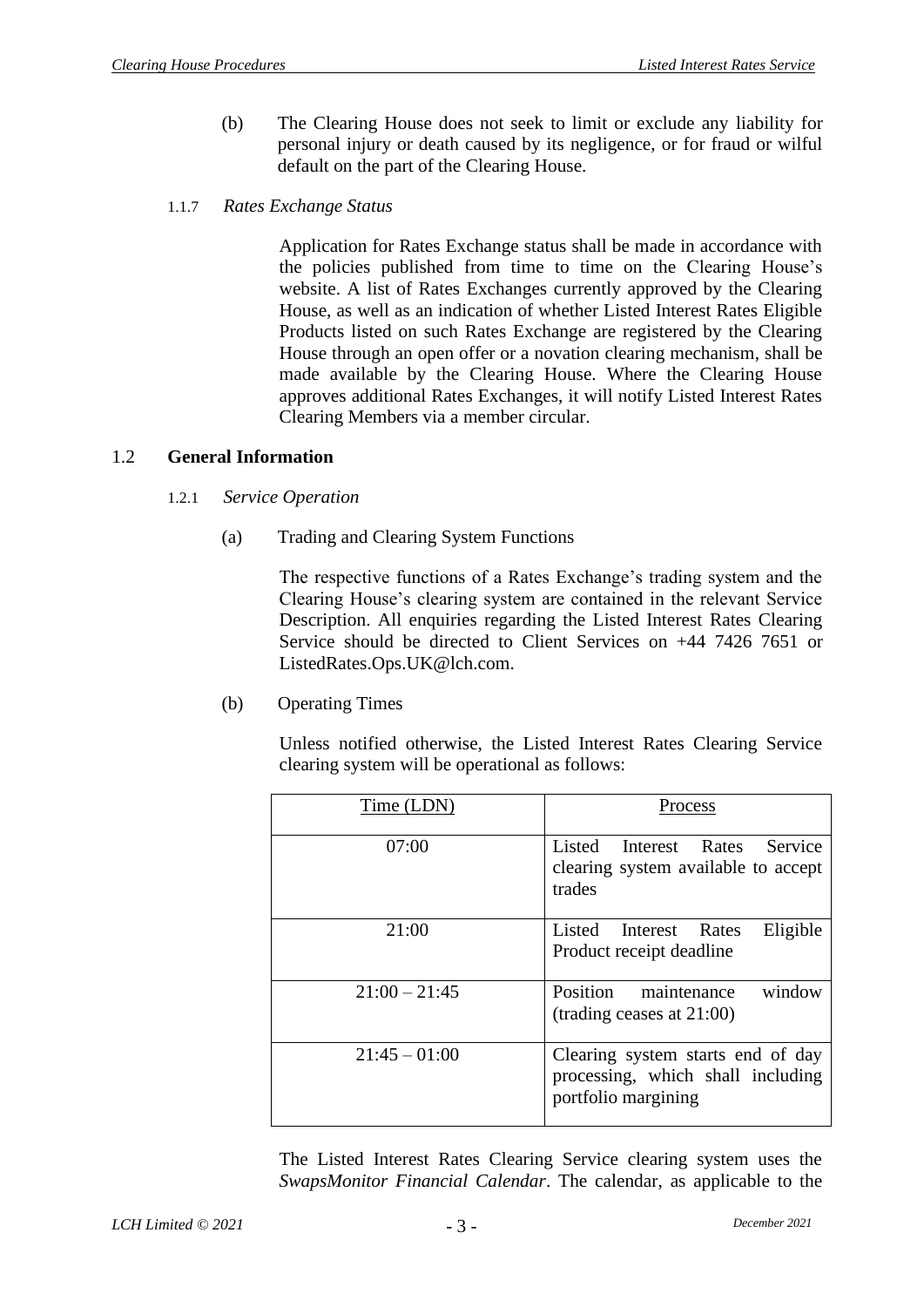Listed Interest Rates Service, will be available on the Clearing House's website.

(c) System Requirements

Clearing Members must have in their office, at a minimum, a PC configured to access the clearing system GUI, a printer and back-up connectivity to the clearing system as required by the Clearing House.

1.2.2 *Member Reporting*

The Clearing House makes available appropriate clearing information via reports, real-time confirmations and other means. Full details are contained in the relevant Service Description documentation.

1.2.3 *Clearing House Reporting*

The Clearing House (acting, where applicable, through the entity to which it has elected to delegate the relevant reporting obligation) shall report to a trade repository or similar body the details of a Listed Interest Rates Contract and any modification or termination of such contract without duplication and no later than the working day following the conclusion, modification or termination of such contract, in line with the requirements of Applicable Law.

#### 1.2.4 *Static Data*

Prior to presentation of any Listed Interest Rates Novation Transaction or Rates Exchange Match for registration as a Listed Interest Rates Contract, a Listed Interest Rates Clearing Member is required to provide sufficient information in respect of the Rates Exchange from which such Listed Interest Rates Novation Transaction or Rates Exchange Match will be presented ("**Rates Exchange Information**"). This applies also to any Listed Interest Rates Eligible Product traded pursuant to any agency arrangements permitted by the rules of that Rates Exchange.

The format, contents and completion process of the static data form for the provision of Rates Exchange Information, in respect of each Rates Exchange, is prescribed from time to time by the Clearing House. Copies of the prescribed forms, for each Rates Exchange, are available from the Clearing House Onboarding Department.

Failure to provide the correct Rates Exchange Information in respect of the particular Rates Exchange may result in the rejection of a Listed Interest Rates Novation Transaction or Rates Exchange Match.

#### 1.3 **Registration**

1.3.1 *General*

Listed Interest Rates Contracts may arise through either a novation or an open offer clearing mechanism.

(a) Novation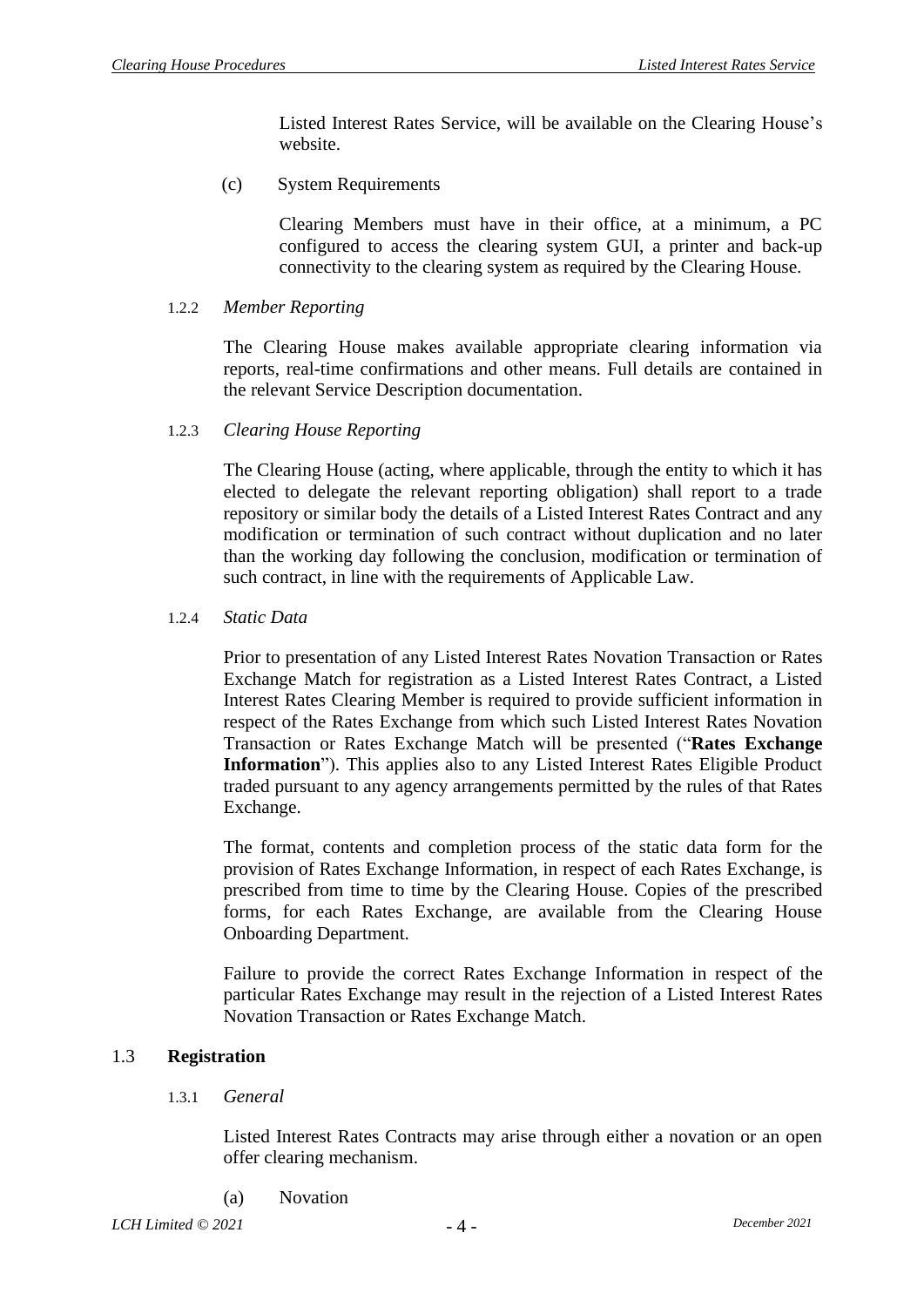Novation applies to each Listed Interest Rates Eligible Product executed as a Listed Interest Rates Novation Transaction on a Rates Exchange. Where a Listed Interest Rates Novation Transaction is presented to the Clearing House for registration, the Clearing House will determine whether to accept or reject the Listed Interest Rates Novation Transaction within the required timeframe under all Applicable Law. Where the Clearing House determines to accept the Listed Interest Rates Novation Transaction, registration shall occur immediately and the Listed Interest Rates Novation Transaction shall be automatically replaced with (as applicable) (i) two separate Listed Interest Rates Contracts, one between the relevant Listed Interest Rates Clearing Member and the Clearing House and the other between the same or another Listed Interest Rates Clearing Member and the Clearing House, or (ii) one Listed Interest Rates Contract between the relevant Listed Interest Rates Clearing Member and the Clearing House and one FCM Listed Interest Rates Contract between the relevant FCM Clearing Member and the Clearing House (such time, the "**Registration Time**").

Novation of Listed Interest Rates Novation Transactions is described in greater detail in Regulation 12 and Regulation 98.

(b) Open Offer

The Clearing House also provides an open offer in respect of Listed Interest Rates Eligible Products listed for trading on one or more Rates Exchanges. Pursuant to this "open offer", once the particulars of a Rates Exchange Match are presented to the Clearing House, then, subject to the Regulations and the Procedures, the Clearing House shall automatically and immediately register either (i) two separate Listed Interest Rates Contracts, one between the relevant Listed Interest Rates Clearing Member and the Clearing House and the other between the same or another Listed Interest Rates Clearing Member and the Clearing House, or (ii) one Listed Interest Rates Contract between the relevant Listed Interest Rates Clearing Member and the Clearing House and one FCM Listed Interest Rates Contract between the relevant FCM Clearing Member and the Clearing House (such time, the Registration Time).

The Clearing House's open offer arrangements for Rates Exchange Matches are described in greater detail in Regulation 97.

## 1.3.2 *Confirmation*

Presentation of a Listed Interest Rates Novation Transaction or Rates Exchange Match (as applicable) for registration to the Clearing House constitutes immediate confirmation in accordance with the Regulations by the Listed Interest Rates Clearing Member in whose name such Listed Interest Rates Novation Transaction or Rates Exchange Match (as applicable) is presented. However, the Clearing House will only accept for registration, as Listed Interest Rates Contracts, the particulars of a Listed Interest Rates Novation Transaction or Rates Exchange Match (as applicable) presented by a Rates Exchange in a message format and manner acceptable to the Clearing House.

Each Listed Interest Rates Clearing Member authorised to participate in the Listed Interest Rates Service must be familiar with the operating procedures and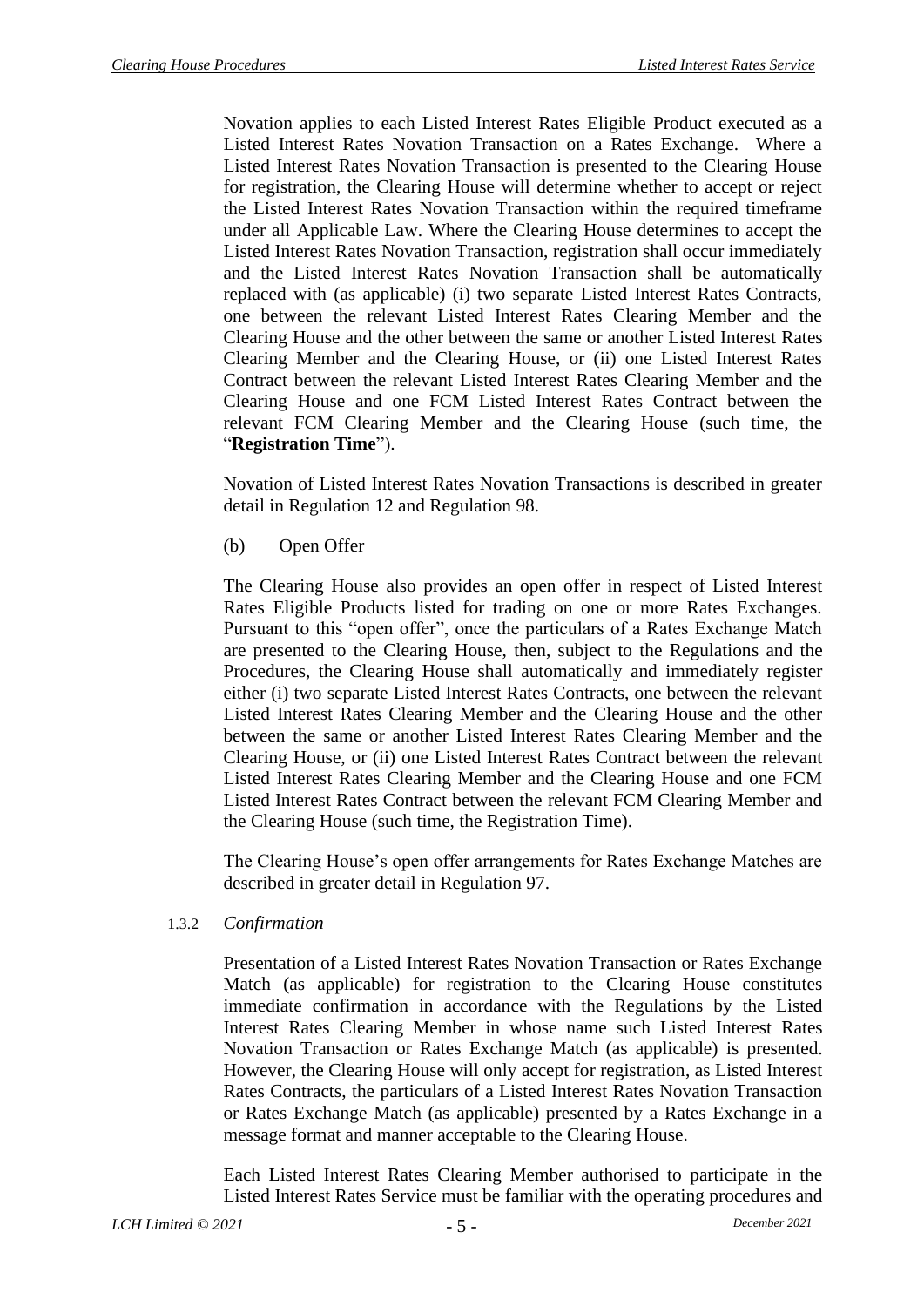deadlines of each Rates Exchange in respect of which it has been approved by the Clearing House.

1.3.3 *Intra-Day Registration*

The Clearing House registers all Listed Interest Rates Contracts on an intra-day basis.

1.3.4 *Risk Pending Trades*

Except as otherwise required by Applicable Law, trades presented to the Clearing House for registration can be validated against a number of risk parameters, including quantity, price, premium, strike price, trade value or mark-to-market profit/loss parameters ("**Risk Parameters**"). Any trades that fall outside of the validation parameters will enter a pending state (the "**Risk Pending Queue**") and require validation by Risk Management before being accepted or rejected by the Clearing House.

The Risk Parameter ranges are set by Risk Management and can be amended during periods of low or high volatility to capture or avoid suspension of trades which are within the day's trading range.

## 1.3.5 *Conditions for Acceptance of Risk Pending Trades*

Except as otherwise required by Applicable Law, registration of trades held in the Risk Pending Queue is conditional on the transfer of sufficient Collateral to the Clearing House.

If the Clearing House decides that additional Collateral is required it will advise the Listed Interest Rates Clearing Member as soon as possible. The currency and method of funds transfer, or type of Collateral to be provided, will be agreed between the Clearing House and the Listed Interest Rates Clearing Member. Only when the Clearing House has received the Collateral or has received confirmation from the transferring bank that the cash Collateral has been, or is, in the process of being transferred will it accept the pending trade.

The Clearing House will carry out the process of accepting pending trades on an hourly basis throughout the day, or more frequently where possible. The acceptance process will apply to both sides of a trade at the same time.

It is the responsibility of each Listed Interest Rates Clearing Member to ensure that any trades likely to require acceptance are input as early as possible in the day; and that either sufficient surplus Collateral is maintained with the Clearing House or arrangements are in place to meet additional calls for Collateral. Trades not accepted by the Clearing House will not be registered. In order to achieve registration, the trade must be re-submitted (in accordance with the relevant Rates Exchange Rules) the next business day, when the same process will apply.

1.3.6 *Rejection* 

Where (a) a Listed Interest Rates Novation Transaction or (b) the particulars of a Rates Exchange Match are presented to the Clearing House for registration as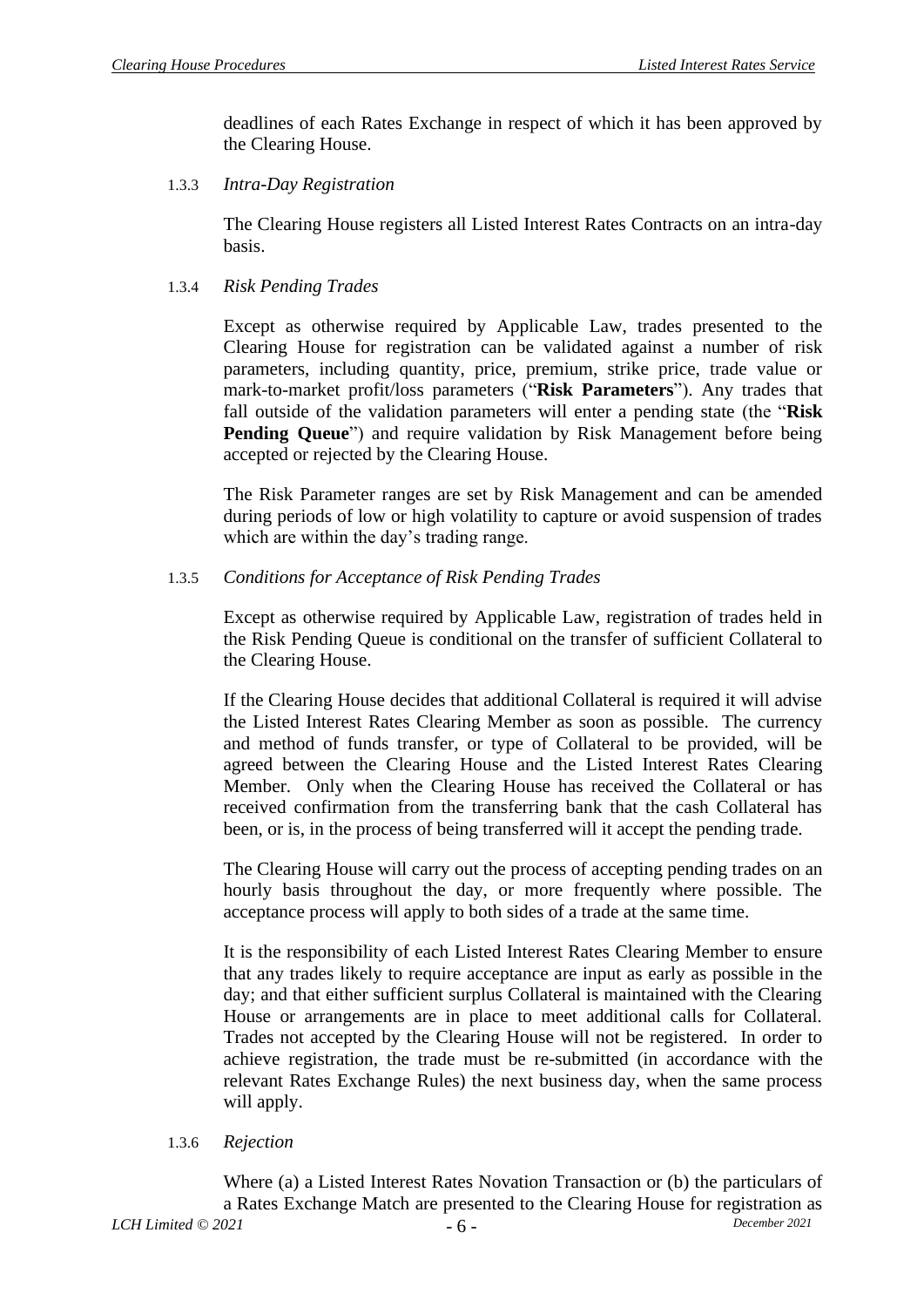two Listed Interest Rates Contracts (or one Listed Interest Rates Contract and one FCM Listed Interest Rates Contract), the Clearing House may reject such registration where:

- (i) the relevant Listed Interest Rates Eligibility Criteria are not met;
- (ii) such transaction or particulars (as applicable) have as their subject a product which is not a Listed Interest Rates Eligible Product;
- (iii) such transaction or particulars (as applicable) contain invalid or incomplete message data;
- (iv) such transaction or particulars (as applicable) are required or requested by any Regulatory Body or the relevant Rates Exchange to be rejected or treated as void or voided; or
- (v) the Clearing House considers that rejection is advisable for its own protection or the protection of the relevant market.

If the Clearing House rejects the registration of a Listed Interest Rates Novation Transaction or a Rates Exchange Match, the relevant Clearing Members and relevant Rates Exchange will be notified of such rejection within the required timeframe under all Applicable Law.

If a Listed Interest Rates Novation Transaction or the particulars of a Rates Exchange Match are presented to the Clearing House for registration and rejected, such Listed Interest Rates Novation Transaction or Rates Exchange Match (as applicable) may be re-presented for registration in the form of a new Listed Interest Rates Novation Transaction or Rates Exchange Match (as applicable) but with the same economic terms in accordance with, and subject to, the Rulebook and all Applicable Law, and such Listed Interest Rates Novation Transaction or Rates Exchange Match (as applicable) will, for the purposes of the Rulebook and upon such re-presentation, constitute a new Listed Interest Rates Novation Transaction or Rates Exchange Match (as applicable).

Listed Interest Rates Novation Transactions must be executed, matched and presented for registration prior to the relevant Rates Exchange deadline for registration. Any Listed Interest Novation Transactions presented after that time will be rejected.

Where a transaction or particulars (as applicable) are rejected by the Clearing House, no Listed Interest Rates Contracts arise between the Clearing House and the Listed Interest Rates Clearing Members concerned. Subject to Regulation 52(e), the Clearing House has no liability in respect of such rejection.

#### 1.3.7 *Notification*

All registered Contracts are listed on the Clearing Member statement available via the Member reporting website. Listed Interest Rates Clearing Members participating in the Portfolio Margining Service will also be notified via the Member reporting website of transfers of Identified Off-Setting Listed Interest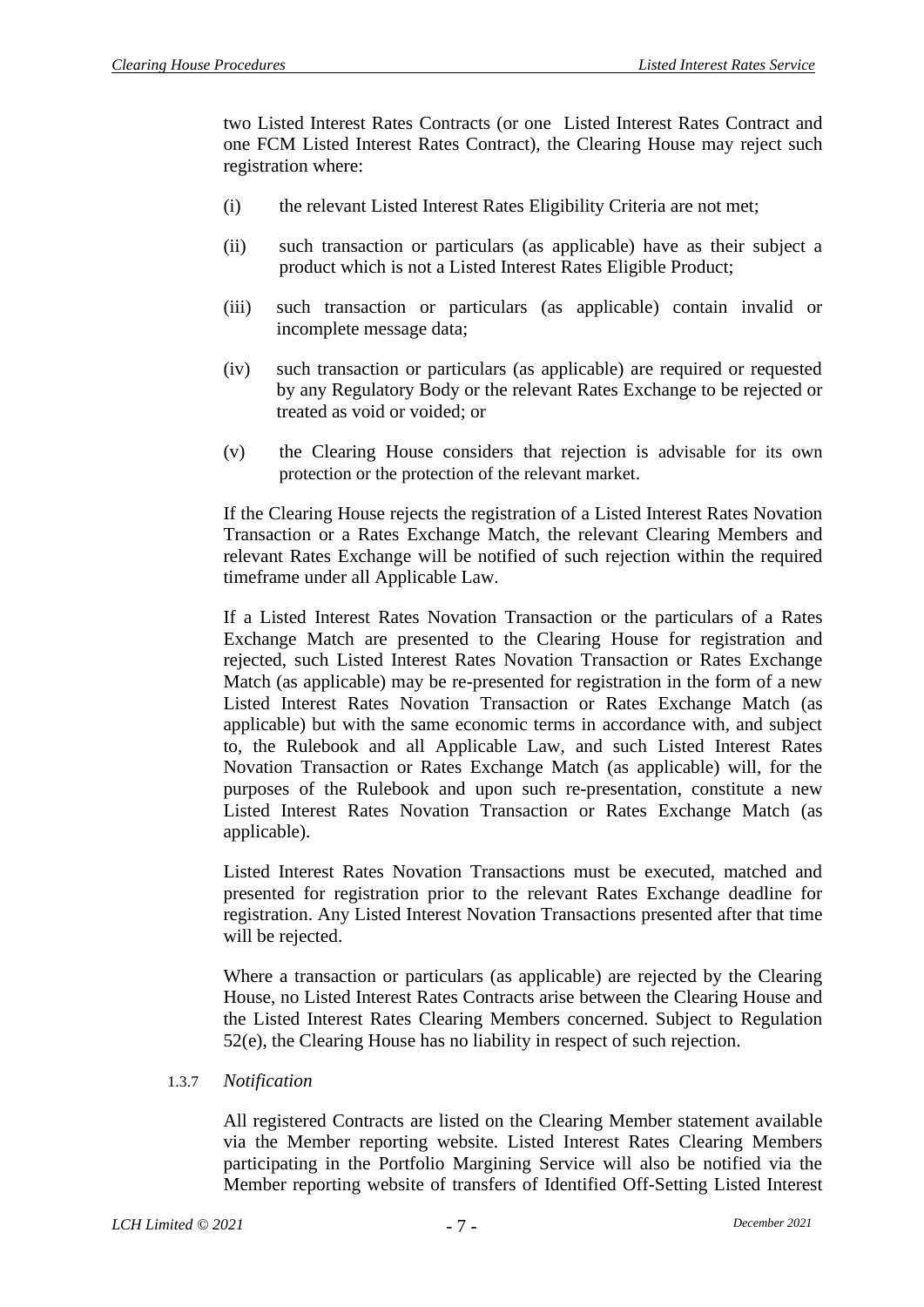Rates Contracts as described more fully in Section 2C (SwapClear) of the Procedures.

#### 1.4 **Proprietary Accounts and Client Accounts**

1.4.1 *Proprietary Accounts*

A Listed Interest Rates Service Clearing Member may request that the Clearing House opens one or more Proprietary Accounts in respect of its House Clearing Business.

Each Proprietary Account will map to two or more sub-accounts:

- (a) one or more position accounts; and
- (b) one or more collateral accounts.
- 1.4.2 *Client Accounts*
	- (a) *Types of Client Account*

Subject to Regulation 11 (*Client Clearing Business*) and Section 1.14 (*Listed Interest Rates Client Clearing*) below, a Listed Interest Rates Clearing Member may request that the Clearing House opens, in respect of its Client Clearing Business, one or more:

- (i) Individual Segregated Accounts;
- (ii) Indirect Gross Accounts;
- (iii) Non-Identified Client Omnibus Net Segregated Accounts;
- (iv) Identified Client Omnibus Net Segregated Accounts;
- (v) Affiliated Client Omnibus Net Segregated Accounts;
- (vi) Omnibus Gross Segregated Accounts; and/or
- (vii) Indirect Net Accounts.
- (b) Each Client Account will map to two or more sub-accounts:
	- (i) one or more position accounts; and
	- (ii) one or more collateral accounts.

#### 1.4.3 *Position Accounts*

For identification purposes, each Listed Interest Rates Clearing Member is assigned a unique three-character mnemonic. A Listed Interest Rates Clearing Member's position and financial information are further identified by positionkeeping accounts corresponding to a single character code: C for Listed Interest Rates Client Clearing Business and H for Listed Interest Rates Clearing House Business. The H account is obligatory. The C account will be used in respect of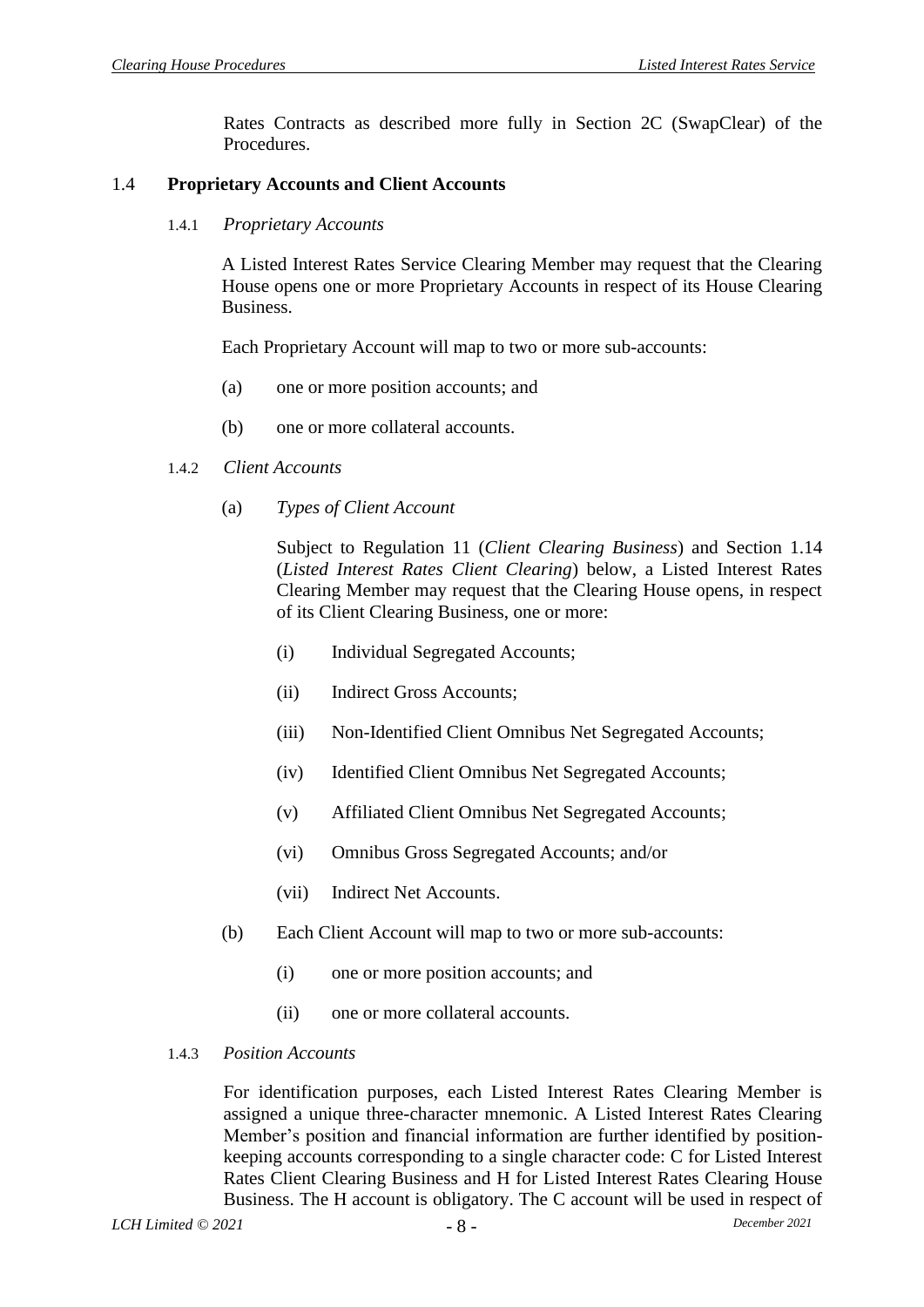any Listed Interest Rates Clearing Member which engages in Listed Interest Rates Client Clearing Business.

1.4.4 *Operational Accounts*

The Clearing House will open operational accounts in respect of a Listed Interest Rates Clearing Member, which are used to record cash and securities balances and its Listed Interest Rates Contributions. The Clearing House may open and close such operational accounts, in its sole discretion, upon notice to the relevant Listed Interest Rates Clearing Members. Listed Interest Rates Operations will provide details of such accounts to a Listed Interest Rates Clearing Member upon request.

### 1.4.5 *Listed Interest Rates Client Clearing Business*

If a Listed Interest Rates Clearing Member engages in Listed Interest Rates Client Clearing Business, the Clearing House will maintain a client "C" position-keeping account and a client "C" collateral account for such Listed Interest Rates Clearing Member, which may have any number of segregated sub-accounts. Each Individual Segregated Account of the Listed Interest Rates Clearing Member will map onto one such segregated sub-account in the client "C" position-keeping account and one such segregated sub-account in the client "C" collateral account, each Indirect Gross Account of the Listed Interest Rates Clearing Member will map onto one such segregated sub-account in the client "C" position-keeping account and one such segregated sub-account in the client "C" collateral account, and each Omnibus Segregated Account will map onto one such segregated sub-account in the client "C" position-keeping account and one such segregated sub-account in the client "C" collateral account. In the case of Indirect Gross Accounts, the relevant segregated sub-accounts of the client "C" position-keeping account will be further segregated into positionkeeping sub-accounts for each Indirect Gross Sub-Account (relating to each Indirect Clearing Client).

## 1.5 **Margin and Collateral**

#### 1.5.1 *Initial Margin*

Separate initial margin calculations are performed for a Listed Interest Rates Clearing Member's Proprietary Account, each Client Account (other than an Indirect Gross Account) and each Indirect Gross Sub-Account within an Indirect Gross Account. No offset between the Proprietary Accounts and the Client Accounts is allowed (except pursuant to Rule 8(d) of the Default Rules or any Insufficient Resources Determination Rule) and no offset between any Client Accounts is allowed (except pursuant to Rule 15(a)(ii) of the Default Rules, a Cross-ISA Client Excess Deduction or any Insufficient Resources Determination Rule).

Margin requirements in respect of Listed Interest Rates Contracts are calculated net per account (except in the case of an Indirect Gross Account, where the margin requirements are calculated net per Indirect Gross Sub-Account), meaning that if long and short Listed Interest Rates Contracts are held in the same account in the same delivery month for futures, or the same series for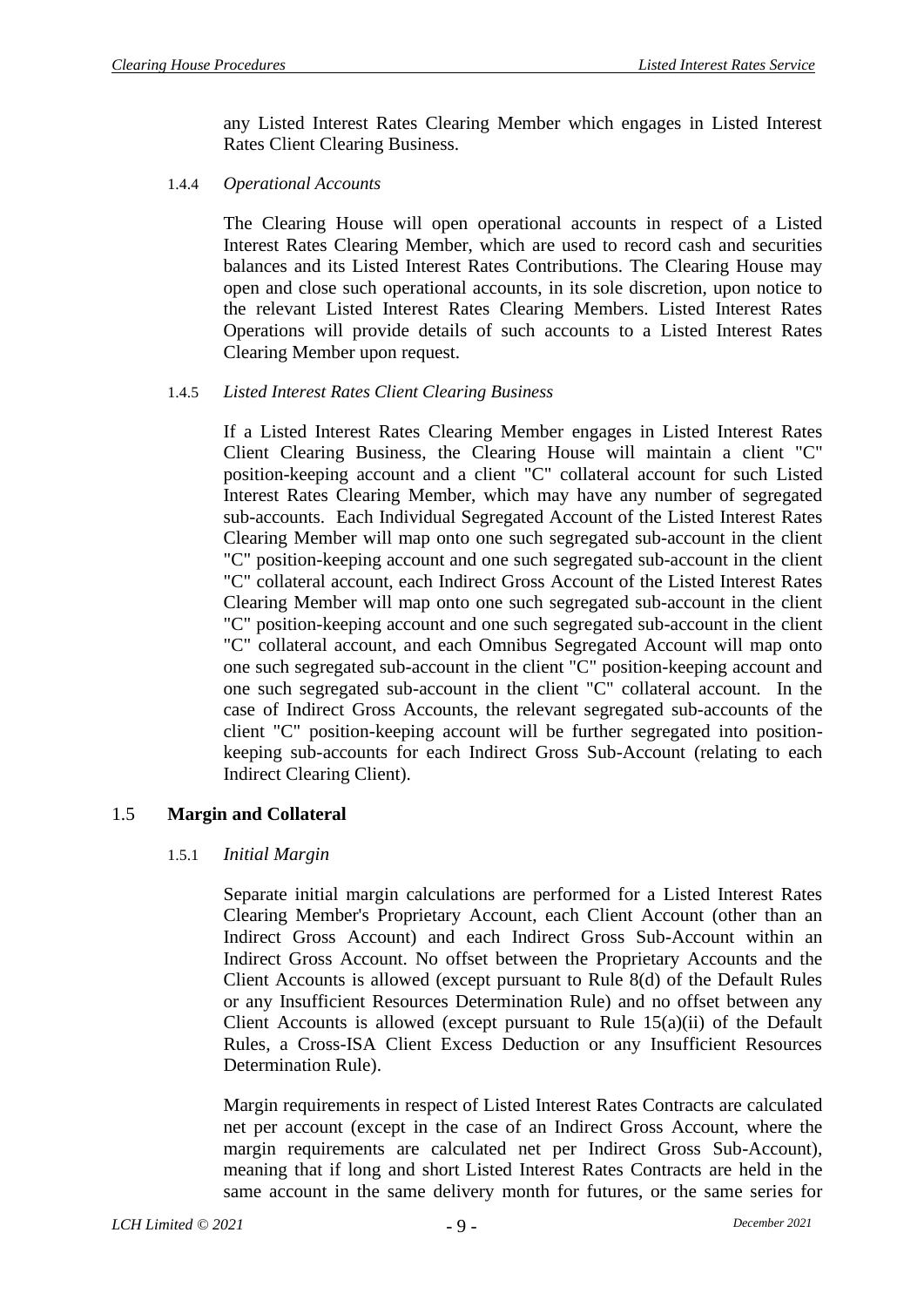options, the initial margin requirement is calculated by reference to the net position of such Listed Interest Rates Contracts.. The Clearing House will calculate an account's (or, in the case of an Indirect Gross Account, an Indirect Gross Sub-Account's) net position in respect of any Designated Listed Interest Rates Contract by reference to all trading in such Contract on Designated Rates Exchanges.

### (a) *Initial Margin Parameters*

Initial margin parameters are set by the Clearing House after consultation with the relevant Rates Exchange(s). However, in accordance with the Regulations, the Clearing House retains the right at its discretion to vary the rates for the whole market or for a Clearing Member's accounts.

Clearing Members will be notified by the Clearing House of alterations to initial margin parameters no later than the day before PPS Calls are made based on the new rates.

#### (b) *Intra-day Margin Calls*

In accordance with the Regulations the Clearing House is entitled to make additional margin calls for payment the same day (intra-day margin calls) where it considers necessary. Intra-day margin calls will be made via the Protected Payments System (see Section 1.3 of Procedure 3 (*Financial Transactions*)).

#### (c) *Calculation of Initial Margin*

(i) *Value At Risk (VaR)*

Initial margin obligations are re-calculated at the close of each business day using a VaR algorithm developed to calculate margin requirements on Listed Interest Rates Contracts.

Technical questions about this algorithm should be directed to the Clearing House Risk Management Department on +44 (0)20 7426 7520.

#### 1.5.2 *Variation Margin*

All open contracts are marked to market daily by the Clearing House in accordance with the Listed Interest Rates Contract Terms. The official quotation is used as the market price. Profits or losses are either credited to or debited from a Clearing Member's Proprietary Account or Client Account (as applicable) or they form non-realised contingent liabilities or credits.

Separate variation margin calculations are performed for a Clearing Member's Proprietary Account, each Client Account (other than an Indirect Gross Account) and each Indirect Gross Sub-Account within an Indirect Gross Account (as applicable).. No offset between the Proprietary Accounts and the Client Account is allowed (except pursuant to Rule 8(d) of the Default Rules or any Insufficient Resources Determination Rule), and no offset between any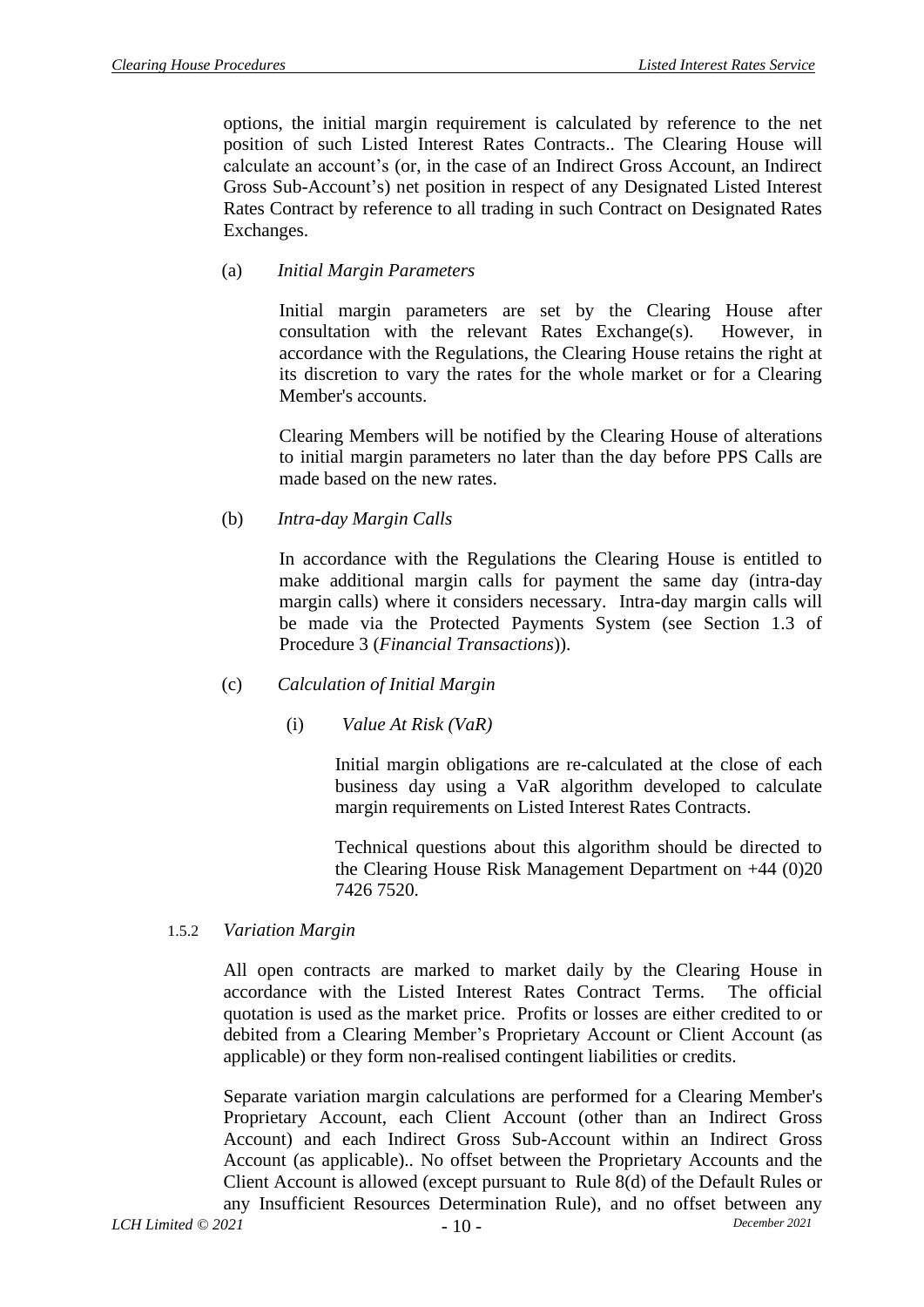Client Accounts is allowed (except pursuant to Rule 15(a)(ii) of the Default Rules, a Cross-ISA Client Excess Deduction or any Insufficient Resources Determination Rule).

(a) *Realised Margin*

Realised margin is the calculated profit or loss arising from a comparison between the value of open positions at the relevant official quotations with the value of positions recorded by the Clearing House ( i.e. the trade price for new trades and the previous day's official quotation for other positions). Realised margin is realised into postings to the relevant Proprietary Account or Client Account (as applicable).

(b) *Variation Margin*

Variation margin is realised into postings to the relevant Proprietary Account or Client Account (as applicable).

Contingent Variation Margin. Contingent variation margin is calculated with reference to the official quotation at which a Contract went to delivery and the underlying asset value or the next nearest futures delivery month official quotation, dependent on the terms of the Listed Interest Rates Contract or these Procedures. Contingent variation margin is calculated for Listed Interest Rates Contracts that are subject to delivery of an underlying asset.

Option Variation Margin. Option variation margin is the value of unexpired options, calculated with reference to the official quotation. Bought and sold options generate credit and debit option variation margin respectively.

#### 1.5.3 *Additional Margin*

In accordance with Regulation 20 (*Margin and Collateral*), the Clearing House may call additional amounts of Collateral (on top of the amounts of Collateral previously transferred to the Clearing House in respect of initial margin and variation margin obligations) as security for the performance by a Listed Interest Rates Clearing Member of its obligations to the Clearing House in respect of Listed Interest Rates Contracts registered in its name. This may be required from time to time where, in the opinion of the Clearing House, the risk inherent in Contracts held by the Listed Interest Rates Clearing Member is not adequately covered by the Collateral in respect of the initial or variation margin obligations. This may cover instances where stress losses under various scenarios are larger than the pre-defined thresholds of the default fund. The Clearing House may only apply such additional Collateral against the Contracts generating such losses, and may not apply it as a credit in respect of initial margin obligations generally.

#### 1.5.4 *Official Quotations*

Official quotations are based on the "Daily Settlement Prices (DSP)" and are supplied by the relevant Rates Exchange (or, in respect of a Designated Listed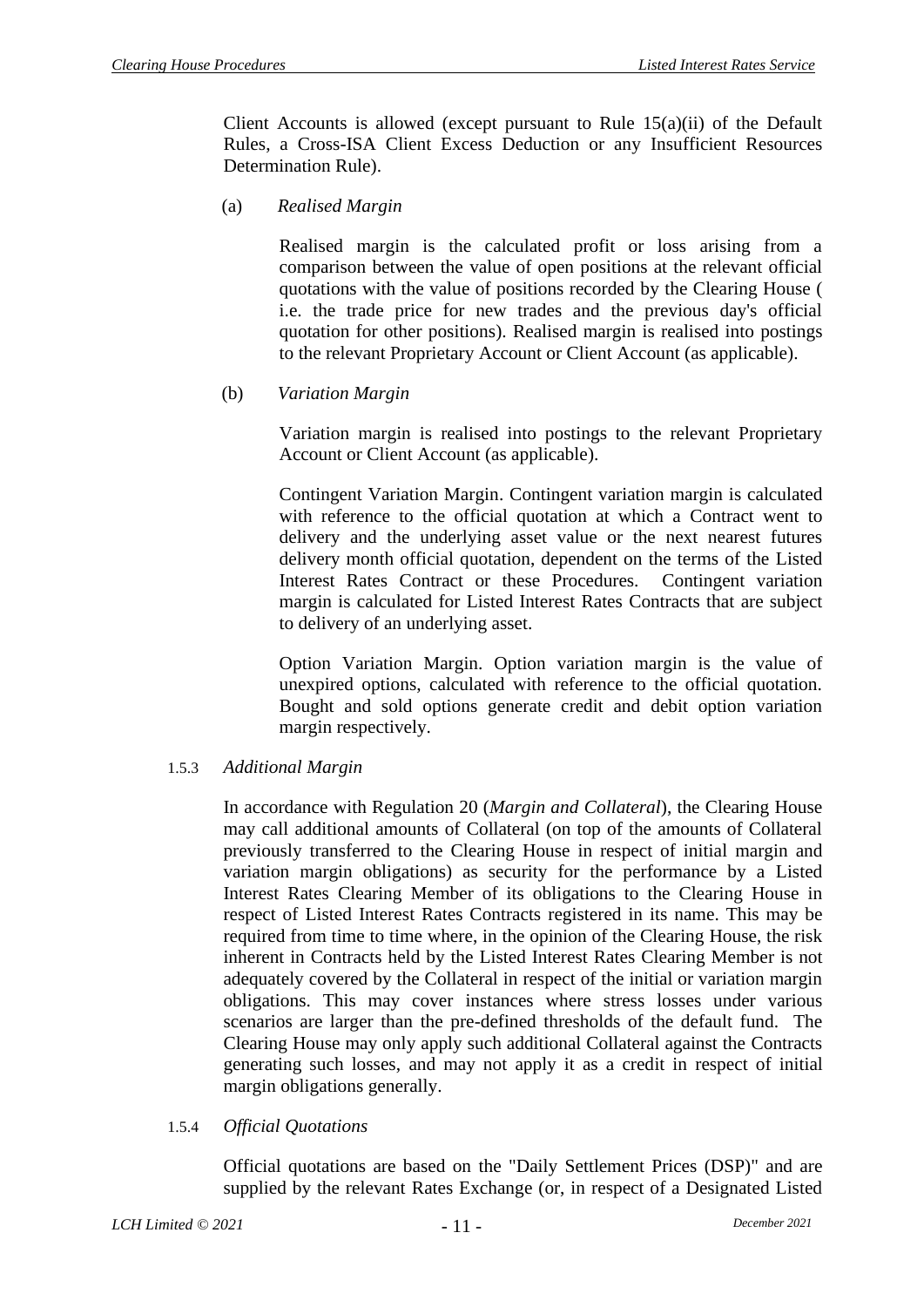Interest Rates Contract, the Clearing House) at the close of business each day. Should the relevant Rates Exchange fail to determine DSPs, the Clearing House will itself determine these as necessary. This will be done at the Clearing House's discretion and be announced as soon as possible.

#### 1.5.5 *Settlement*

(a) *Cash Settlement*

Cash settlement is a final settlement derived from the difference between the expiry price and the previous business day's official quotation or such other quotation as is specified in the Listed Interest Rates Contract Terms. This is debited from or credited to the relevant Proprietary Account or Client Account.

(b) *Delivery*

Deliverable contracts, as specified by the Listed Interest Rates Contract Terms, remaining open at expiry, or as notified via early delivery notice, are settled by physical delivery of the underlying at the "Final Settlement Price (FSP)", as determined by the relevant Listed Interest Rates Contract Terms.

#### 1.6 **Trade and Position Management**

1.6.1 *Allocations*

Listed Interest Rates Novation Transactions and Rates Exchange Matches can be allocated to a Listed Interest Rates Clearing Member's Position Keeping Accounts in a number of different ways based on the information provided:

- by including the Position Account Owner and the Position account type (e.g., House or Client);
- by giving-up the trade to another Listed Interest Rates Clearing Member (GUI or message function);
- by carrying out an internal give-up (GUI or message) to move the trade between a Listed Interest Rates Clearing Member's own accounts; and
- by modifying the trade or particulars (GUI only).
- 1.6.2 *Give-Ups*

A Listed Interest Rates Novation Transaction or Rates Exchange Match that has been accepted can be given up, either to another Position Account Owner within a different Listed Interest Rates Clearing Member's accounts ("**External Give-up**"), or to a different Position Account within the same Listed Interest Rates Clearing Member's accounts ("**Internal Give-up**"). A "**partial give-up**" is achieved by splitting the Listed Interest Rates Novation Transaction or Rates Exchange Match followed by a Give-up.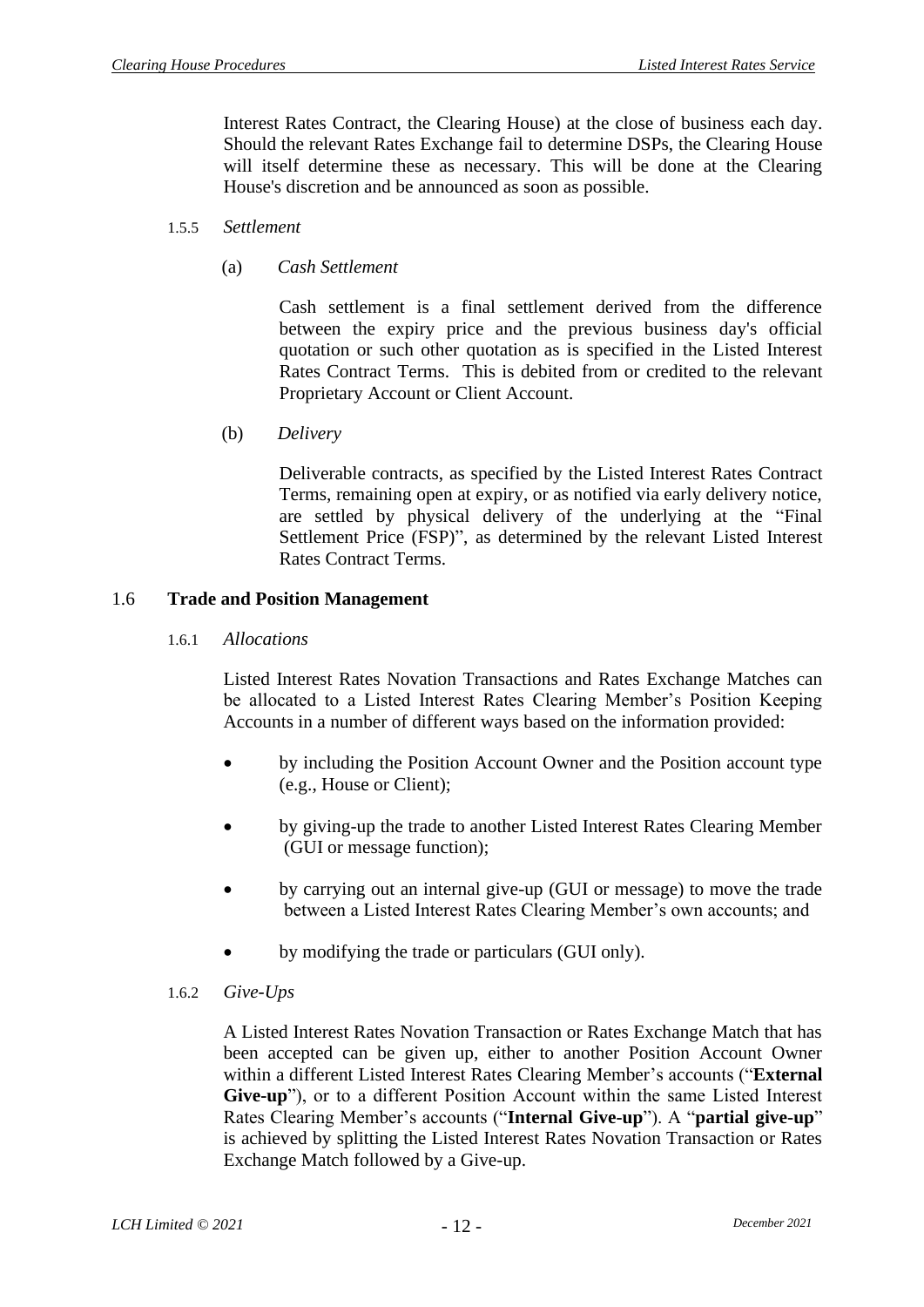An Internal Give-up is actioned immediately after the give-up instruction is successfully validated and the trade is allocated to the target Position Account Owner specified in the instruction. Once an External Give-up instruction is successfully validated it is marked as "Alleged". The target Position Account Owner will be informed of the alleged Give-up.

A Give-up that is still in an Alleged status can be cancelled, in which case the give-up instruction will be marked as cancelled and a confirmation sent to both the source and target Position Account Owners.

Give-ups are also passed through the risk validation checks described in Section 1.1.3 above.

Give-ups are permitted up until the close of trading on the day following the date on which a contract is executed ("**Position Management Window**"). Give-ups on expiring contracts are only permitted until the end of the Position Management Window of the expiry process.

1.6.3 Take-Ups

Any "Alleged" external Give-up instruction can either be Taken-up or Rejected by the target Position Account Owner, which must enter the position account it wishes the trade to be allocated to if it accepts the give-up. The trade is then reallocated to the new position account and the Give-up and Take-up transactions are marked as Transferred.

If the Take-up is rejected the trade will remain in the source position account and the Give-up and Take-up transactions marked as Rejected.

Take-ups are permitted up until the end of the Position Management Window. Take-ups on expiring contracts are only permitted until the end of the Position Management Window of the expiry process.

#### 1.6.4 Position Transfers

Without prejudice to any approval that may be required under the relevant Rates Exchange Rules, Listed Interest Rates Clearing Members wishing to effect a position transfer to another Listed Interest Rates Clearing Member approved to participate in the Listed Interest Rates Clearing Service may do so directly through Synαpse, provided that, where a transfer would exceed any applicable Risk Parameters, such transfer will be subject to the validation process described in Section 1.3.3 and Section 1.3.4 above before being accepted or rejected by the Clearing House.

Otherwise, Listed Interest Rates Clearing Members wishing to effect a position transfer should submit a written request by sending an email to [ListedRates.Ops.UK@lch.com.](mailto:derivatives.ops.uk@lchclearnet.com)

Provided they relate to valid positions and adequate Collateral is available from both Listed Interest Rates Clearing Members, the transfer will normally be authorised. Should insufficient Collateral be available, the transfer may not be authorised until additional Collateral is transferred to the Clearing House.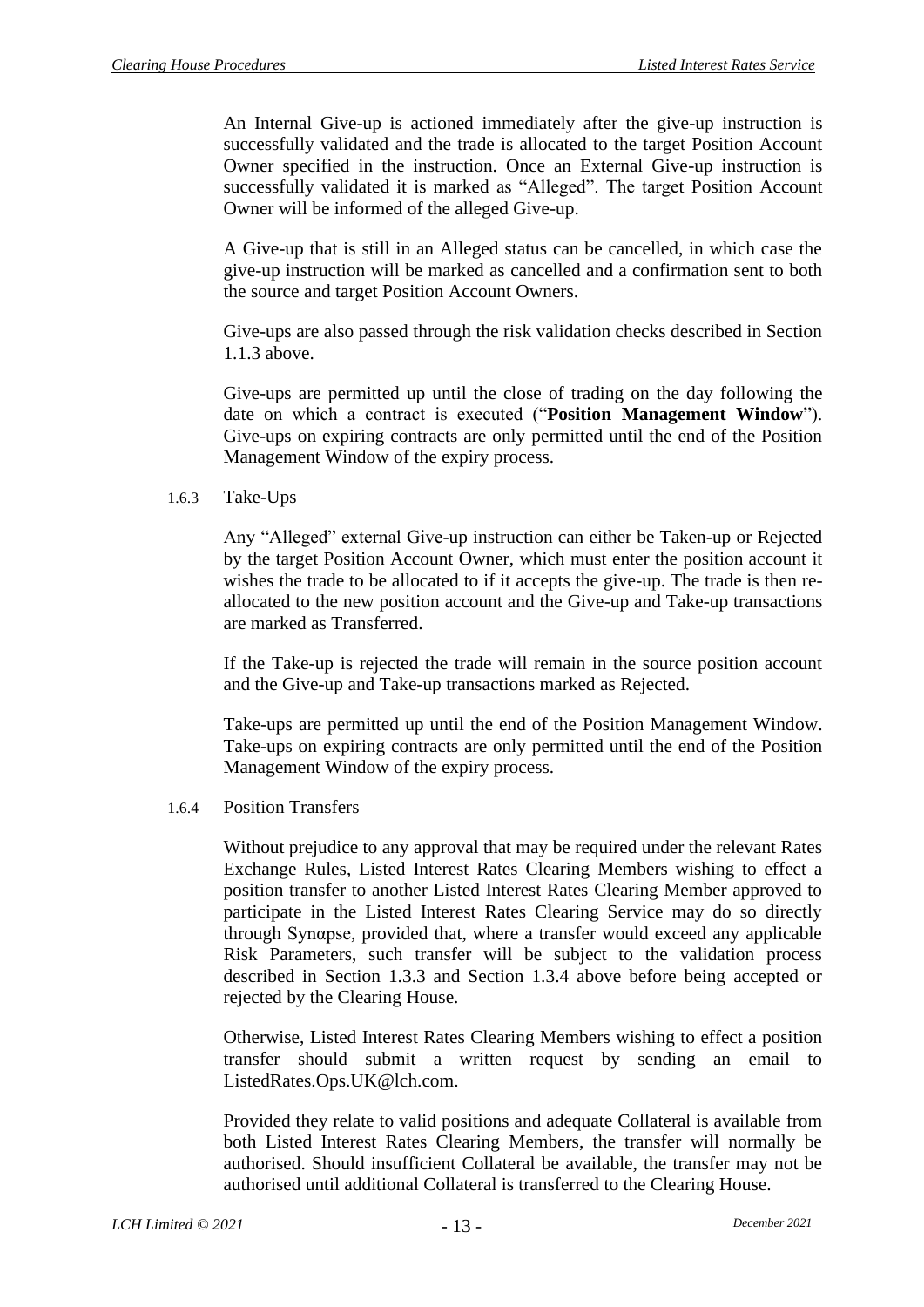### 1.7 **Option Exercise and Expiry**

#### 1.7.1 *General*

Each Contract is exercised through the clearing system.. Exercise rules are specified by the relevant Rates Exchange Rules and/or the relevant Listed Interest Rates Contract Terms, which determine the form and manner in which exercise notifications must be given, and the time frames for doing so. Exercise may be automatic or manual.

Options are exercised manually except on the last trading day when a combination of auto exercise and manual exercise is used and open futures contracts are created.

When exercised against, the Clearing House will select sellers against which to exercise, based on their open position. The method of allocation used for options is random scatter. The allocation process randomly determines each lot to be assigned in such a way that its selection is independent of either the proceeding lot or of the subsequent lot in the selection process.

An option shall be deemed to be exercised at such time as confirmed by the Clearing House on the clearing system.

Exercised index option contracts are settled in cash. The settlement amount is the difference between the strike price of the contract and the relevant Final Settlement Price (FSP).

Listed Interest Rates Clearing Members should consult the Service Description for more information and refer any enquiries to Client Services on +44 7426 7651 or [ListedRates.Ops.UK@lch.com.](mailto:ListedRates.Ops.UK@lchclearnet.com) to the 'Synαpse Derivatives Member User Guide' for operating instructions and full details.

#### (a) *Options Exercise Instructions*

#### (i) *Manual Exercise*

Exercise instructions are submitted via the Options Exercise screen on the clearing system, between times as specified by relevant Rates Exchange Rules and/or the relevant Listed Interest Rates Contract Terms on any business day from the business day following the day of trade until the expiry day.

Exercise instructions can be cancelled via the Options Exercise screen up until the exercise deadline on the day the exercise instruction is input to the clearing system.

Warning messages will be displayed on the following conditions:

- when an exercise is performed on Out-of-the-Money options;
- when a cancel is performed on In-the-Money options;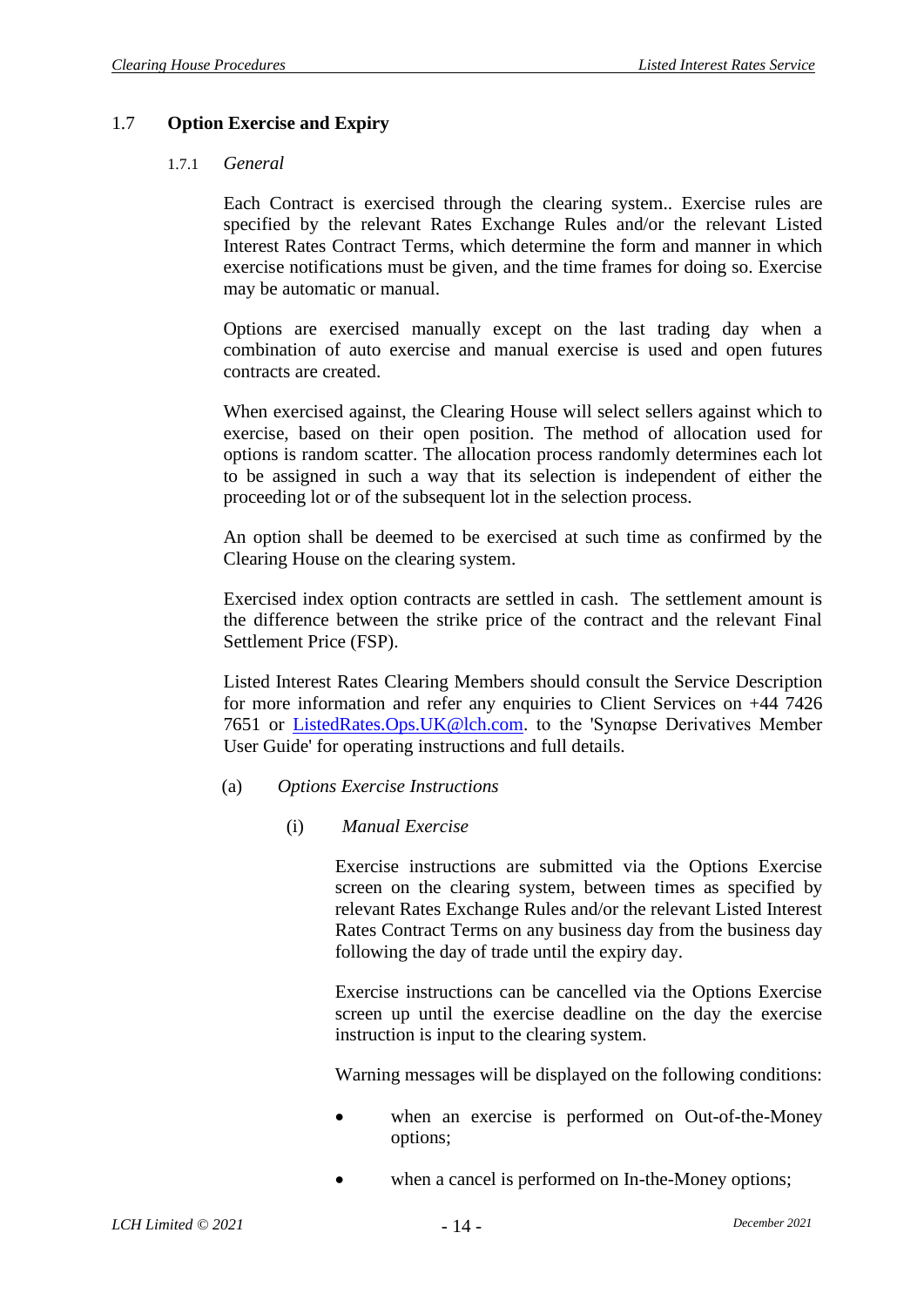- the number of lots exceed the lot limit, if the lot limit parameter is set by the Clearing Member in the BP Exercise Limit screen; and
- early exercise i.e. non-spot month, if this parameter is set by the Clearing Member in the BP Exercise Limit screens.

An option exercise maker-checker facility ensures exercise instructions are authorised by another authorised person before being submitted. Listed Interest Rates Clearing Members should ensure that they allow sufficient time for submitting instructions within contract deadlines, if this facility is switched on.

(ii) *Automatic Exercise on Expiry Day*

Preset limits within the clearing system define which options will be subject to automatic exercise at expiry.

Buyers of options may, in accordance with the relevant Listed Interest Rates Contract Terms, choose not to exercise option series that would be subject to automatic exercise. Listed Interest Rates Clearing Members that wish not to exercise such options must have done so by the exercise deadline of the expiring options. Failure to do so will result in the automatic exercise of the series.

(b) *Expiry Day*

Options expire at the time specified by relevant Listed Interest Rates Contract Terms on the expiry date. Listed Interest Rates Clearing Members who wish to exercise positions for strike prices which are not subject to automatic exercise for the expiring series, must do so by this time.

### **It is not possible for Listed Interest Rates Clearing Members to input exercise or exercise cancellation instructions after the expiry time.**

(c) *Unavailability of System for Options Exercise*

In the event that the clearing system option exercise facilities are unavailable (in particular if an expiry or exercise deadline is imminent), it is essential that the Listed Interest Rates Clearing Member contacts Client Services on +44 7426 7651.

## 1.8 **Conversion**

The Clearing House may, after consultation with the relevant Rates Exchange and Listed Interest Rates Clearing Members, amend, terminate, convert and/or combine or compress with other Listed Interest Rates Contracts, any Listed Interest Rates Contract that references a London interbank offered rate (or such other rate or index, as identified by the Clearing House in its discretion), where such amendment, termination,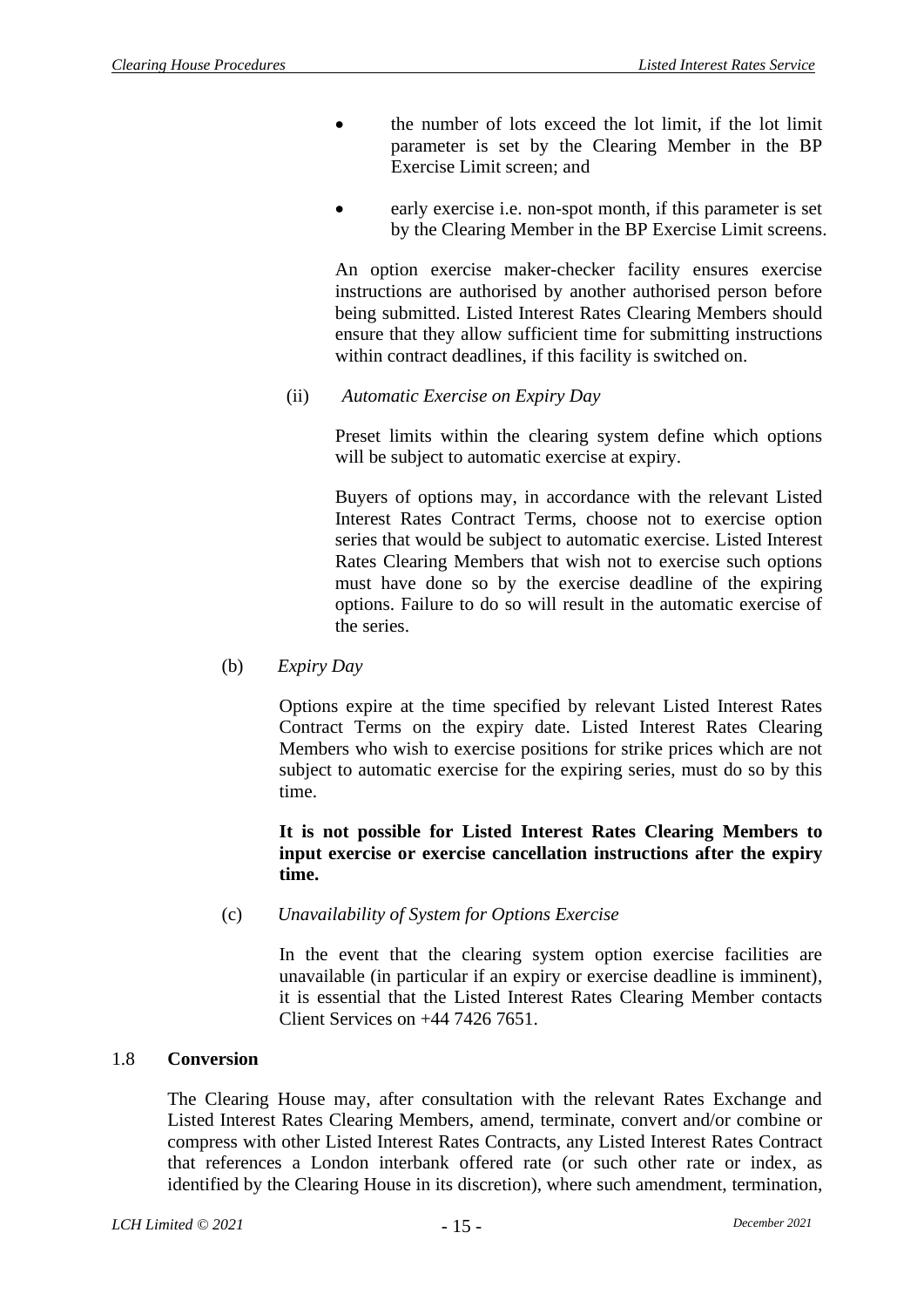conversion, combination and/or compression shall take effect on and from the date determined by the Clearing House and notified to Listed Interest Rates Clearing Members and shall be on such terms and in such form as the Clearing House determines in its discretion.

#### 1.9 **Deliverable Bond Futures – Delivery Procedures**

**These delivery procedures should be read in conjunction with the rest of this document, the Rulebook, the relevant Rates Exchange Rules and the relevant Listed Interest Rates Contract Terms. Listed Interest Rates Clearing Members must be fully aware of their obligations under the relevant contracts.**

**In the event of any conflict between the Rulebook and the relevant Rates Exchange Rules and the Listed Interest Rates Contract Terms, the Rulebook shall prevail.**

Enquiries concerning the procedures in this Section should be directed to Client Services staff at the Clearing House.

- 1.9.1 *Common Delivery Procedures*
	- (a) Allocation Method

For all deliverable bond contracts the following method is used by the Clearing House to allocate stock delivered by Sellers to Buyers:

- (i) Buying Clearing Members' accounts are listed in mnemonic sequence and numbered sequentially;
- (ii) a number is chosen at random;
- (iii) the allocation of the lowest coupon bond commences with the selected mnemonic and progresses through the list referred to in (a) above; and
- (iv) when no further allocation of the lowest coupon bond can be made, the allocation continues with the next lowest coupon bond and so on, until the process is completed with the allocation of the highest coupon bond.

If bonds of equal coupon but with different maturity dates have been nominated then the bond with the earliest maturity will be allocated first.

For the purpose of settlement efficiency the results of the allocation will be subject to settlement shaping with each instruction not exceeding a nominal value of GBP 50 million for Gilts or EUR 50 million for Bund, Bobl and Schatz.

(b) Clearing Accounts

Clearing Members' position keeping accounts, following any applicable netting, are aggregated to settlement account level for deliveries. Clearing Members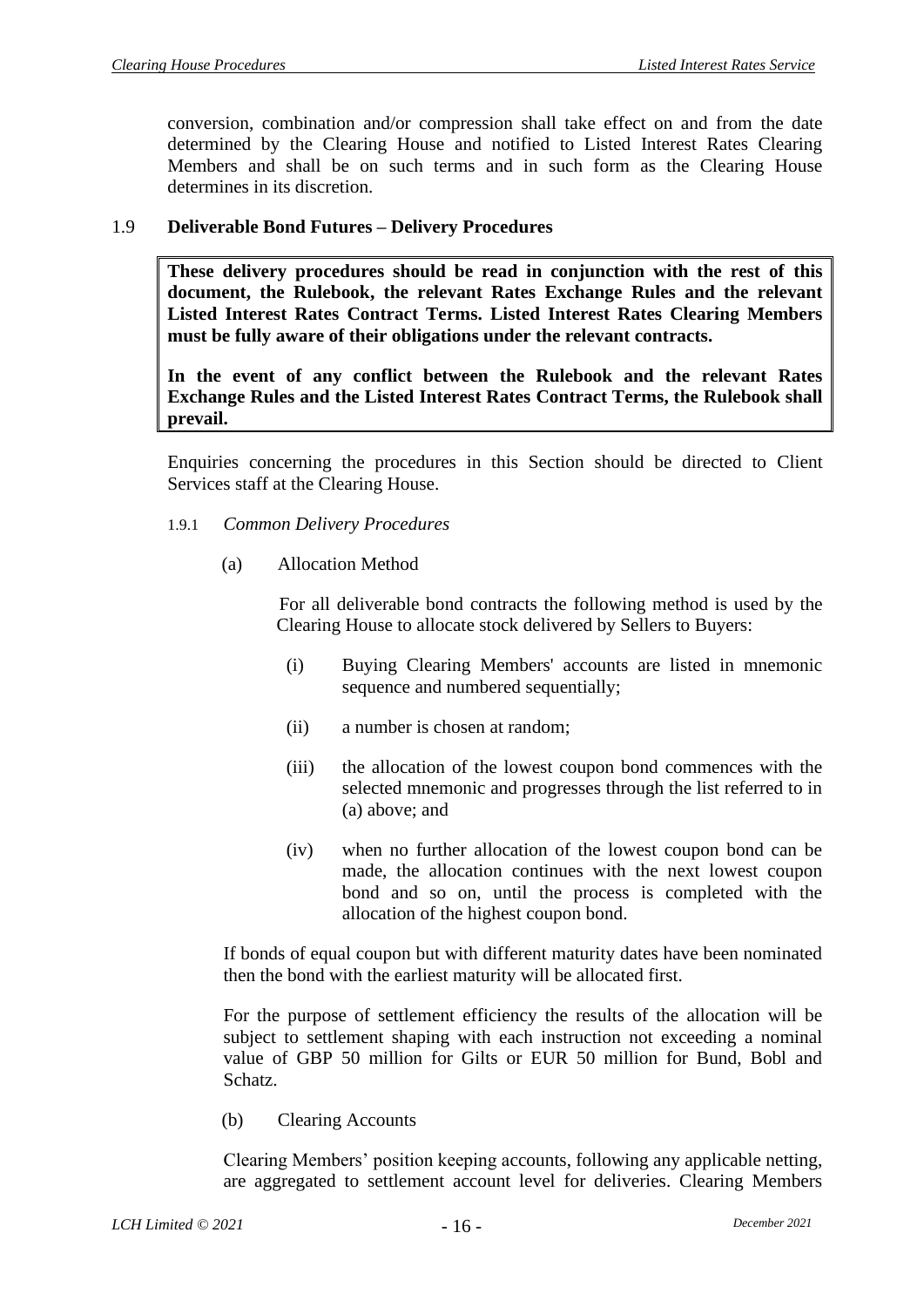must submit separate notifications (Seller's Delivery Notices, etc) to the Clearing House for each settlement account.

(c) Final Settlement Prices (FSP)

The FSP for bond deliveries will be determined in accordance with the relevant Listed Interest Rates Contract Terms. This is published as soon as possible after it has been set.

(d) Days and Times

All days are London business days unless otherwise stated.

All times are London times unless otherwise stated.

(e) Margin

The Clearing House continues to require Collateral in respect of initial and contingent variation margin requirements on open delivery contracts.

(f) The Delivery System

'The Delivery System' is the Clearing House Delivery System for deliverable Listed Interest Rates Contracts, which allows users to send and receive data to and from the Clearing House.

Clearing Members must submit delivery information using the Delivery System GUI.

When using the Delivery System GUI Clearing Members must always ensure that they allow sufficient time to input their delivery details within the deadlines prescribed in these procedures. Failure to do so will constitute late delivery of documentation and may be subject to disciplinary action. Clearing Members experiencing connection difficulties should contact Client Services staff at the Clearing House immediately.

(g) Seller's Delivery Notice

Sellers must submit a *Delivery Notice* to the Clearing House via the Delivery System.

(h) Delivery Failure – Designated Listed Interest Rates Contracts Only

**This paragraph 1.9.1(h) applies only in respect of Designated Listed Interest Rates Contracts. For all other Listed Interest Rates Contracts, the treatment of delivery failures is set out in the relevant Rates Exchange Rules.**

Where the seller does not make delivery, or the buyer make payment, this will constitute a "delivery failure" within the meaning of Regulation 35 (Delivery (or other) Failures). A delivery failure may occur for any reason whatsoever, including, without limitation: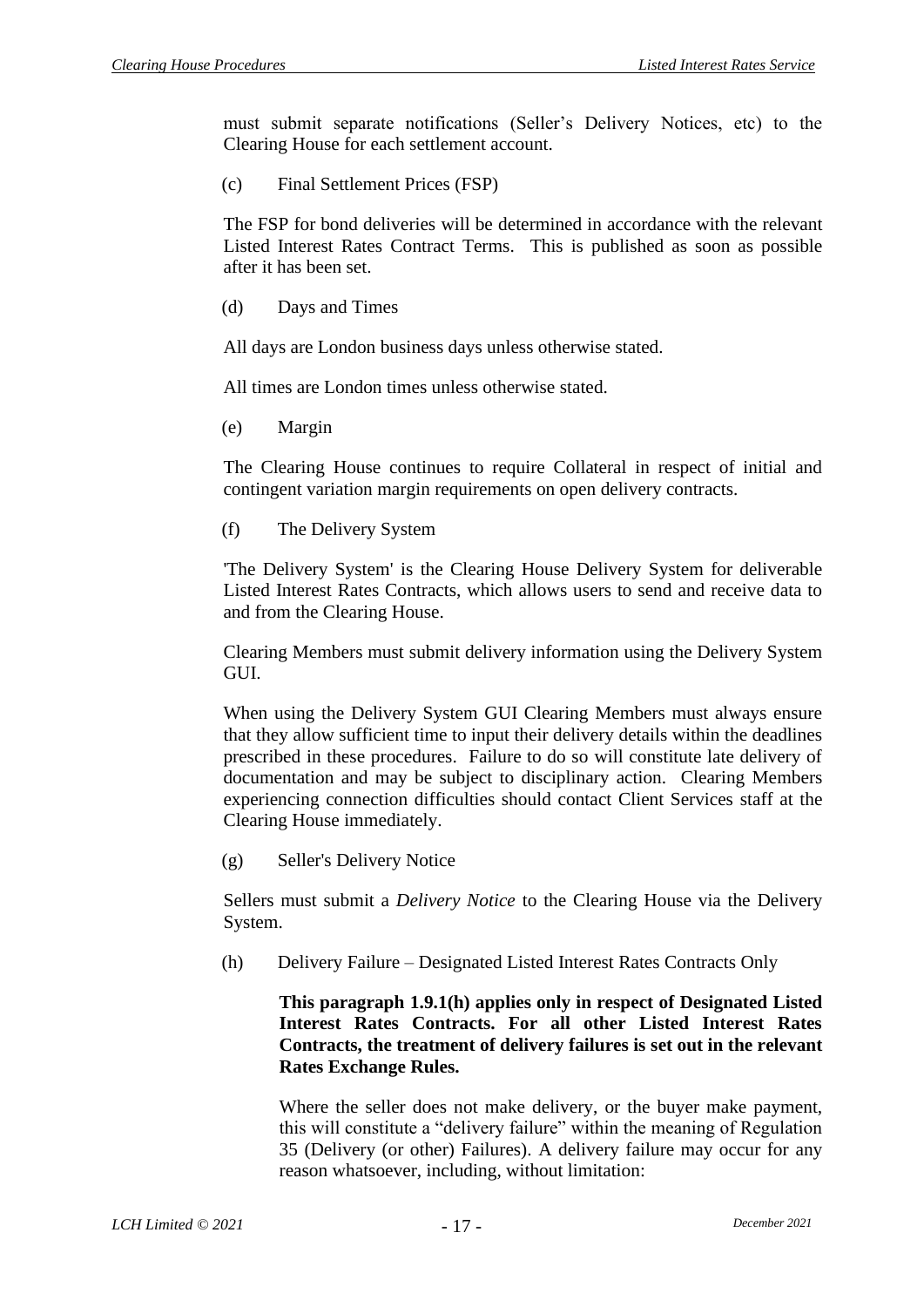- (i) the failure of the Clearing House's clearing system to effect settlement of such delivery or payment;
- (ii) any error, failure, closure or suspension of the Clearing House's clearing system;
- (iii) a failure by any third party to make any required transfer of such deliverable bonds to seller or any settlement agent for seller in time to enable seller to make delivery to buyer; or
- (iv) any failure by either buyer or seller, or any settlement agent for either buyer or seller, to input any necessary instructions required by the Clearing House's clearing system or pursuant to the Regulations to effect settlement, including as a result of any fault or failure of any computer or communication system.

Where a delivery failure occurs, any decision as to alternative settlement procedures made by the Clearing House shall be binding on buyer and seller. The Clearing House may, but is not required to, require the buyer to pay an amount ("**Settlement Adjustment Amount**") equal to the product of: (i) the settlement payment required under the contract; (ii) the average of the Clearing House's base rate as at the close of each business day during the period that settlement is delayed; and (iii) the number of calendar days in the settlement delay period over 365.

In addition, if a delivery failure occurs and any dividend or coupon is paid on the deliverable bonds during the delayed settlement period, the Clearing House may, but is not required to, require the seller to pay an amount ("**Dividend Adjustment Amount**") equal to the gross amount of such dividend (without any withholding or deduction on account of any tax).

The delivery failure shall be "cured" on the business day on which the delivery has been made by the seller (including, where applicable, any Dividend Adjustment Amount) and the buyer to make payment (including, where applicable, any Settlement Adjustment Amount).

## 1.10 **Long Gilt**

The following abbreviations are used in these procedures:

- DVP means delivery versus payment;
- RVP means receipt versus payment;
- Delivery and receipt versus payment means a transfer of Gilts, against payment of the consideration amount specified in the Gilt contract terms; and
- Euroclear UK and Ireland The Euroclear UK and Ireland System.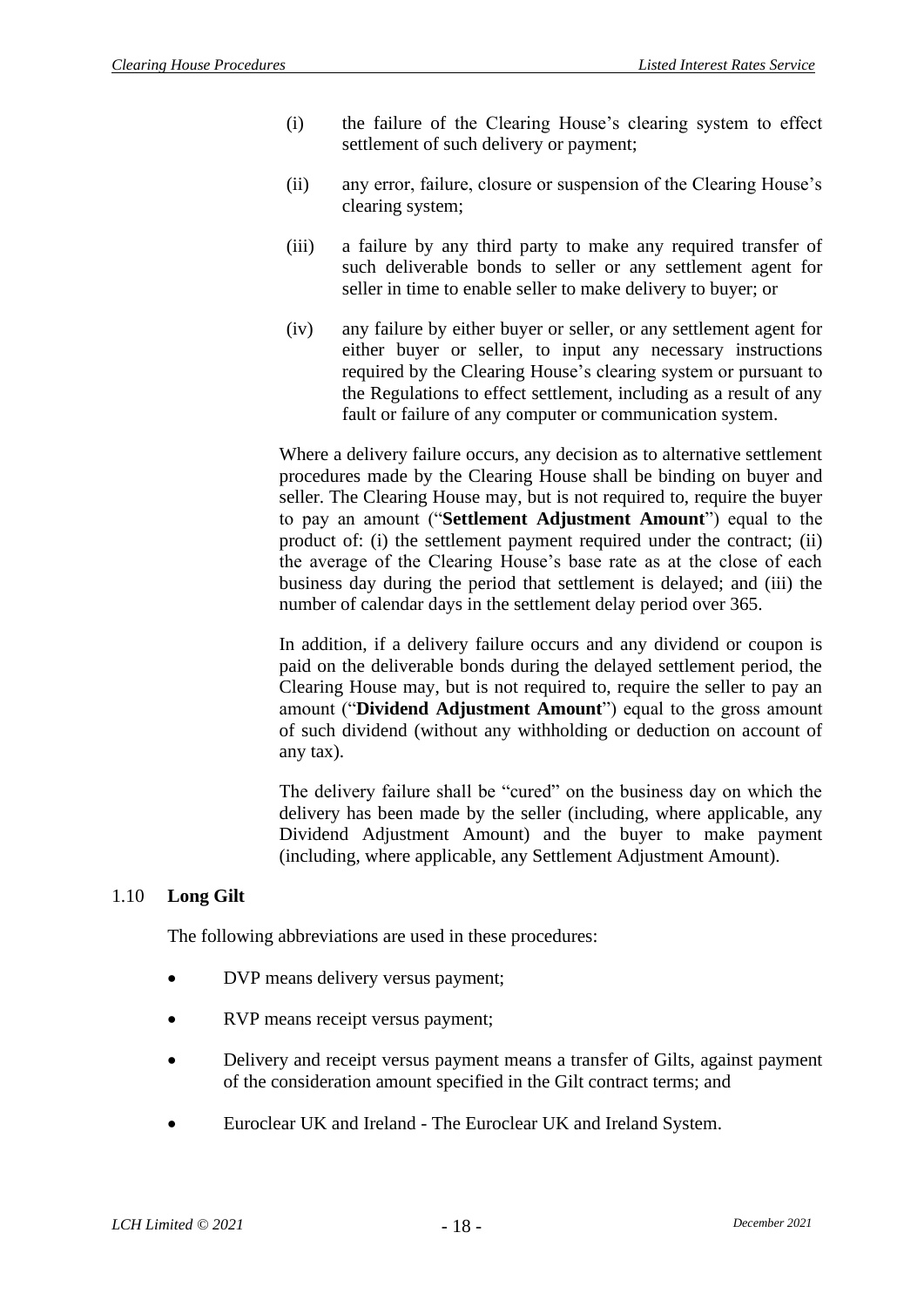### 1.10.1 *Delivery Mechanism*

Deliveries under the Gilt contract must be made or taken via an account at Euroclear UK and Ireland (EUI).

(a) *Clearing House Delivery Account Details*

Details of the Clearing House's account at Euroclear UK and Ireland (EUI) are as follows:

Clearing House account number 5172

Clearing Members must ensure that Long Gilt settlement instructions originating from the Curve Exchange must be submitted and matched in Euroclear UK and Ireland with a trade system of origin ("**TSO**") name as London Stock Exchange.

### 1.10.2 *Delivery Communication and the Delivery System*

Delivery documentation must be submitted using The Delivery System. When using The Delivery System, Clearing Members must always ensure they allow sufficient time to input their delivery details within the deadlines prescribed in these procedures. Failure to do so will constitute late delivery of documentation and may be subject to disciplinary action. Clearing Members experiencing difficulties should contact Client Services staff at the Clearing House immediately.

#### 1.10.3 *Consideration Value Calculation*

The amount due to Sellers and payable by Buyers is calculated in accordance with the Gilt contract terms (all values in GBP):

Consideration value per lot =  $(1000 \times FSP \times Price Factor) + Initial Accrued +$ (Daily Accrued x Delivery Days in Month)

*Consideration Calculation Example*

| FSP(N)                      |     | 107.41                                                                       |
|-----------------------------|-----|------------------------------------------------------------------------------|
| Price Factor                | $=$ | 1.2554334                                                                    |
| <b>Initial Accrued</b>      | $=$ | 1746.58                                                                      |
| Daily Accrued               | $=$ | 17.1233                                                                      |
| Delivery Days in Month      | $=$ | 10                                                                           |
| Single lot value            |     | $(1000 \times 107.41 \times 1.2554334) +$<br>$1746.58 + (17.1233 \times 10)$ |
|                             | $=$ | 136,763.914494                                                               |
| Consideration value per lot |     | 136,763.91                                                                   |

The Clearing House establishes the consideration amount by calculating the full value of **1 lot** using the formula (i.e. up to 7 decimal places on the price factor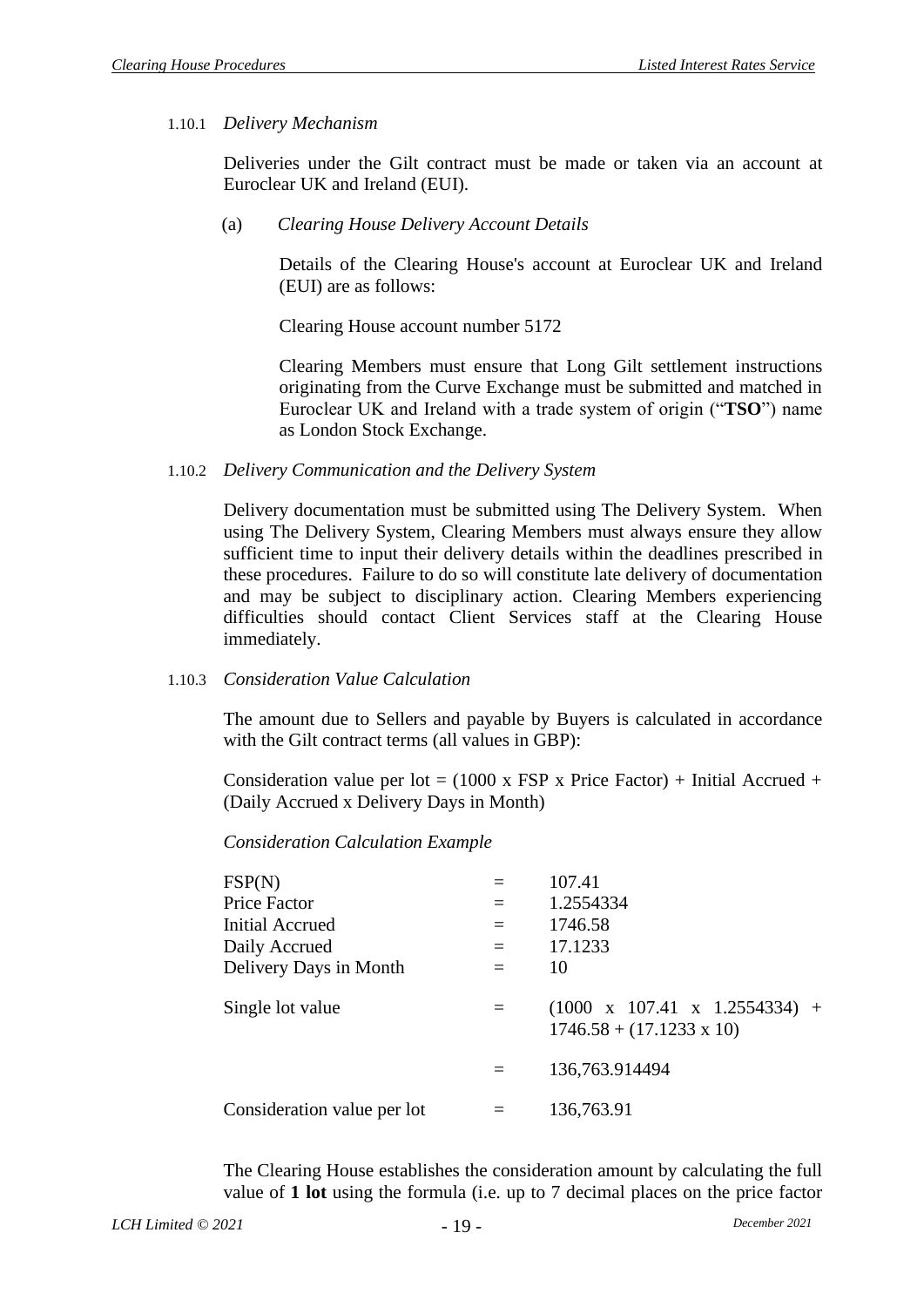and 5 on the FSP) and rounding to the nearest whole penny (.5 rounded down). This **per** lot value is then multiplied by the number of lots to establish the total consideration value.

| <b>DAY</b>                                   | <b>TIME LONG</b><br><b>GILT</b> | <b>ACTION</b>                                                                              |                                                                                                      |
|----------------------------------------------|---------------------------------|--------------------------------------------------------------------------------------------|------------------------------------------------------------------------------------------------------|
|                                              |                                 | <b>SELLERS</b>                                                                             | <b>BUYERS</b>                                                                                        |
| Notice Day                                   | By 11:00                        | Sellers submit Seller's Delivery<br>Notices in Synapse and the<br>Delivery System          |                                                                                                      |
|                                              |                                 | Synapse<br>position<br>keeping<br>deadline                                                 | Synapse<br>position<br>keeping deadline                                                              |
|                                              | By 11:30                        | FSP established                                                                            | FSP established                                                                                      |
|                                              | By 12:00                        |                                                                                            | Allocation of lots to<br><b>Buyers</b>                                                               |
|                                              |                                 | Delivery Positions for Futures<br>Report available                                         | Delivery Positions for<br><b>Futures Report</b><br>available                                         |
|                                              | By 15:00                        |                                                                                            | Deliverable gilts<br>allocated to Buyers                                                             |
| Notice $Day + 1$                             | By 05:00                        | The Clearing House<br>makes<br>Account Sales and Delivery<br>Instructions report available | Clearing<br>The<br>House<br>Invoices<br>makes<br>and<br>Delivery<br>Instructions<br>report available |
|                                              | From 09:00                      | Seller to commence matching                                                                | Buyer to commence<br>matching                                                                        |
|                                              | By 12:30                        | All deliveries must be matched<br>in Euroclear UK & Ireland                                | All deliveries must be<br>matched in Euroclear<br>UK & Ireland                                       |
| <b>Settlement Day</b><br>(Notice day +<br>2) | By 13:00                        | Gilts delivered against payment                                                            | Gilts received against<br>payment                                                                    |
| $S + 1$                                      |                                 | The Clearing House releases<br>Collateral in respect of initial<br>and variation margin    | The<br>Clearing<br>House<br>releases Collateral in<br>respect of initial and<br>variation margin     |

1.10.4 *Delivery Timetable (except for Last Notice Day)*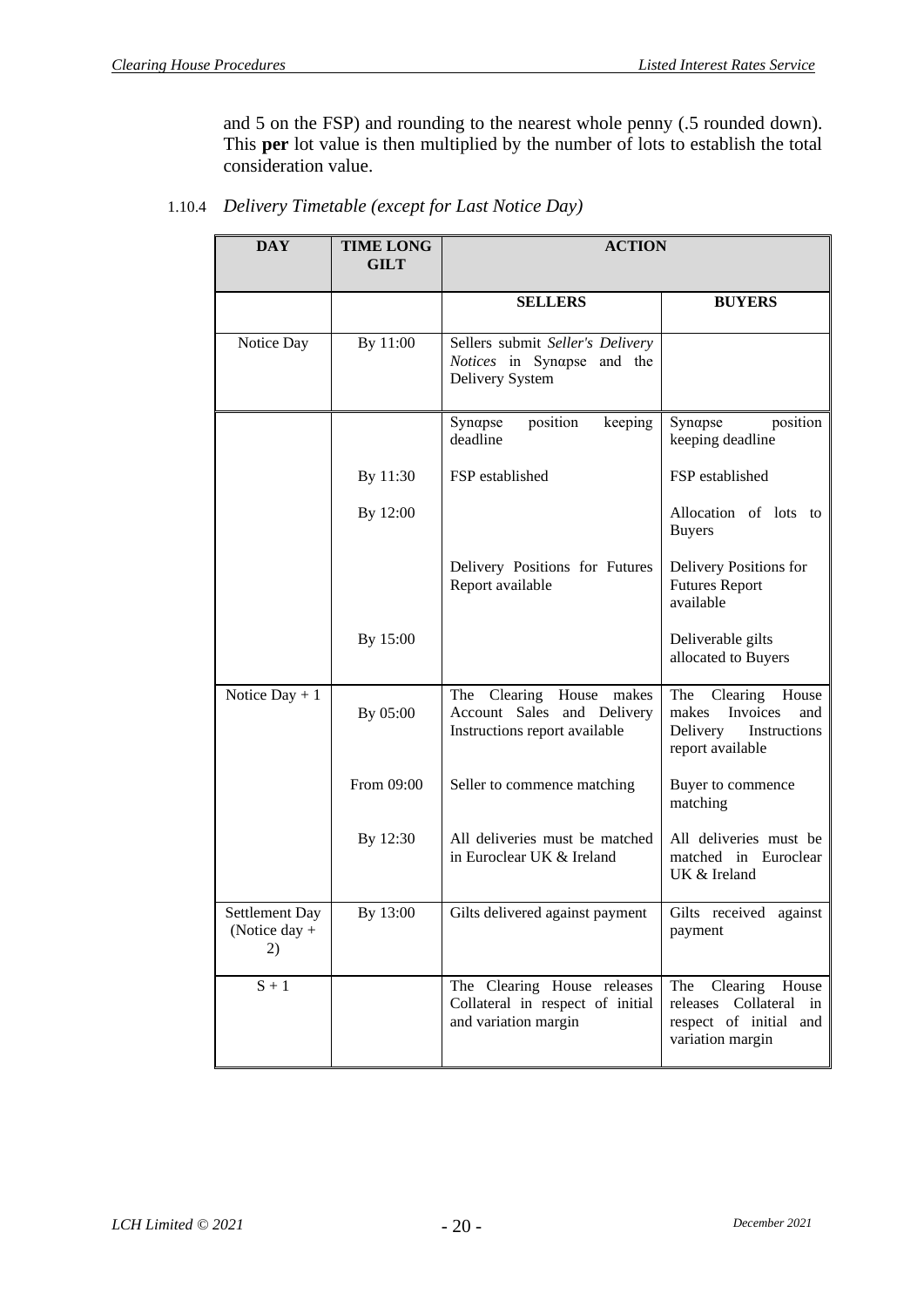| <b>DAY</b>                                                                              | <b>TIME LONG</b><br><b>GILT</b> | <b>ACTION</b>                                                                           |                                                                                                        |
|-----------------------------------------------------------------------------------------|---------------------------------|-----------------------------------------------------------------------------------------|--------------------------------------------------------------------------------------------------------|
|                                                                                         |                                 | <b>SELLERS</b>                                                                          | <b>BUYERS</b>                                                                                          |
| <b>Last Notice</b><br>Day (the<br>business day<br>following the<br>last trading<br>day) | By 10:00                        | Sellers submit Seller's Delivery<br>Notices to The Delivery System                      |                                                                                                        |
|                                                                                         |                                 | position<br>Synapse<br>keeping<br>deadline                                              | Synapse<br>position<br>keeping deadline                                                                |
|                                                                                         | By 11:00                        |                                                                                         | Allocation of lots and<br>gilts to Buyers                                                              |
|                                                                                         | By 15:00                        | The Clearing House makes<br>Account Sales and Delivery<br>Instructions report available | The<br>Clearing<br>House<br>Invoices<br>makes<br>and<br>Delivery<br>Instructions<br>report available   |
|                                                                                         |                                 | Seller to commence matching                                                             | Buyer to commence<br>matching                                                                          |
|                                                                                         | By 17:30                        | All deliveries must be matched<br>in Euroclear UK & Ireland                             | All deliveries must be<br>matched in Euroclear<br>UK & Ireland                                         |
| Settlement Day<br>(Last Notice<br>$Day + 1)$                                            | By 13:00                        | Gilts delivered against payment                                                         | Gilts received<br>against<br>payment                                                                   |
| $S + 1$                                                                                 |                                 | The Clearing House releases<br>Collateral in respect of initial<br>and variation margin | The<br>Clearing<br>House<br>Collateral<br>releases<br>in<br>respect of initial and<br>variation margin |

1.10.5 *Delivery Timetable (Last Notice Day)*

- 1.10.6 *Long Gilt Delivery Procedures*
	- (a) *Last Trading, Notice and Settlement Day Definitions*

The First and Last Notice Day, and Settlement Day, are defined in the Listed Interest Rates Contract Terms for the Long Gilt contract.

(b) *Notice Day* - (except for Last Notice Day see Section [1.10.6\(e\)\)](#page-24-0)

*By 11:00 hours - Long Gilt*

Deliverable positions are based on Clearing Members' positions at the close of business the previous day. The positions may be transferred or settled to establish the deliverable position.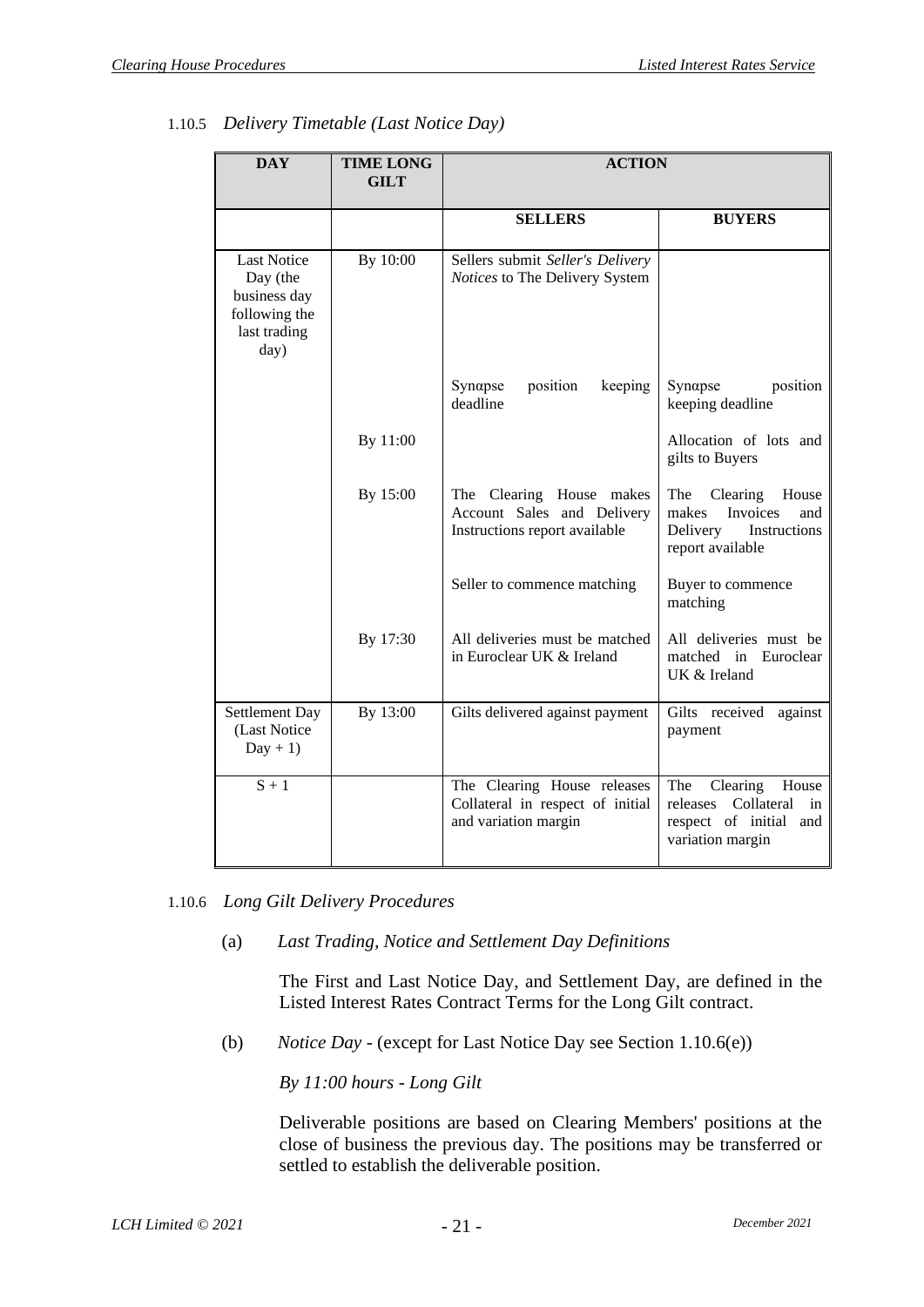On each business day during the notice period, a Seller may input an 'Early Delivery Notification' to Synαpse and must then, in addition, submit to the Clearing House the corresponding *Seller's Delivery Notice*. The input of a delivery notification to Synαpse without the corresponding *Seller's Delivery Notice* (or vice versa) will not constitute a valid notification to the Clearing House. Any notices submitted after this deadline will be rejected and Sellers must submit on the following business day if they still wish to deliver early (if the next business day is the Last Notice Day, then the Last Notice Day procedures apply).

*By 11:30 hours (approx)*

The Final Settlement Price (FSP) is announced.

*By 12:00 hours (approx) - Long Gilt*

A Delivery Positions for Futures report indicating the number of lots allocated to Buyers is made available on Synαpse.

*By 15:00 hours*

The Clearing House allocates Gilts to Buyers.

(c) *Business Day following Notice Day*

*By 05:00 hours*

- *Delivery Instructions for Sellers*
- *Delivery Instructions for Buyers*

The instructions as described **must** be utilised by Clearing Members in order to match the instructions entered by the Clearing House.

Clearing Members should endeavour to match with the Clearing House at the **earliest** possible time. The times stipulated below are the latest possible times for pre-matching.

#### *From 09:00 hours*

Details of the delivery contracts must be submitted and matched in Euroclear UK & Ireland.

All entries **must** be made with the necessary fields completed in order to match with the Clearing House instruction.

#### *By 12:30 hours*

Clearing Members must have successfully matched all trades with the Clearing House in Euroclear UK & Ireland.

#### **Failure to match with the Clearing House contravenes Clearing House Procedures.**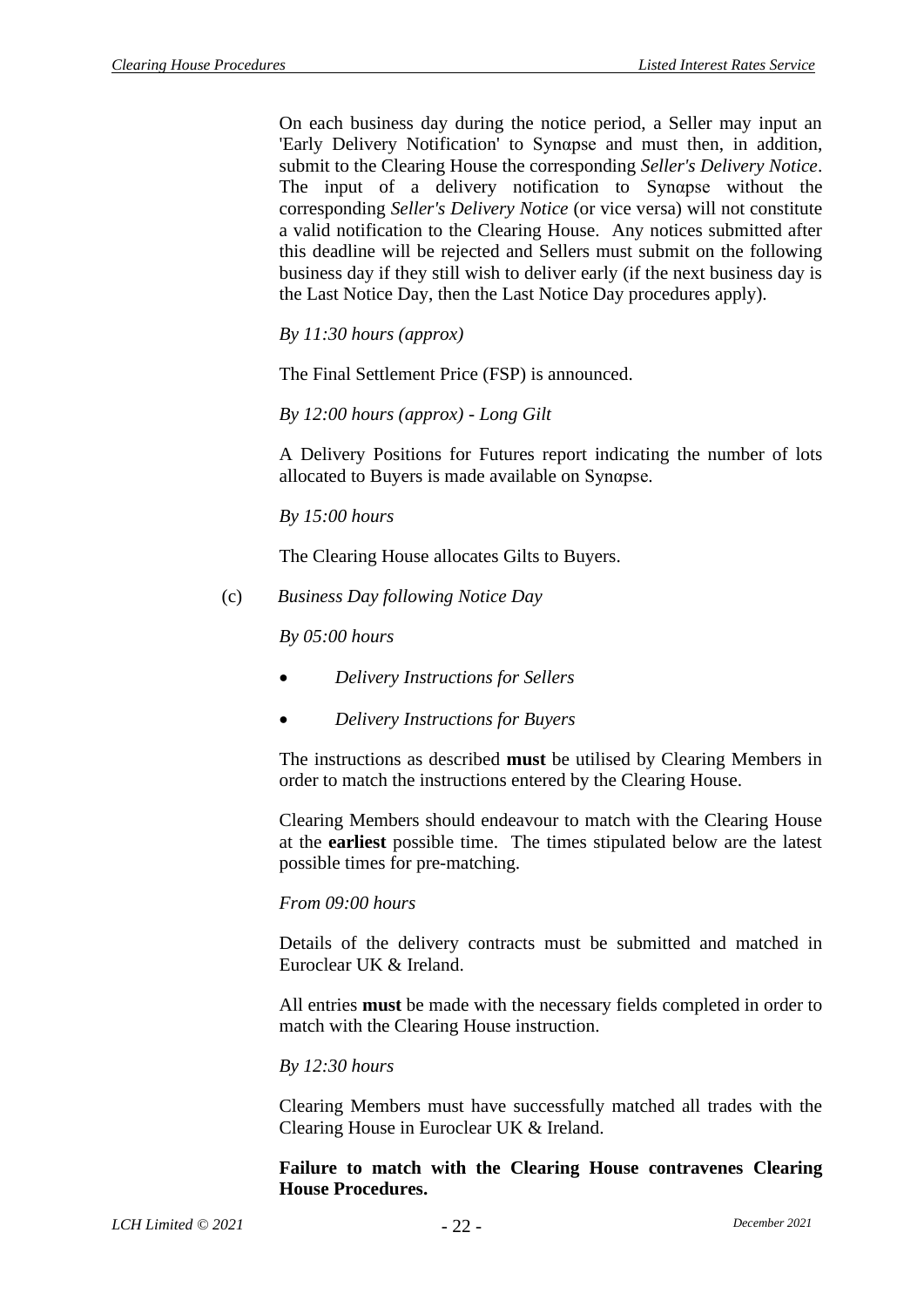The Clearing House informs the operations personnel of the relevant Rates Exchange of any outstanding matching problems after this time.

(d) *Last Trading Day (LTD)*

*At 11:00 hours*

Trading ceases two business days prior to the last business day in the delivery month.

<span id="page-24-0"></span>(e) *Last Notice Day*

The Last Notice Day is the business day following the Last Trading Day.

*By 10:00 hours - Long Gilt*

Sellers holding open positions **must** submit a *Seller's Delivery Notice* to the Clearing House via the Delivery System. Clearing Members are not required to give notification via Synαpse. Clearing Members with open positions in the expired delivery month are obliged to make or take delivery.

#### *By 15:00 hours - Long Gilt*

The Clearing House makes the following available:

- *Account Sales*
- *Invoices*
- *Delivery Instructions for Sellers*
- *Delivery Instructions for Buyers*.

Clearing Members commence matching with the Clearing House.

#### *By 17:30 hours*

Clearing Members must have successfully matched all trades with the Clearing House in Euroclear UK & Ireland.

#### **Failure to match with the Clearing House contravenes Clearing House Procedures.**

The Clearing House informs the operations personnel of the relevant Rates Exchange of any outstanding matching problems after this time.

(f) *Settlement Day*

Settlement day means the second business day after the notice day or, where the notice day is the Last Notice Day, settlement day will be the next business day after the Last Notice Day.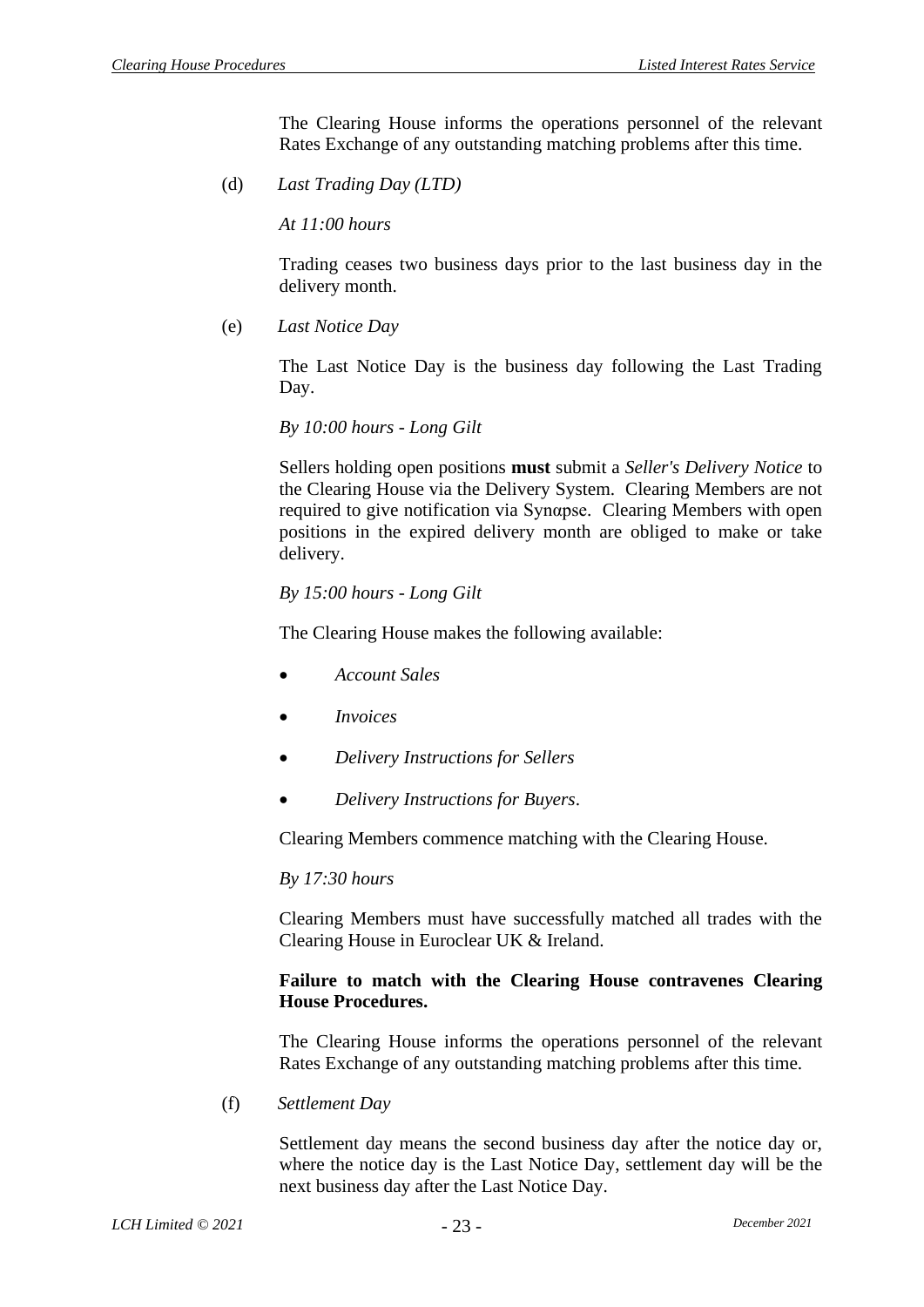The Seller must ensure that their Euroclear UK & Ireland priority settings and cap permit their trades to settle before the Clearing House settlement deadline.

*By 13:00 hours*

Gilts will have passed from the Seller's Euroclear UK & Ireland account to the Clearing House's Euroclear UK & Ireland account (5172) and subsequently to the Buyer's Euroclear UK & Ireland account on Settlement Day.

The Buyers and the Clearing House's settlement bank will effect payment by the end of the day across Real Time Gross Settlement (RTGS) accounts at the Bank of England.

The Clearing House releases Collateral in respect of initial and contingent variation margin for successfully completed deliveries.

#### 1.11 **German Government Bond (Euro Bund)**

The following abbreviations are used in these procedures:

- DVP means delivery versus payment;
- RVP means receipt versus payment;
- Delivery and receipt versus payment means a transfer of Bunds, against payment of the consideration amount specified in the Listed Interest Rates Contract Terms for German Government Euro Bund Contracts;
- Euroclear The Euroclear System; and
- Securities correspondent Euroclear or Clearstream Luxemburg SA.

#### 1.11.1 *Delivery Mechanism*

Deliveries under the Euro Bund contract must be made or taken via accounts at one or more of the following delivery systems:

- Euroclear: and
- Clearstream Luxemburg.
- (a) *Clearing House Delivery Account Details*

Details of the Clearing House's accounts at Euroclear and Clearstream Luxemburg are as follows:

| Euroclear                                                       | : Clearing House account number for Curve<br>transactions 79317 |  |  |  |
|-----------------------------------------------------------------|-----------------------------------------------------------------|--|--|--|
| Clearstream Luxemburg : Clearing House account number for Curve |                                                                 |  |  |  |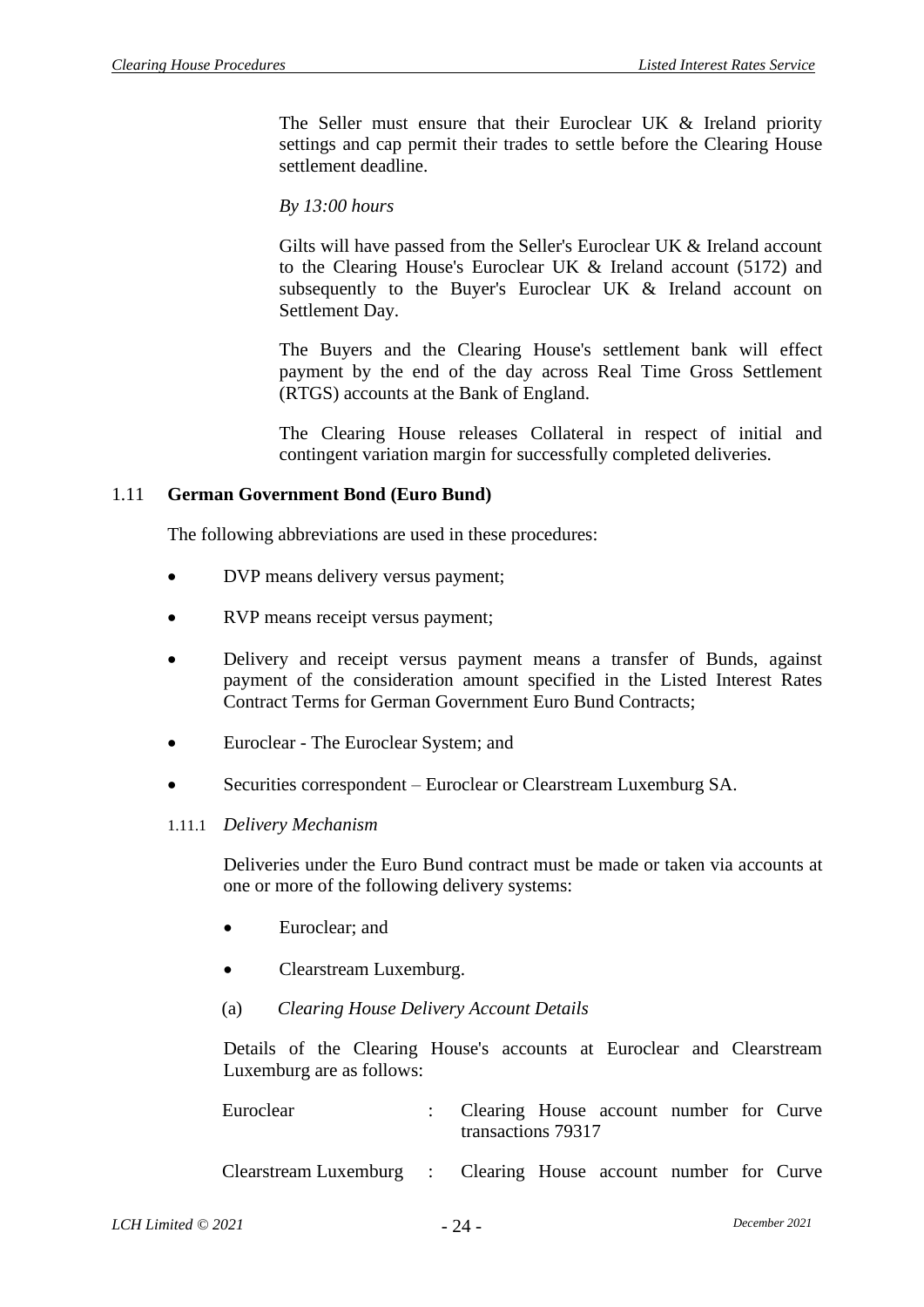#### transactions 24270

### **The Clearing House retains the right to amend the above list without prior notification to Clearing Members.**

For each Euro Bund delivery, Clearing Members are advised of the Clearing House's delivery systems, agents, accounts and reference numbers, on the *Delivery Instructions Report*.

### 1.11.2 *Delivery Communication and the Delivery System*

Delivery documentation must be submitted using The Delivery System. When using The Delivery System, Clearing Members must always ensure they allow sufficient time to input their delivery details within the deadlines prescribed in these procedures. Failure to do so will constitute late delivery of documentation and may be subject to disciplinary action. Clearing Members experiencing difficulties should contact Client Services staff at the Clearing House immediately.

#### 1.11.3 *Consideration Value Calculation*

The amounts due to Sellers from Buyers are calculated in accordance with the Euro Bund contract terms.

| Consideration value per lot $=$                              |                   | $(1000 \times \text{FSP} \times \text{Price Factor}) + \text{Accrued}$<br>Interest |
|--------------------------------------------------------------|-------------------|------------------------------------------------------------------------------------|
| <i>Consideration Calculation</i><br>Example                  |                   |                                                                                    |
| <b>FSP</b><br><b>Price Factor</b><br><b>Accrued Interest</b> | $=$<br>$=$<br>$=$ | 113.41<br>0.950491<br>2258.22                                                      |
|                                                              |                   | $(1000 \times 113.41 \times 0.950491) + 2258.22$                                   |
|                                                              | $=$               | EUR<br>110,053.40431                                                               |
| <b>Consideration Value</b>                                   | $=$               | EUR 110,053.40                                                                     |

The consideration value is calculated using the **full** extent of decimal places for each component of the formula.

The invoice value of **1 lot** is then established by taking the full value and rounding to the nearest Euro cent (.5 being rounded down). This **per** lot value is then multiplied by the number of lots to establish the total invoice value.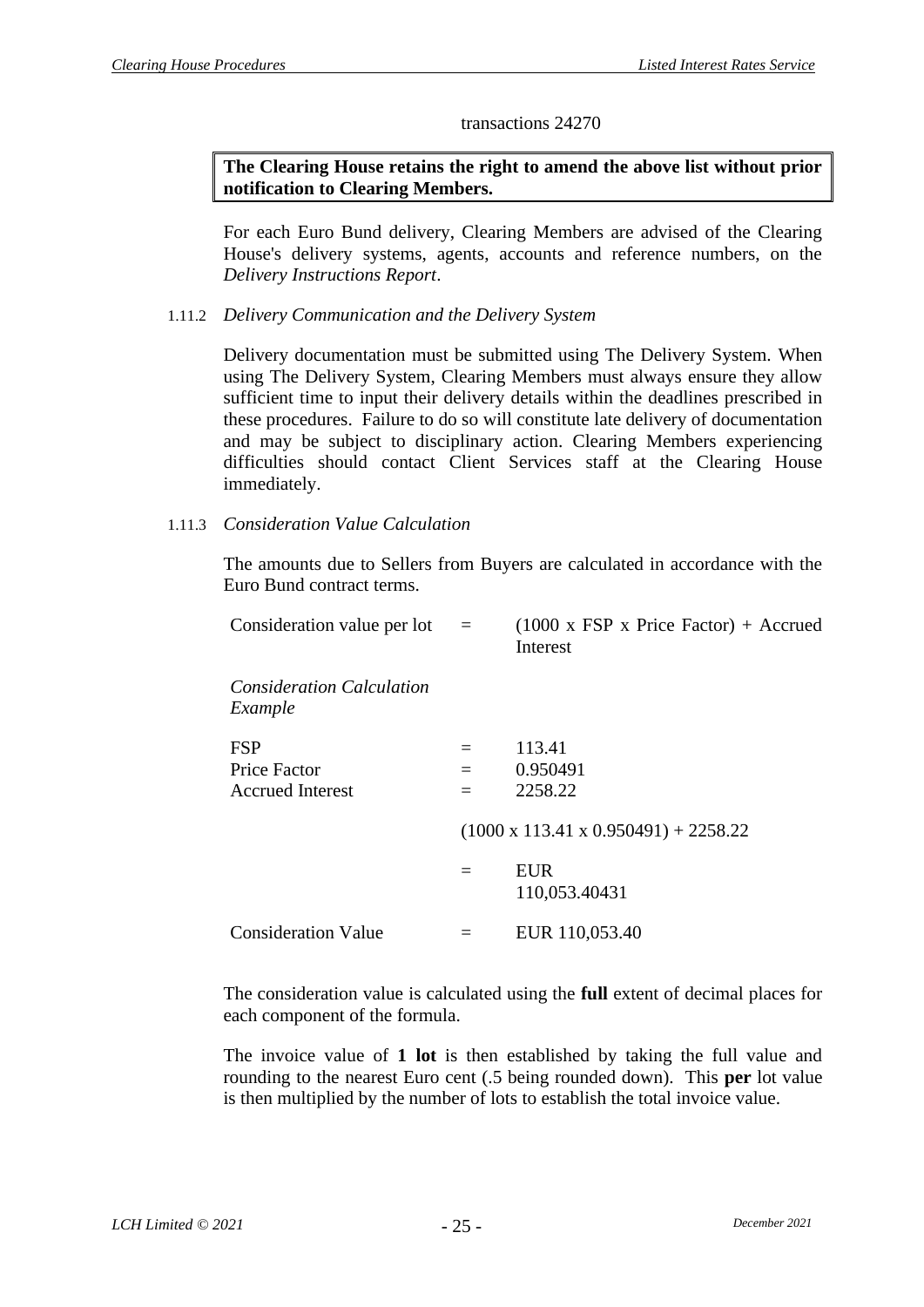## 1.11.4 *Delivery Timetable*

| <b>DAY</b>             | <b>TIME</b>                              | <b>TIME</b>                              | <b>ACTION</b>                                                                            |                                                                                      |  |
|------------------------|------------------------------------------|------------------------------------------|------------------------------------------------------------------------------------------|--------------------------------------------------------------------------------------|--|
|                        | <b>LONDON</b>                            | CET*                                     | <b>SELLERS</b>                                                                           | <b>BUYERS</b>                                                                        |  |
| Last trading day       | 11:30                                    | 12:30                                    | Trading ceases                                                                           | Trading ceases                                                                       |  |
| (LTD)                  |                                          |                                          |                                                                                          |                                                                                      |  |
|                        | 12:00                                    | 13:00                                    | FSP established                                                                          | FSP established                                                                      |  |
|                        | 17:00                                    | 18:00                                    | Synapse Position Keeping deadline                                                        | Synαpse Position Keeping deadline                                                    |  |
|                        |                                          |                                          | Sellers submit Sellers Delivery Notice                                                   |                                                                                      |  |
|                        | 17:30                                    | 18:30                                    | The Clearing House performs delivery<br>allocation                                       | The Clearing House performs<br>delivery<br>allocation                                |  |
|                        | 18:00                                    | 19:00                                    | The Clearing House makes Account Sales<br>and Delivery Instruction Report available.     | The Clearing House makes Invoices and<br>Delivery Instruction Report available.      |  |
| $S - 1$<br>$(LTD + 1)$ | 10:00                                    | 11:00                                    | Sellers submit DVP instructions to their<br>custodian bank                               | Buyers submit RVP instructions to their<br>custodian bank                            |  |
|                        | 14:00                                    | 15:00                                    | Clearing<br>Sellers<br>match<br>the<br>House<br>instruction entered into delivery centre | Buyers match the Clearing House instruction<br>entered into delivery centre          |  |
| S<br>$(LTD + 2)$       | Following<br>standard delivery<br>cycles | Following<br>standard delivery<br>cycles | The Clearing House receives confirmation<br>of delivery                                  | The Clearing House receives confirmation of<br>delivery                              |  |
| $S + 1$<br>$(LTD + 3)$ |                                          |                                          | The Clearing House releases Collateral in<br>respect of initial and variation margin     | The Clearing House releases Collateral in<br>respect of initial and variation margin |  |

\* CENTRAL EUROPEAN TIME INCLUDES LUXEMBOURG TIME WHERE QUOTED IN THE EXCHANGE CONTRACT TERMS, RULES AND CLEARING HOUSE DELIVERY PROCEDURES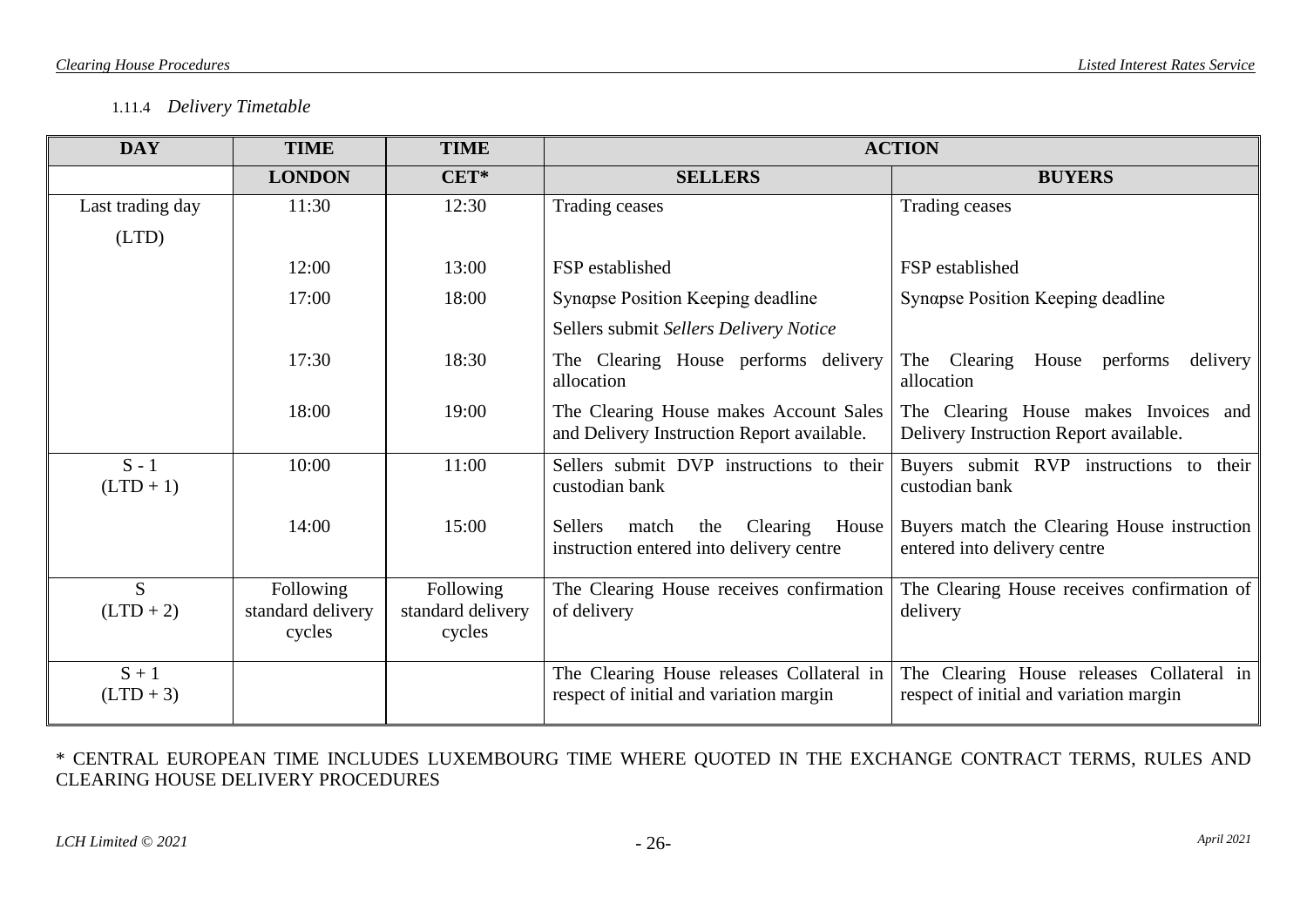1.11.5 *Transaction cut off times and Clearing House deadlines*

Clearing Members should note that the deadlines quoted by the Clearing House may vary from those quoted by the delivery systems or agents.

It is each Clearing Member's responsibility to ensure that they and their agents are aware of, and adhere to, the Clearing House deadlines.

- 1.11.6 *Delivery Procedures*
	- (a) *Deliverable Bonds*

A Deliverable Bond is a bond which is listed on the final list of deliverable bonds for a delivery month as defined in the Listed Interest Rates Contract Terms. The initial list of bonds will be available from the Delivery System until such time as the final list is published.

(b) *Last Trading, Notice and Settlement Day Definition*

The Last Trading Day, Notice Day and Settlement Day are as defined in the Listed Interest Rates Contract Terms for the Bobl Futures Contract. The Settlement Day is usually the tenth day of the delivery month, unless this is not a Luxembourg working day, in which case the Luxembourg working day immediately following it is the Settlement Day.

(c) *Last Trading Day (LTD)*

*At 11:30*

Trading ceases in the delivery month.

*By 12:00*

The FSP is announced by the Exchange.

*By 17:00 hours - Delivery Notice Deadline*

Clearing Members must ensure that all give ups, take ups and settlements are performed via Synαpse by the 17:00 hours deadline. Clearing Members with open positions in the expired contract month are obliged to make or take delivery.

Sellers must submit a *Seller's Delivery Notice* to the Clearing House via the Delivery System.

*At 17:30 hours*

The Clearing House allocates Bunds to Buyers.

*By 18:00 hours*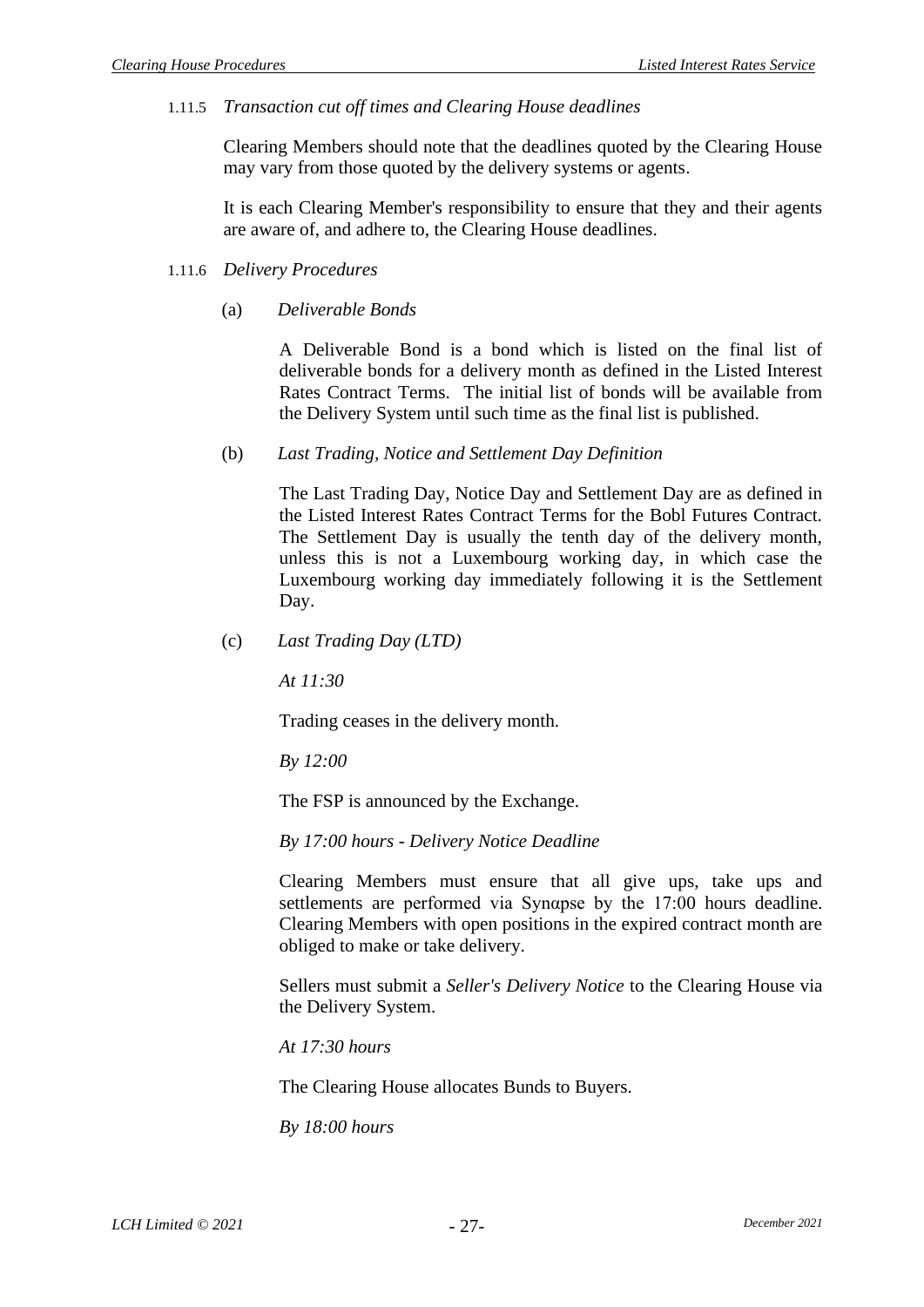The Clearing House makes the following available:

- *Account Sales* [\(Schedule 5\)](#page-50-0)
- *Invoices* [\(Schedule 6\)](#page-51-0)
- *Delivery Instructions for Sellers* [\(Schedule 7\)](#page-52-0)
- *Delivery Instructions for Buyers* [\(Schedule 8\)](#page-53-0).

### **In order to meet the relevant deadlines, Buyers and Sellers should ensure that all Clearing House instructions are given priority by their respective Settlement Departments.**

The Clearing Member shall have given instructions to, or shall have briefed their delivery agent to have given instructions to the delivery centre specified in the *Delivery Instructions for Sellers/Buyers*. The instructions as described **must** be utilised by Clearing Members in order to match the instructions entered by the Clearing House.

Clearing Members should endeavour to match with the Clearing House at the **earliest** possible time. The time stipulated below is the latest possible time for matching.

(d) *S-1 on or before the first Luxembourg working day following the last trading day (LTD)*

*By 10:00 hours*

Clearing Members or their delivery agents shall have instructed their respective delivery system to match all instructions (stated in the *Delivery Instructions*) given by the Clearing House.

*By 14:00 hours*

All instructions must be matched with the Clearing House.

#### **Failure to match with the Clearing House contravenes Clearing House procedures.**

(e) *S Settlement Day (LTD + 2)*

*By 08:00 hours Central European time*

The Seller's delivery system or agent shall have transferred Bunds to the Clearing House's account at the relevant delivery system, against payment. The Clearing House shall have transferred Bunds to the Buyer's account at the relevant delivery system against payment.

## **During Euroclear/Clearstream Luxemburg Overnight Processing**

Where the Clearing House is taking delivery of Bunds, via Euroclear or Clearstream Luxemburg, and a Seller fails to deliver Deliverable Bonds to the Clearing House in the overnight processing cycle of Euroclear or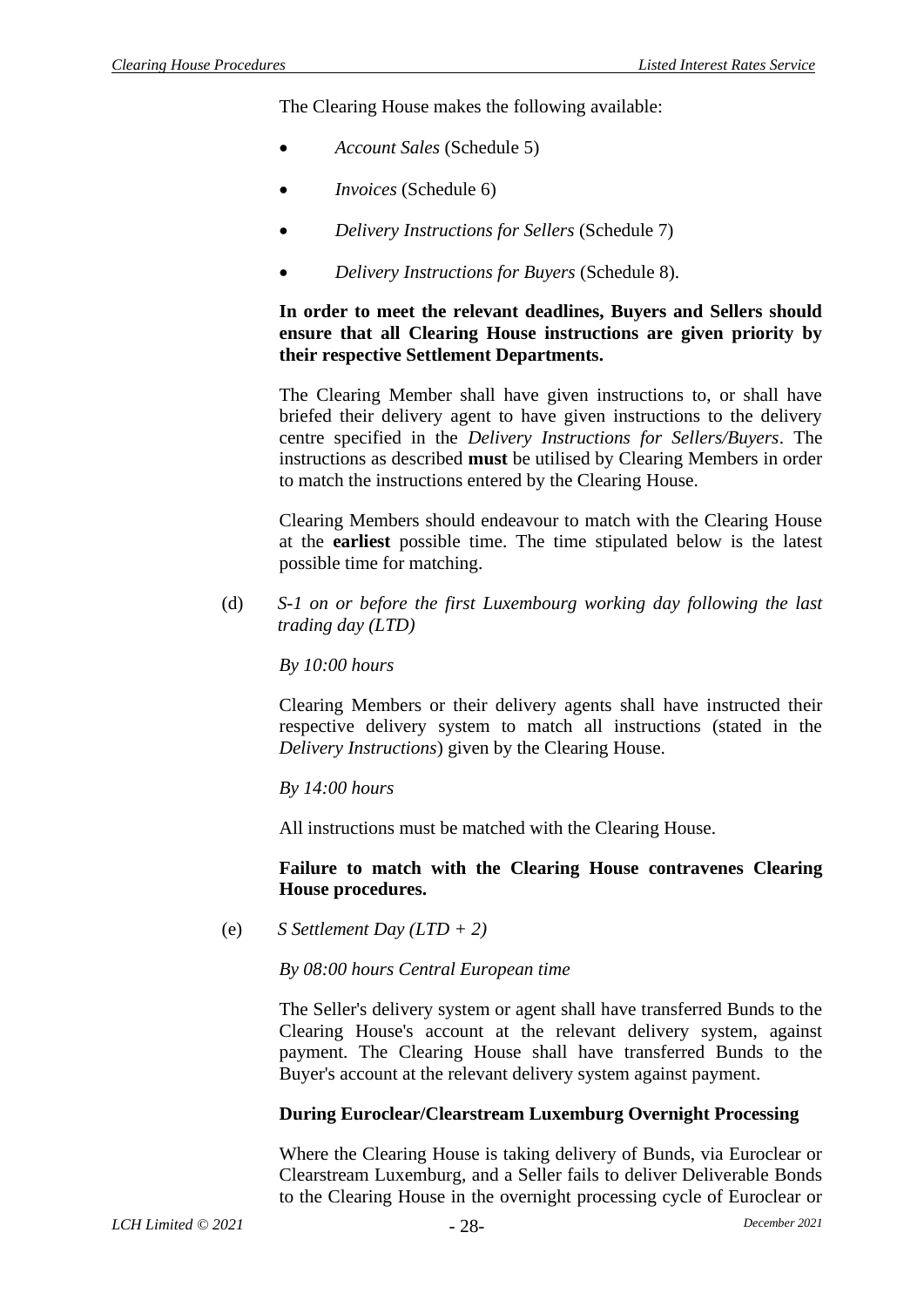Clearstream Luxemburg, the Clearing House will invoke automatic borrowing procedures, subject to supply.

All costs arising as a result of failure to deliver to the Clearing House in the Euroclear/ Clearstream Luxemburg overnight processing cycle will be passed to the defaulting Selling Clearing Member.

(f) *S + 1 The first Luxembourg working day immediately following Settlement Day (LTD + 3)*

The Clearing House releases Collateral in respect of initial and contingent variation margin for successfully completed deliveries.

### 1.12 **German Government Bond (BOBL)**

The following abbreviations are used in these procedures:

- DVP means delivery versus payment;
- RVP means receipt versus payment;
- Delivery and receipt versus payment means a transfer of Bonds, against payment of the invoicing amount specified in the Listed Interest Rates Contract Terms for Bobl Futures Contracts;
- Euroclear The Euroclear System; and
- Securities correspondent Euroclear, or Clearstream Luxemburg SA.

#### 1.12.1 *Delivery Mechanism*

Deliveries under the Bobl contract must be made or taken via accounts at one or more of the following delivery systems:

- Euroclear: and
- Clearstream Luxemburg.
- (a) *Clearing House Delivery Account Details*

Details of the Clearing House's accounts at Euroclear and Clearstream Luxemburg are as follows:

| Euroclear                | $\mathcal{L}(\mathcal{L})$   | Clearing House account number for Curve<br>transactions 79317 |  |
|--------------------------|------------------------------|---------------------------------------------------------------|--|
| Clearstream<br>Luxemburg | $\sim$ 100 $\sim$ 100 $\sim$ | Clearing House account number for Curve<br>transactions 24270 |  |

**The Clearing House retains the right to amend the above list without prior notification to Clearing Members.**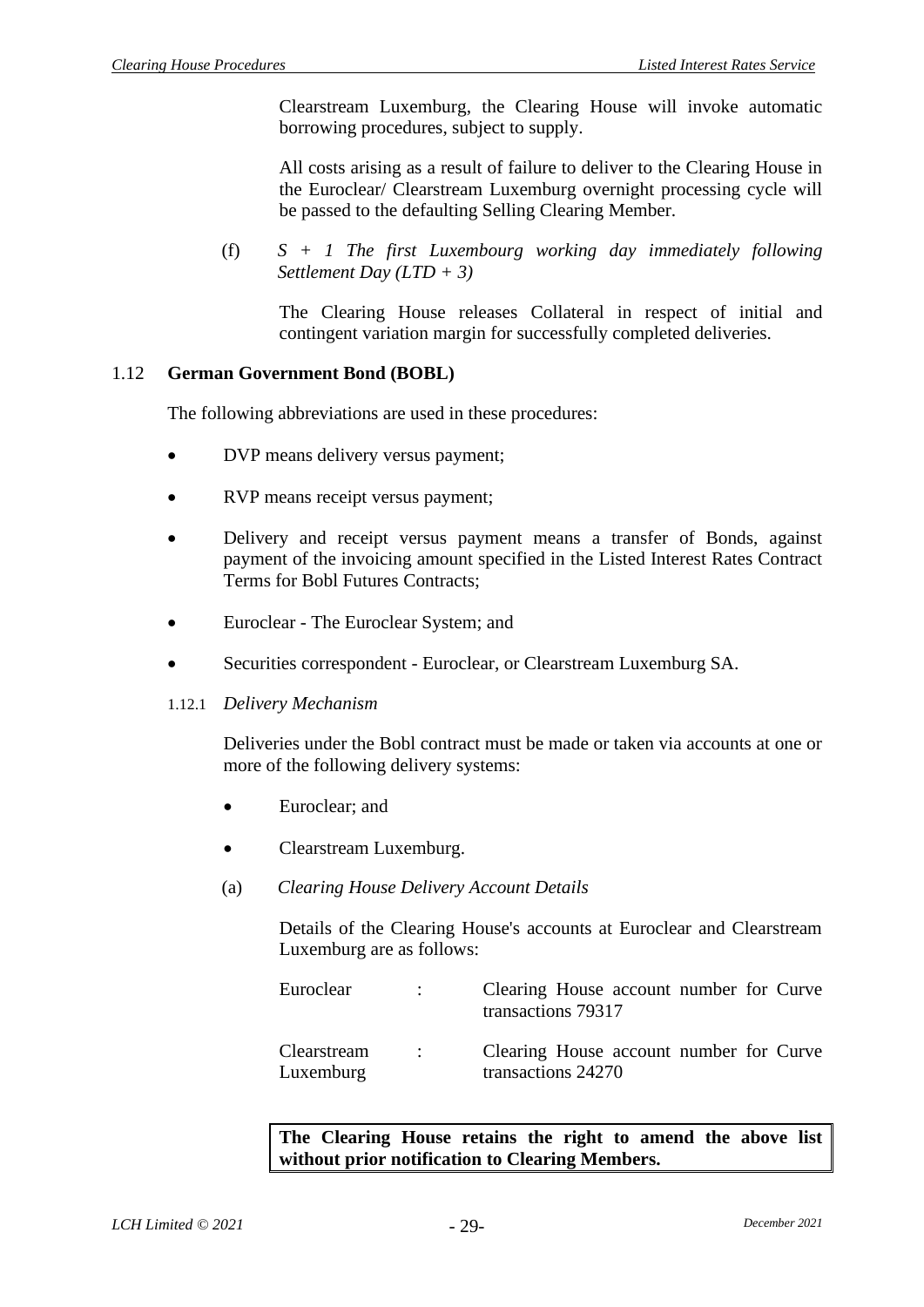For each delivery, Clearing Members are advised of the Clearing House's delivery systems*,* agents, accounts and reference numbers, on the *Delivery Instructions Report*.

1.12.2 *Delivery Communication and the Delivery System*

Delivery documentation must be submitted using The Delivery System. When using The Delivery System, Clearing Members must always ensure they allow sufficient time to input their delivery details within the deadlines prescribed in these procedures. Failure to do so will constitute late delivery of documentation and may be subject to disciplinary action. Clearing Members experiencing difficulties should contact Client Services staff at the Clearing House immediately.

### 1.12.3 *Consideration Value Calculation*

The amounts due to Sellers from Buyers are calculated in accordance with the Bobl Futures Contract terms.

| Consideration value per lot | in a complete the second series of the series of the series of the series of the series of the series of the series of the series of the series of the series of the series of the series of the series of the series of the s | $(1000 \times FSP \times Price Factor) + Accrued$ |
|-----------------------------|--------------------------------------------------------------------------------------------------------------------------------------------------------------------------------------------------------------------------------|---------------------------------------------------|
|                             |                                                                                                                                                                                                                                | Interest                                          |

*Consideration Calculation Example*

| <b>FSP</b>                 |     | 113.41                                           |
|----------------------------|-----|--------------------------------------------------|
| <b>Price Factor</b>        |     | 0.950491                                         |
| <b>Accrued Interest</b>    | $=$ | 2258.22                                          |
|                            |     | $(1000 \times 113.41 \times 0.950491) + 2258.22$ |
|                            | $=$ | EUR 110,053.40431                                |
| <b>Consideration Value</b> |     | EUR 110,053.40                                   |

The invoice value is calculated using the **full** extent of decimal places for each component of the formula.

The invoice value of **1 lot** is then established by taking the full value and rounding to the nearest Euro cent (.5 being rounded down). This **per** lot value is then multiplied by the number of lots to establish the total invoice value.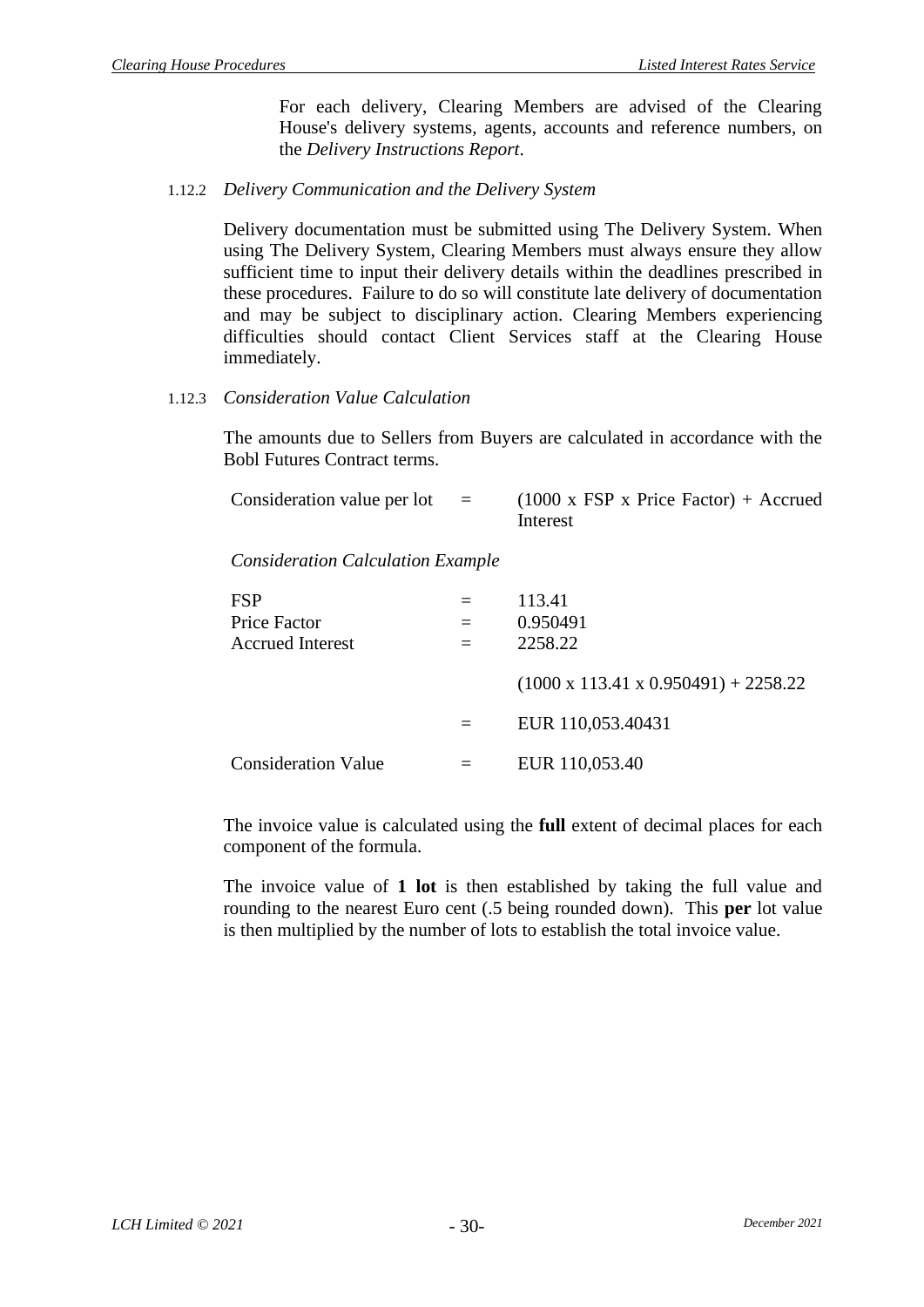## 1.12.4 *Delivery Timetable*

| <b>DAY</b>             | <b>TIME</b>                              | <b>TIME</b>                              | <b>ACTION</b>                                                                            |                                                                                      |
|------------------------|------------------------------------------|------------------------------------------|------------------------------------------------------------------------------------------|--------------------------------------------------------------------------------------|
|                        | <b>LONDON</b>                            | $CET*$                                   | <b>SELLERS</b>                                                                           | <b>BUYERS</b>                                                                        |
| Last                   | 11:30                                    | 12:30                                    | Trading ceases                                                                           | Trading ceases                                                                       |
| trading<br>day (LTD)   | 12:00                                    | 13:00                                    | FSP established                                                                          | FSP established                                                                      |
|                        | 17:00                                    | 18:00                                    | Synapse Position Keeping deadline                                                        | Synapse Position Keeping deadline                                                    |
|                        |                                          |                                          | Sellers submit Sellers Delivery Notice                                                   |                                                                                      |
|                        | 17:30                                    | 18:30                                    | The Clearing House performs delivery allocation                                          | The Clearing House performs delivery allocation                                      |
|                        | 18:00                                    | 19:00                                    | The Clearing House makes the Account Sales and<br>Delivery Instructions Report available | The Clearing House makes the Invoices and<br>Delivery Instructions Report available  |
| $S - 1$<br>$(LTD + 1)$ | 10:00                                    | 11:00                                    | Sellers submit DVP instructions to their custodian<br>bank                               | Buyers submit RVP instructions<br>their<br>to<br>custodian bank                      |
|                        | 14:00                                    | 15:00                                    | Sellers match the Clearing House instruction<br>entered into delivery centre             | Buyers match the Clearing House instruction<br>entered into delivery centre          |
| S<br>$(LTD + 2)$       | Following<br>standard<br>delivery cycles | Following<br>standard<br>delivery cycles | The Clearing House receives confirmation of<br>delivery                                  | The Clearing House receives confirmation of<br>delivery                              |
| $S + 1$<br>$(LTD + 3)$ |                                          |                                          | The Clearing House releases Collateral in respect<br>of initial and variation margin     | The Clearing House releases Collateral in respect<br>of initial and variation margin |

\* CENTRAL EUROPEAN TIME INCLUDES LUXEMBOURG TIME WHERE QUOTED IN THE EXCHANGE CONTRACT TERMS, RULES AND CLEARING HOUSE DELIVERY PROCEDURES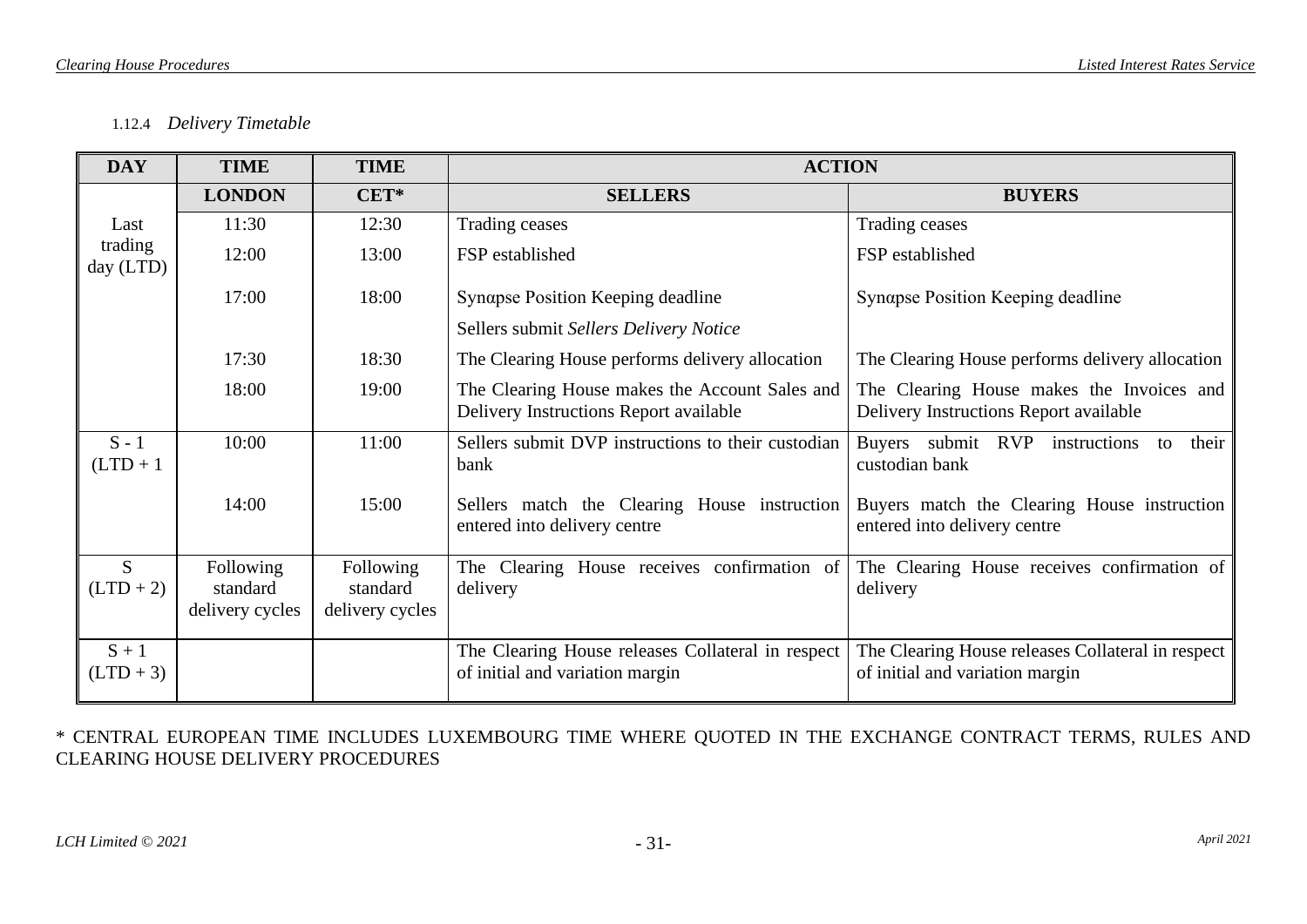1.12.5 *Transaction cut off times and Clearing House deadlines*

Clearing Members should note that the deadlines quoted by the Clearing House may vary from those quoted by the delivery systems or agents.

It is each Clearing Member's responsibility to ensure that they and their agents are aware of, and adhere to, the Clearing House deadlines.

- 1.12.6 *Delivery Procedures*
	- (a) *Deliverable Bonds*

A Deliverable Bond is a bond which is listed on the final list of deliverable bonds for a delivery month as defined in the Listed Interest Rates Contract Terms. The initial list of bonds will be available from the Delivery System until such time as the final list is published.

(b) *Last Trading, Notice and Settlement Day Definition*

The Last Trading Day, Notice Day and Settlement Day are as defined in the Listed Interest Rates Contract Terms for the Bobl Futures Contract. The Settlement Day is usually the tenth day of the delivery month, unless this is not a Luxembourg working day, in which case the Luxembourg working day immediately following it is the Settlement Day.

(c) *Last Trading Day (LTD)*

*At 11:30*

Trading ceases in the delivery month.

*By 12:00*

The FSP is announced by the Exchange.

*By 17:00 hours - Delivery Notice Deadline*

Clearing Members must ensure that all give ups, take ups and settlements are performed via Synαpse by the 17:00 hours deadline. Clearing Members with open positions in the expired contract month are obliged to make or take delivery.

Sellers must submit a *Seller's Delivery Notice* to the Clearing House via the Delivery System.

*At 17:30 hours*

The Clearing House allocates deliveries to Buyers.

*By 18:00 hours*

The Clearing House makes the following available: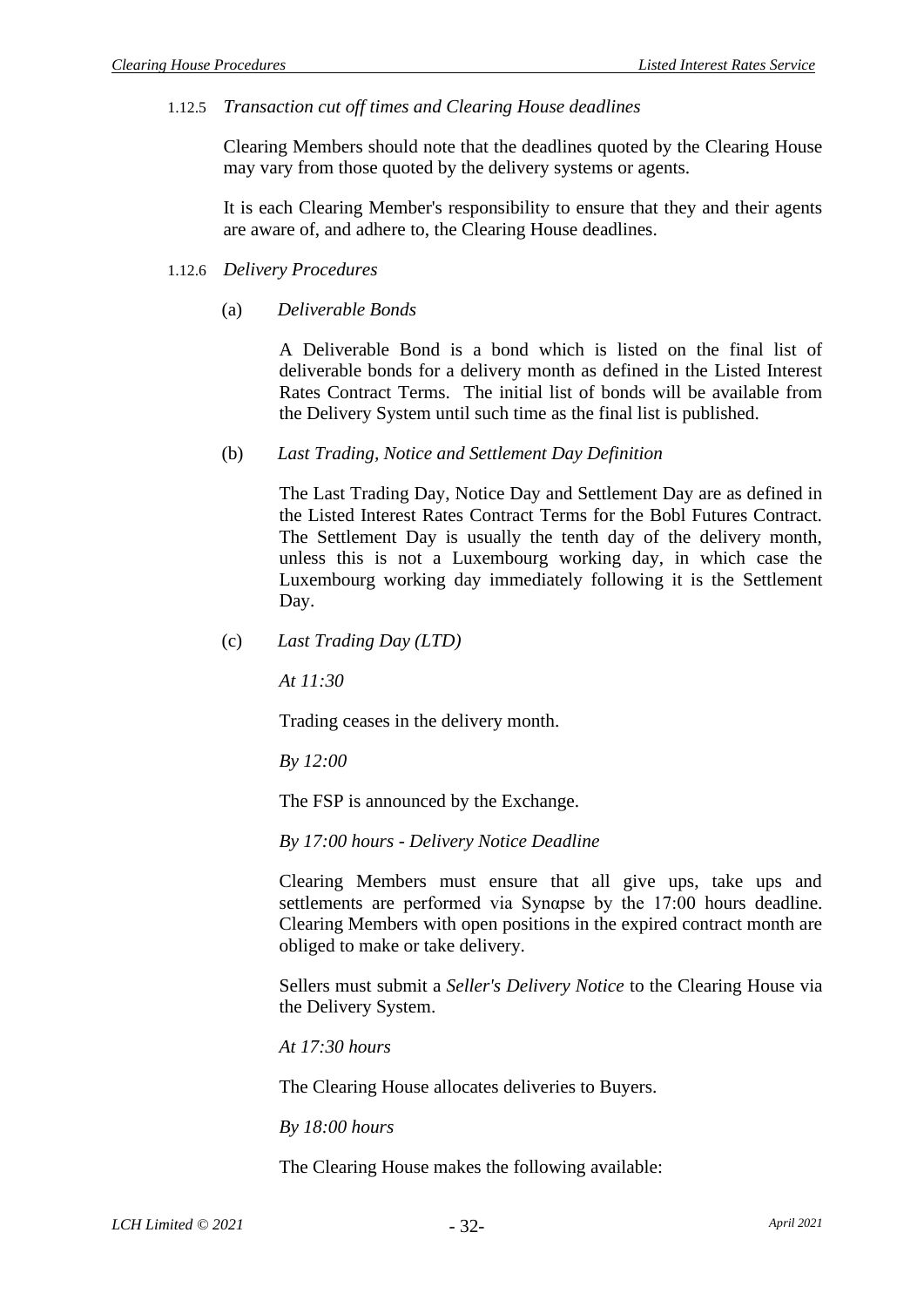- *Account Sales* [\(Schedule 9\)](#page-54-0)
- *Invoices* [\(Schedule](#page-55-0) 10)
- *Delivery Instructions for Sellers* [\(Schedule 11\)](#page-56-0)
- *Delivery Instructions for Buyers* [\(Schedule](#page-57-0) 12).

## **In order to meet the relevant deadlines, Buyers and Sellers should ensure that all Clearing House instructions are given priority by their respective Settlement Departments.**

Clearing Members shall have given instructions to, or shall have briefed their delivery agent to have given instructions to the delivery centre specified in the *Delivery Instructions for Sellers/Buyers*. The instructions as described **must** be utilised by Clearing Members in order to match the instructions entered by the Clearing House.

Clearing Members should endeavour to match with the Clearing House at the **earliest** possible time. The time stipulated below is the latest possible time for matching.

(d) *S-1 on or before the first Luxembourg working day following the last trading day (LTD)*

### *By 10:00 hours*

Clearing Members or their delivery agents shall have instructed their respective delivery system to match all instructions (stated in the *Delivery Instructions*) given by the Clearing House.

*By 14:00 hours*

All instructions must be matched with the Clearing House.

### **Failure to match with the Clearing House contravenes Clearing House procedures.**

(e) *S Settlement Day (LTD + 2)*

*By 08:00 hours Central European time*

The Seller's delivery system or agent shall have transferred Bonds to the Clearing House's account at the relevant delivery system, against payment. The Clearing House shall have transferred Bonds to the Buyer's account at the relevant delivery system against payment.

## **During Euroclear/Clearstream Luxemburg Overnight Processing**

Where the Clearing House is taking delivery of Bonds, via Euroclear or Clearstream Luxemburg, and a Seller fails to deliver Deliverable Bonds to the Clearing House in the overnight processing cycle of Euroclear or Clearstream Luxemburg, the Clearing House will invoke automatic borrowing procedures, subject to supply.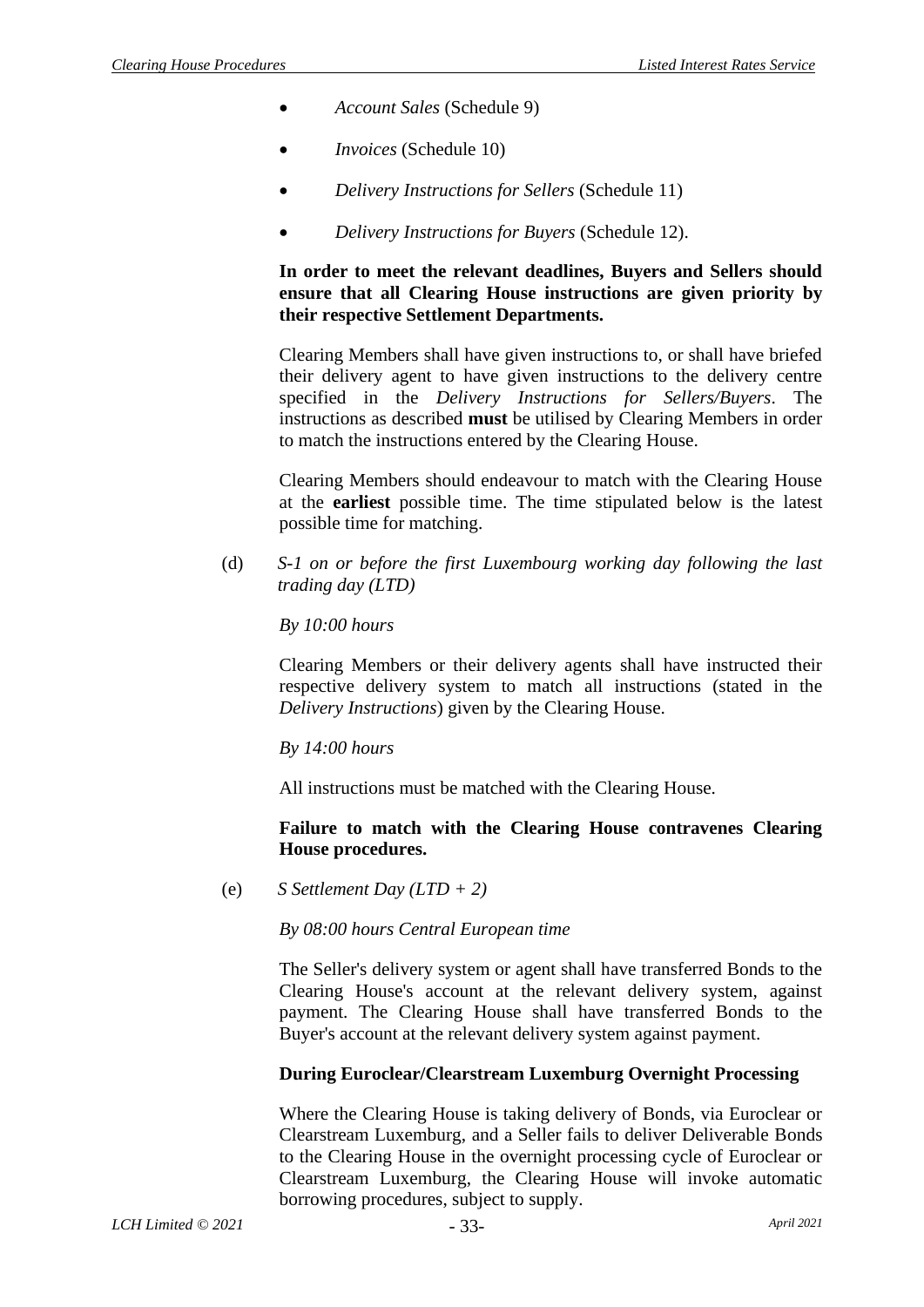All costs arising as a result of failure to deliver to the Clearing House in the Euroclear/ Clearstream Luxemburg overnight processing cycle will be passed to the defaulting Selling Clearing Member.

(f) *S + 1 The first Luxembourg working day immediately following Settlement Day (LTD + 3)*

The Clearing House releases Collateral in respect of initial and contingent variation margin for successfully completed deliveries.

#### 1.13 **German Government Bond (Schatz)**

The following abbreviations are used in these procedures:

- DVP means delivery versus payment;
- RVP means receipt versus payment;
- Delivery and receipt versus payment means a transfer of Bonds, against payment of the invoicing amount specified in the Listed Interest Rates Contract Terms for Schatz Futures Contracts;
- Euroclear The Euroclear System; and
- Securities correspondent Euroclear, Clearstream Luxemburg SA.
- 1.13.1 *Delivery Mechanism*

Deliveries under the Schatz contract must be made or taken via accounts at one or more of the following delivery systems:

- Euroclear; and
- Clearstream Luxemburg.
- (a) *Clearing House Delivery Account Details*

Details of the Clearing House's accounts at Euroclear and Clearstream Luxemburg are as follows:

| Euroclear                | $\sim$ 100 $\sim$ | Clearing House account number for Curve<br>transactions 79317 |  |  |  |
|--------------------------|-------------------|---------------------------------------------------------------|--|--|--|
| Clearstream<br>Luxemburg | $\sim$ 100 $\sim$ | Clearing House account number for Curve<br>transactions 24270 |  |  |  |

**The Clearing House retains the right to amend the above list without prior notification to Clearing Members.**

For each delivery, Clearing Members are advised of the Clearing House's delivery systems*,* agents, accounts and reference numbers, on the *Delivery Instructions Report*.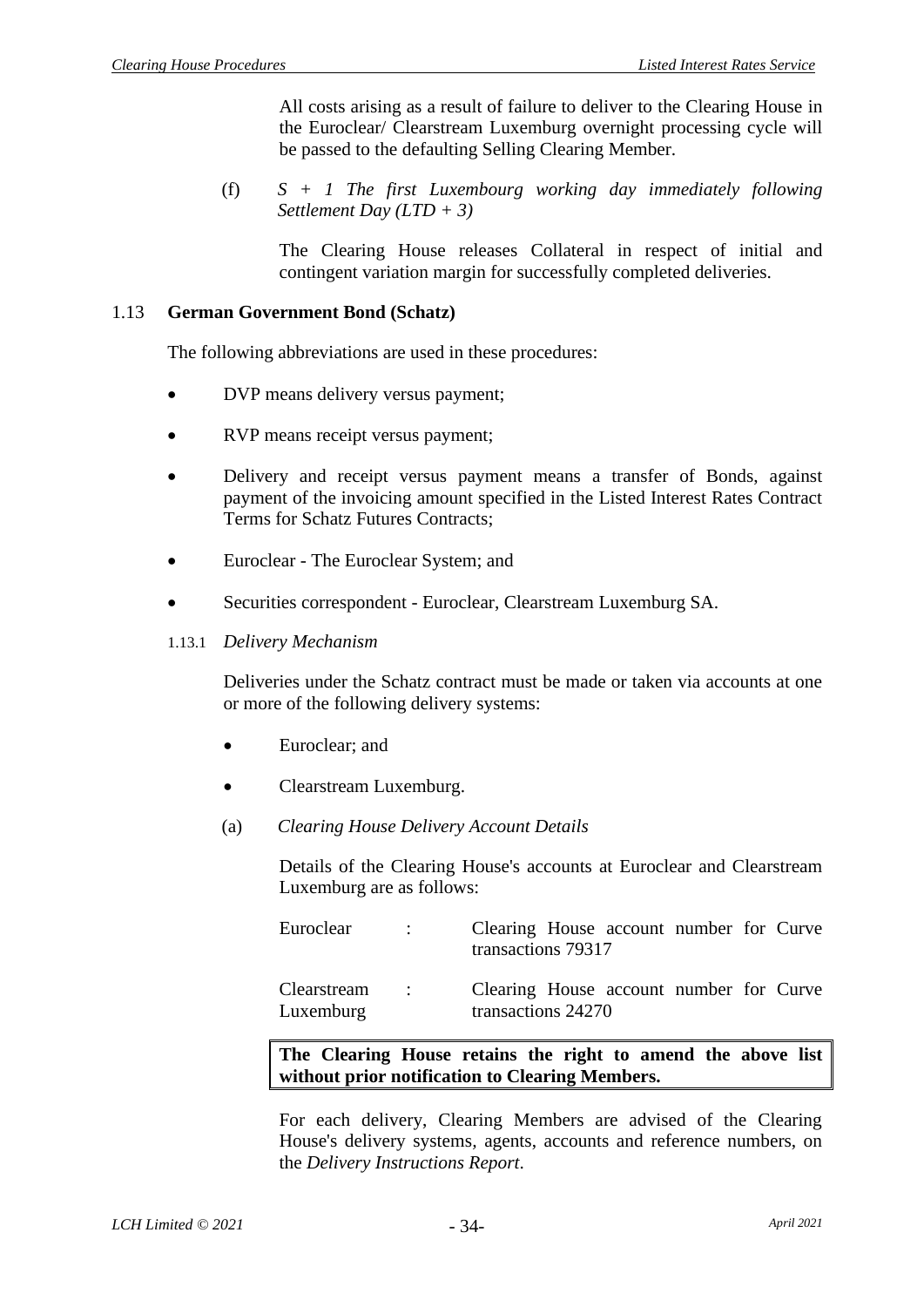### 1.13.2 *Delivery Communication and the Delivery System*

Delivery documentation must be submitted using The Delivery System. When using The Delivery System, Clearing Members must always ensure they allow sufficient time to input their delivery details within the deadlines prescribed in these procedures. Failure to do so will constitute late delivery of documentation and may be subject to disciplinary action. Clearing Members experiencing difficulties should contact Client Services at the Clearing House immediately.

### 1.13.3 *Consideration Value Calculation*

The amounts due to Sellers from Buyers, are calculated in accordance with the Listed Interest Rates Contract Terms for Schatz Futures Contracts.

| Consideration value per lot                           | $=$ | $(1000 \times FSP \times Price Factor) + Accrued$<br>Interest |
|-------------------------------------------------------|-----|---------------------------------------------------------------|
| <b>Consideration Calculation Example</b>              |     |                                                               |
| <b>FSP</b><br>Price Factor<br><b>Accrued Interest</b> | $=$ | 113.41<br>0.950491<br>2258.22                                 |
|                                                       |     | $(1000 \times 113.41 \times 0.950491) + 2258.22$              |
|                                                       | $=$ | EUR 110,053.40431                                             |
| <b>Consideration Value</b>                            |     | EUR 110,053.40                                                |

The invoice value is calculated using the **full** extent of decimal places for each component of the formula.

The invoice value of **1 lot** is then established by taking the full value and rounding to the nearest Euro cent (.5 being rounded down). This **per** lot value is then multiplied by the number of lots to establish the total invoice value.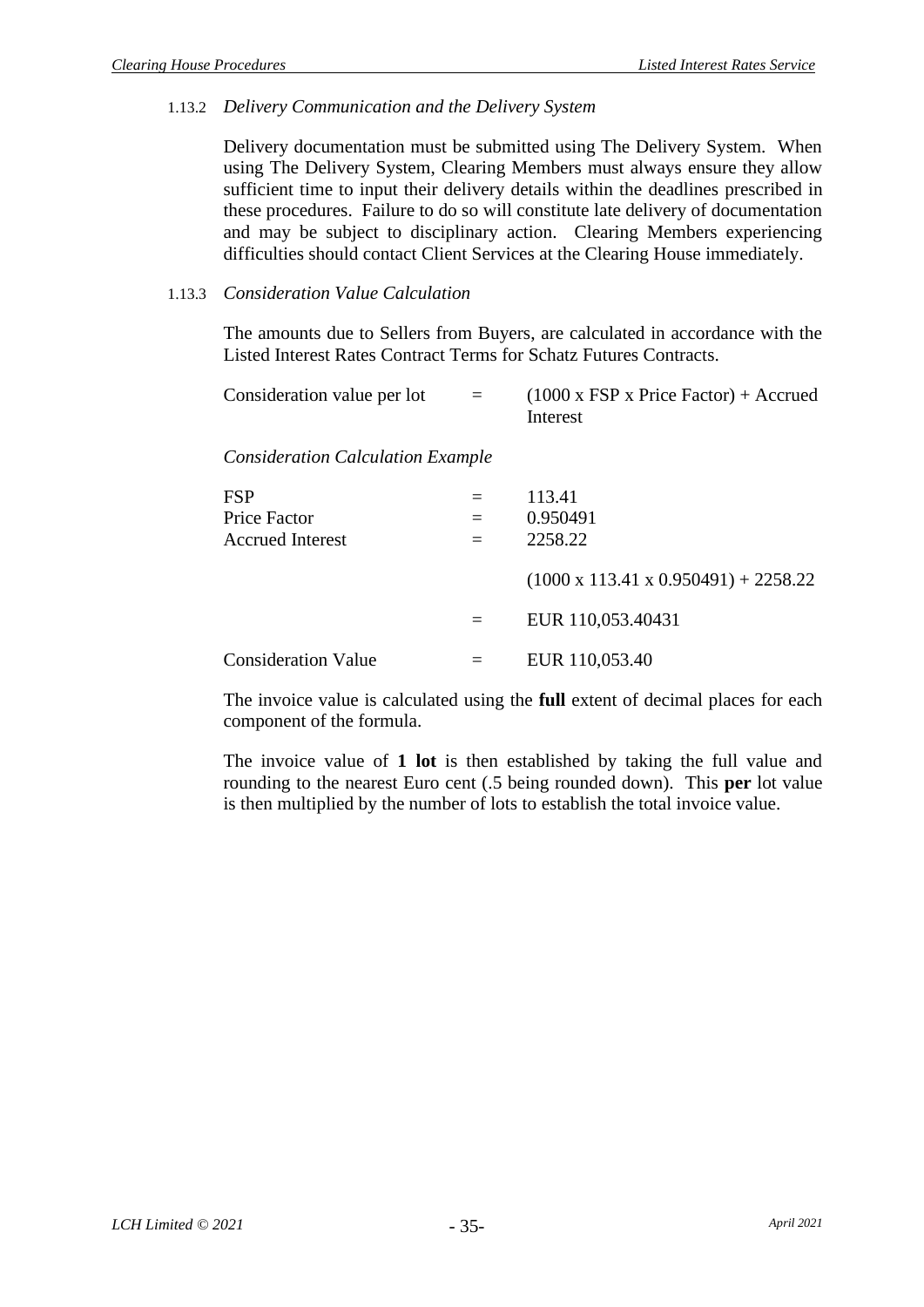### 1.13.4 *Delivery Timetable*

| <b>DAY</b>             | <b>TIME</b>                              | <b>TIME</b>                              | <b>ACTION</b>                                                                            |                                                                                      |
|------------------------|------------------------------------------|------------------------------------------|------------------------------------------------------------------------------------------|--------------------------------------------------------------------------------------|
|                        | <b>LONDON</b>                            | CET*                                     | <b>SELLERS</b>                                                                           | <b>BUYERS</b>                                                                        |
| Last                   | 11:30                                    | 12:30                                    | <b>Trading ceases</b>                                                                    | Trading ceases                                                                       |
| trading day<br>(LTD)   | 12:00                                    | 13:00                                    | FSP established                                                                          | FSP established                                                                      |
|                        | 17:00                                    | 18:00                                    | Synapse Position Keeping deadline                                                        | Synαpse Position Keeping deadline                                                    |
|                        |                                          |                                          | Sellers submit Sellers Delivery Notice                                                   |                                                                                      |
|                        | 17:30                                    | 18:30                                    | The Clearing House performs delivery allocation                                          | The Clearing House performs delivery allocation                                      |
|                        | 18:00                                    | 19:00                                    | The Clearing House makes the Account Sales and<br>Delivery Instructions Report available | The Clearing House makes the Invoices and<br>Delivery Instructions Report available  |
| $S - 1$<br>$(LTD + 1)$ | 10:00                                    | 11:00                                    | Sellers submit DVP instructions to their custodian<br>bank                               | Buyers submit RVP instructions to their custodian<br>bank                            |
|                        | 14:00                                    | 15:00                                    | Sellers match the Clearing House instruction entered<br>into delivery centre             | Buyers match the Clearing House instruction<br>entered into delivery centre          |
| S.<br>$(LTD + 2)$      | Following<br>standard<br>delivery cycles | Following<br>standard<br>delivery cycles | The Clearing House receives confirmation of delivery                                     | The Clearing House receives confirmation of<br>delivery                              |
| $S + 1$<br>$(LTD + 3)$ |                                          |                                          | The Clearing House releases Collateral in respect of<br>initial and variation margin     | The Clearing House releases Collateral in respect<br>of initial and variation margin |

\* CENTRAL EUROPEAN TIME INCLUDES LUXEMBOURG TIME WHERE QUOTED IN THE EXCHANGE CONTRACT TERMS, ADMINISTRATIVE PROCEDURES AND CLEARING HOUSE DELIVERY PROCEDURES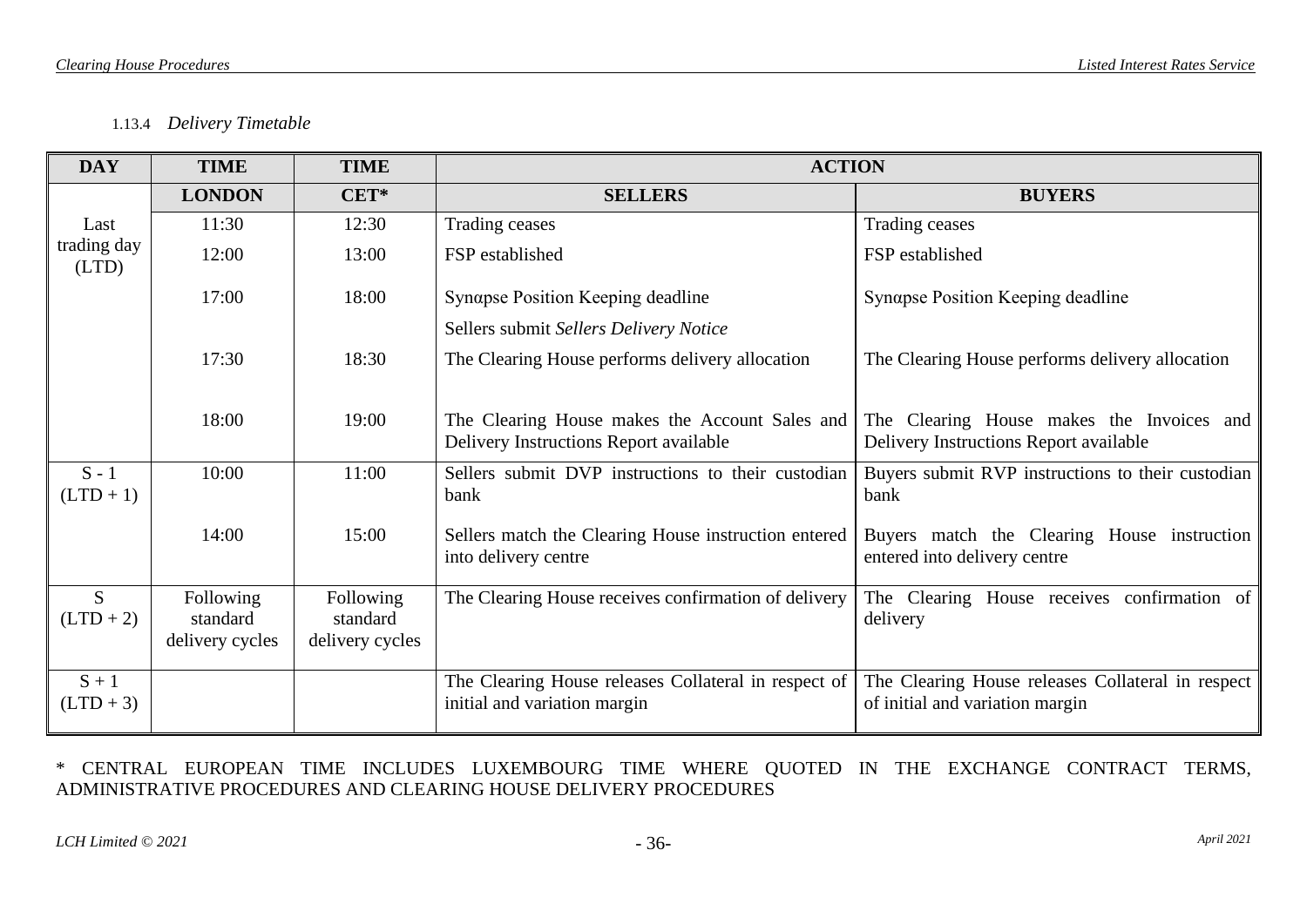### 1.13.5 *Transaction cut off times and Clearing House deadlines*

Clearing Members should note that the deadlines quoted by the Clearing House may vary from those quoted by the delivery systems or agents.

It is each Clearing Member's responsibility to ensure that they and their agents are made aware of Clearing House deadlines.

#### 1.13.6 *Delivery Procedures*

### (a) *Deliverable Bonds*

A Deliverable Bond is a bond which is listed on the final list of deliverable bonds for a delivery month as defined in the Listed Interest Rates Contract Terms. A Deliverable Bond is a bond which is listed on the final list of deliverable bonds for a delivery month as defined in the Listed Interest Rates Contract Terms. The initial list of bonds will be available from the Delivery System until such time as the final list is published.

### (b) *Last Trading, Notice and Settlement Day Definition*

The Last Trading Day, Notice Day and Settlement Day are as defined in the Listed Interest Rates Contract Terms for the Schatz Futures Contract. The Settlement Day is usually the tenth day of the delivery month, unless this is not a Luxembourg working day, in which case the Luxembourg working day immediately following it is the Settlement Day.

#### (c) *Last Trading Day (LTD)*

*At 11:30 hours*

Trading ceases in the delivery month.

*By 12:00 hours*

The FSP is announced by the Exchange.

*By 17:00 hours - Delivery Notice Deadline*

Clearing Members must ensure that all give ups, take ups and settlements are performed via Synαpse by the 13:30 hours deadline. Clearing Members with open positions in the expired contract month are obliged to make or take delivery.

Sellers must submit a *Seller's Delivery Notice* to the Clearing House via the Delivery System.

*At 17:30 hours*

The Clearing House allocates deliveries to Buyers.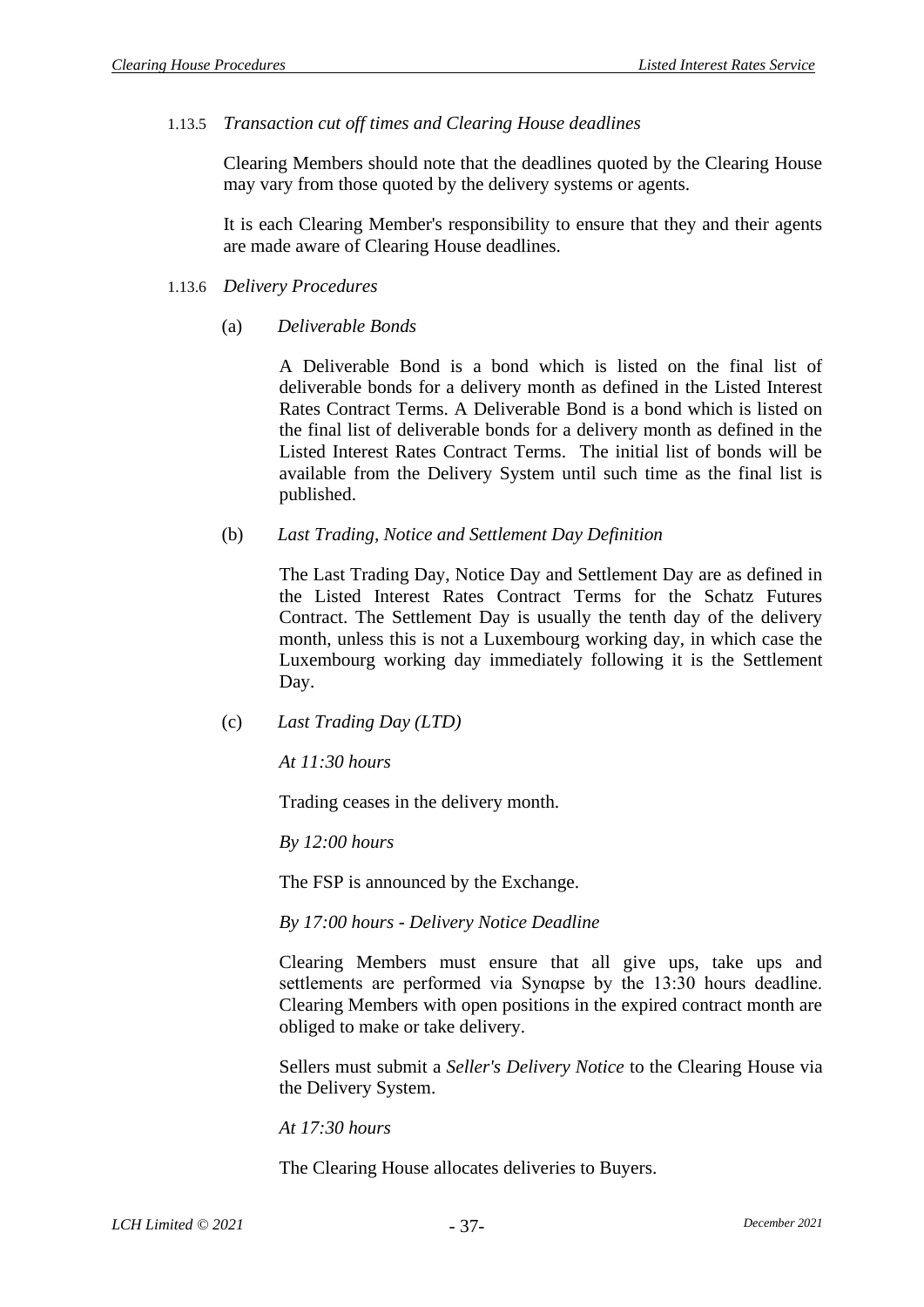### *By 18:00 hours*

The Clearing House makes the following available:

- *Account Sales* [\(Schedule 13\)](#page-58-0)
- *Invoices* [\(Schedule 14\)](#page-59-0)
- *Delivery Instructions for Sellers* [\(Schedule 15\)](#page-60-0)
- *Delivery Instructions for Buyers* [\(Schedule 16\)](#page-61-0).

### **In order to meet the relevant deadlines, Buyers and Sellers should ensure that all Clearing House instructions are given priority by their respective Settlement Departments.**

Clearing Members shall have given instructions to, or shall have briefed their delivery agent to have given instructions to the delivery centre specified in the *Delivery Instructions for Sellers/Buyers*. The instructions as described **must** be utilised by Clearing Members, their delivery system and or agent in order to match the instructions entered by the Clearing House.

Clearing Members should endeavour to match with the Clearing House at the **earliest** possible time. The time stipulated below is the latest possible time for matching.

(d) *S-1 on or before the first Luxembourg working day following the last trading day (LTD)*

*By 10:00 hours*

Clearing Members or their delivery agents shall have instructed their respective delivery system to match all instructions (stated in the *Delivery Instructions*) given by the Clearing House.

*By 14:00 hours*

All instructions must be matched with the Clearing House.

Failure to match with the Clearing House contravenes Clearing House procedures and the Listed Interest Rates Contract Terms for the Schatz Future Contract.

(e) *S Delivery Day (LTD + 2)*

*By 08:00 hours Central European time*

The Seller's delivery system or agent shall have transferred Bonds to the Clearing House's account at the relevant delivery system against payment. The Clearing House shall have transferred Bonds to the Transferee's account at the relevant delivery system against payment.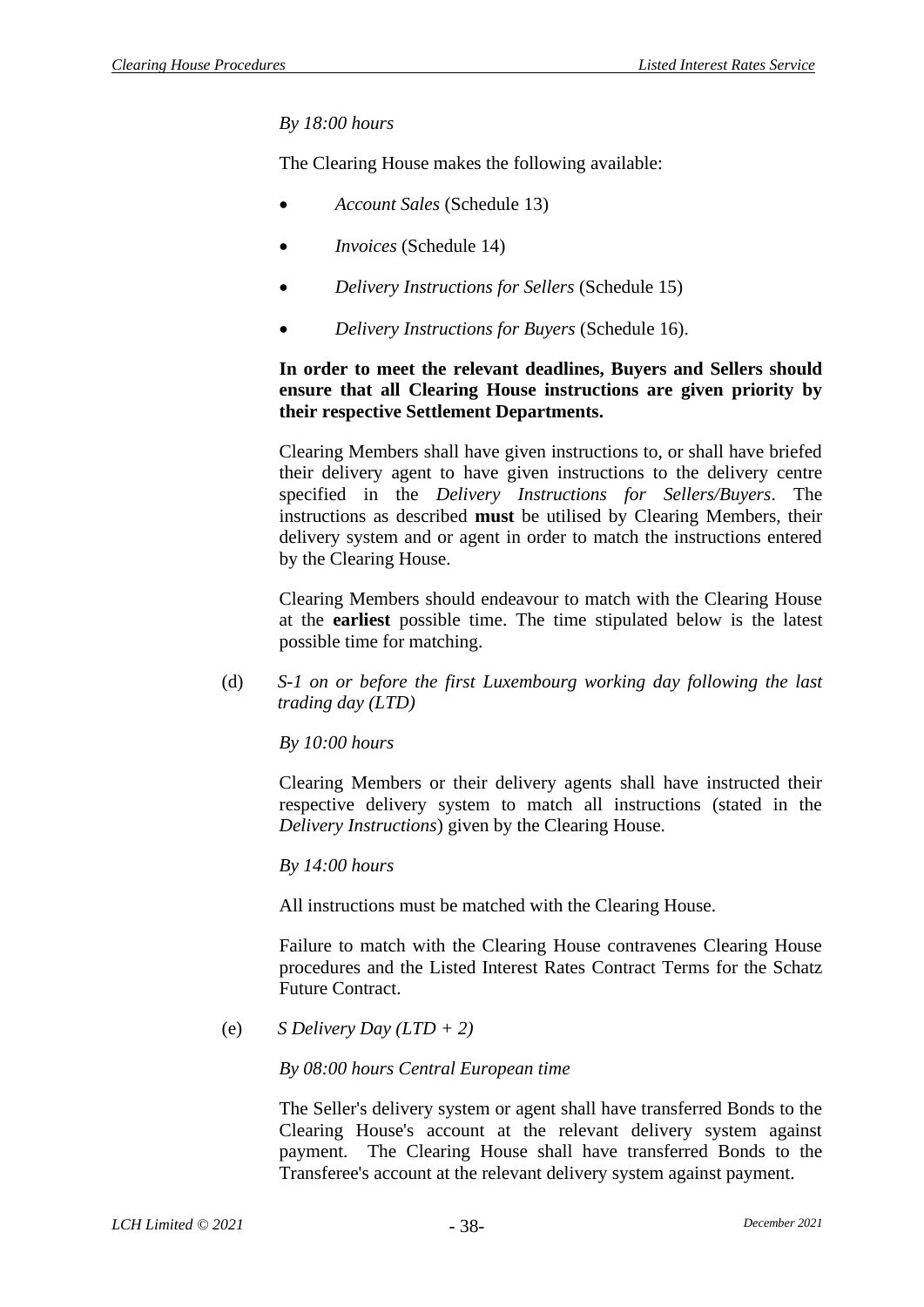### **During Euroclear/Clearstream Luxemburg Overnight Processing**

Where the Clearing House is taking delivery of Bonds, via Euroclear or Clearstream Luxemburg, and a Seller fails to deliver Deliverable Bonds to the Clearing House in the overnight processing cycle of Euroclear or Clearstream Luxemburg, the Clearing House will invoke automatic borrowing procedures, subject to supply.

All costs arising as a result of failure to deliver to the Clearing House in the Euroclear/ Clearstream Luxemburg overnight processing cycle will be passed to the defaulting Selling Clearing Member.

(f) *S + 1 The first Luxembourg working day immediately following Settlement Day (LTD + 3)*

The Clearing House releases Collateral in respect of initial and contingent variation margin for successfully completed deliveries.

### 1.14 **Listed Interest Rates Client Clearing**

- 1.14.1 Listed Interest Rates Client Clearing Ancillary Documentation
	- (a) *Security Deed*

Unless specified otherwise by the Clearing House, a Listed Interest Rates Clearing Member must enter into a Security Deed in respect of its Clearing Clients in relation to amounts due to it from the Clearing House pursuant to the Client Clearing Annex. Further information in relation to such Security Deed is prescribed by the Clearing House from time to time and published on the Clearing House's website.

(b) *Clearing House Prescribed Language* 

Pursuant to the Clearing House's Regulations, each Listed Interest Rates Clearing Member is required to ensure that it includes certain language in its agreement with its Listed Interest Rates Clearing Client(s) (the "**Clearing House Prescribed Language**"). The Clearing House Prescribed Language is shown at Schedule 1 of Section 1 of the Procedures.

1.14.2 Backup Clearing Members

A Listed Interest Rates Clearing Client may, at any time, appoint one or more Backup Clearing Member(s) in respect of the Listed Interest Rates Service, for the purpose of porting Listed Interest Rates Contracts entered into by a Listed Interest Rates Clearing Member on its behalf and corresponding Account Balance(s), in accordance with the Client Clearing Annex.

A Listed Interest Rates Clearing Member agrees that the Clearing House is permitted, after the Default of such Listed Interest Rates Clearing Member, to disclose the Portfolio in respect of a Relevant Client Account and Listed Interest Rates Clearing Client of such Listed Interest Rates Clearing Member, to each Backup Clearing Member appointed by such Listed Interest Rates Clearing Client in respect of the Listed Interest Rates Service.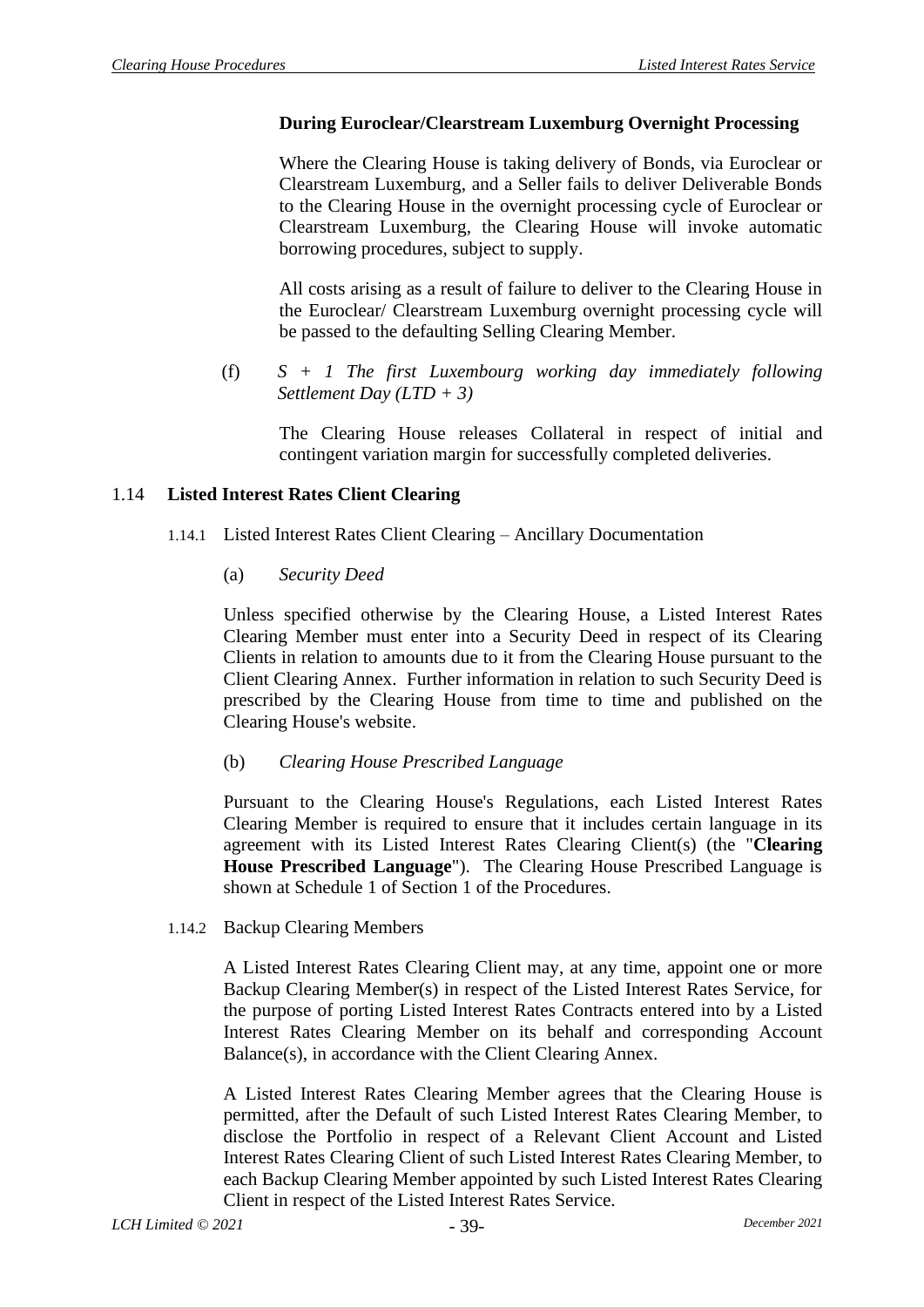For the purposes of this Section 1.14.2:

- (a) "**Portfolio**" means, in respect of a Relevant Client Account and a Listed Interest Rates Clearing Client (i) the Contract(s) recorded to the Relevant Client Account and entered into between the Defaulting Listed Interest Rates Clearing Member and the Clearing House, in respect of such Listed Interest Rates Clearing Client, (ii) the Account Balance(s) recorded to the Relevant Client Account and attributable to such Listed Interest Rates Clearing Client, and (iii) such other related information as determined by the Clearing House in its sole discretion; and
- (b) **Relevant Client Account**" means, in respect of a Defaulting Listed Interest Rates Clearing Member and a Listed Interest Rates Clearing Client, a Client Account (i) in the Listed Interest Rates Service and in the name of such Defaulting Listed Interest Rates Clearing Member, and (ii) attributable to such Listed Interest Rates Clearing Client (and, as applicable, one or more other Listed Interest Rates Clearing Client(s)).
- 1.14.3 Rates Service Default Management Disclosure Notice

Each Listed Interest Rates Clearing Member must ensure that each Clearing Client is provided with, or is directed to a copy of, the Rates Service Default Management Disclosure Notice and further must provide confirmation to the Clearing House, in the form and manner reasonably required by the Clearing House, that it has discharged this obligation in respect of each of its Clearing Clients.

#### <span id="page-41-0"></span>1.15 **Indirect Clearing**

- 1.15.1 In circumstances where an early termination date (howsoever described) occurs in respect of all of the transactions between a Listed Interest Rates Clearing Member and a Listed Interest Rates Clearing Client acting on behalf of Indirect Clearing Clients comprising an Indirect Gross Account in respect of which such Listed Interest Rates Clearing Member (i) is a party to Related Listed Interest Rates Contracts and (ii) at the time of such early termination date, is not a Defaulter, that Listed Interest Rates Clearing Member may instruct the Clearing House to take one of the following steps in respect of each Indirect Clearing Client comprising the Indirect Gross Account:
	- (a) in circumstances where the Listed Interest Rates Clearing Member notifies the Clearing House of a Backup Client in respect of the relevant Indirect Clearing Client, transfer all of the open Related Listed Interest Rates Contracts registered to the Indirect Gross Sub-Account referable to the Indirect Clearing Client to the relevant Indirect Gross Sub-Account referable to the Indirect Clearing Client of the new or existing Indirect Gross Account which the Listed Interest Rates Clearing Member has opened in respect of such Backup Client (a "**Client to Client Porting**");
	- (b) transfer all of the open Related Listed Interest Rates Contracts registered to the Indirect Gross Sub-Account referable to the Indirect Clearing Client to: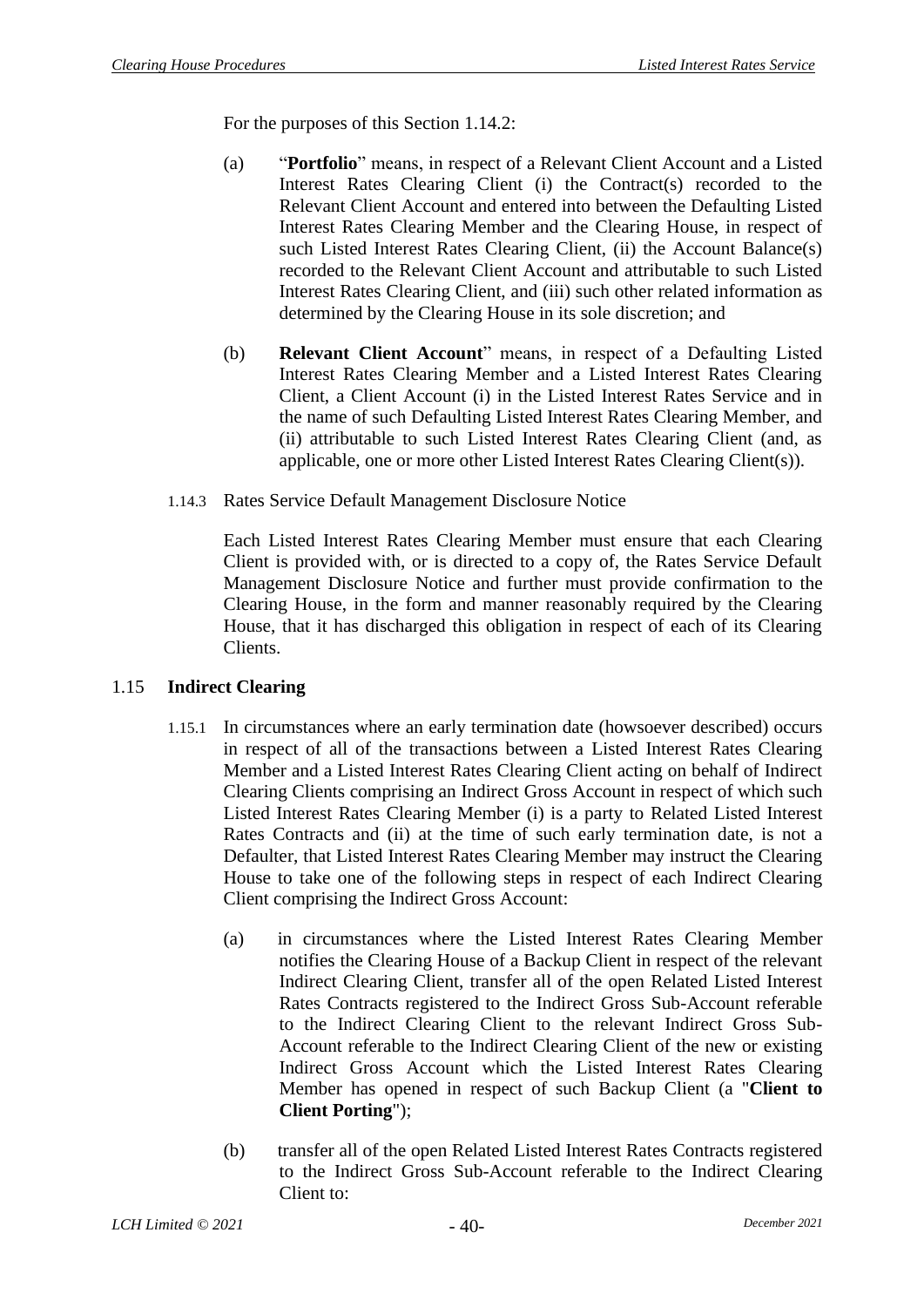- (i) a new Individual Segregated Account opened within the Clearing House by the Listed Interest Rates Clearing Member directly on behalf of such Indirect Clearing Client who shall, after such transfer, become a Listed Interest Rates Clearing Client in respect of such Client Account;
- (ii) a new or existing Omnibus Segregated Account opened within the Clearing House by the Listed Interest Rates Clearing Member where such Indirect Clearing Client shall, after such transfer, become a Listed Interest Rates Clearing Client in respect of such Omnibus Segregated Account,

### (each, a "**Direct Account Opening**""); or

(c) transfer all of the open Related Listed Interest Rates Contracts registered to the Indirect Gross Sub-Account referable to the relevant Indirect Clearing Client to its Proprietary Account (an "**Initial Transfer**").

The Clearing House will determine, in respect of each Indirect Clearing Client comprising the Indirect Gross Account, whether a Client to Client Porting, a Direct Account Opening or an Initial Transfer (as applicable) is possible within the period of time considered by the Clearing House (in its sole discretion) to be appropriate in the relevant circumstances. In the event of a determination by the Clearing House that the relevant step is impossible (an "**Impossibility Determination**"), the Clearing House will notify the Listed Interest Rates Clearing Member and will not undertake a Client to Client Porting, a Direct Account Opening or an Initial Transfer in respect of the relevant Indirect Clearing Client.

- 1.15.2 Each of the steps referred to in Section 1.15.1(a) to (c) will, in respect of each Indirect Clearing Client comprising the Indirect Gross Account, be subject to the following:
	- (a) the Clearing House receiving a copy of the notice from the Listed Interest Rates Clearing Member to the relevant Listed Interest Rates Clearing Client or from the relevant Listed Interest Rates Clearing Client to the Listed Interest Rates Clearing Member, copied to each Indirect Clearing Client comprising the Indirect Gross Account, designating the relevant early termination date or, if such early termination date has occurred automatically, evidence of the relevant event of default or termination event;
	- (b) the Clearing House receiving a copy of the notice from the Listed Interest Rates Clearing Member to the relevant Listed Interest Rates Clearing Client and the relevant Indirect Clearing Client confirming that the Listed Interest Rates Clearing Member will, in accordance with the instructions of the Indirect Clearing Client, request the Clearing House to arrange a Client to Client Porting, a Direct Account Opening or an Initial Transfer (as applicable) in respect of the Related Listed Interest Rates Contracts; referable to such Indirect Clearing Client;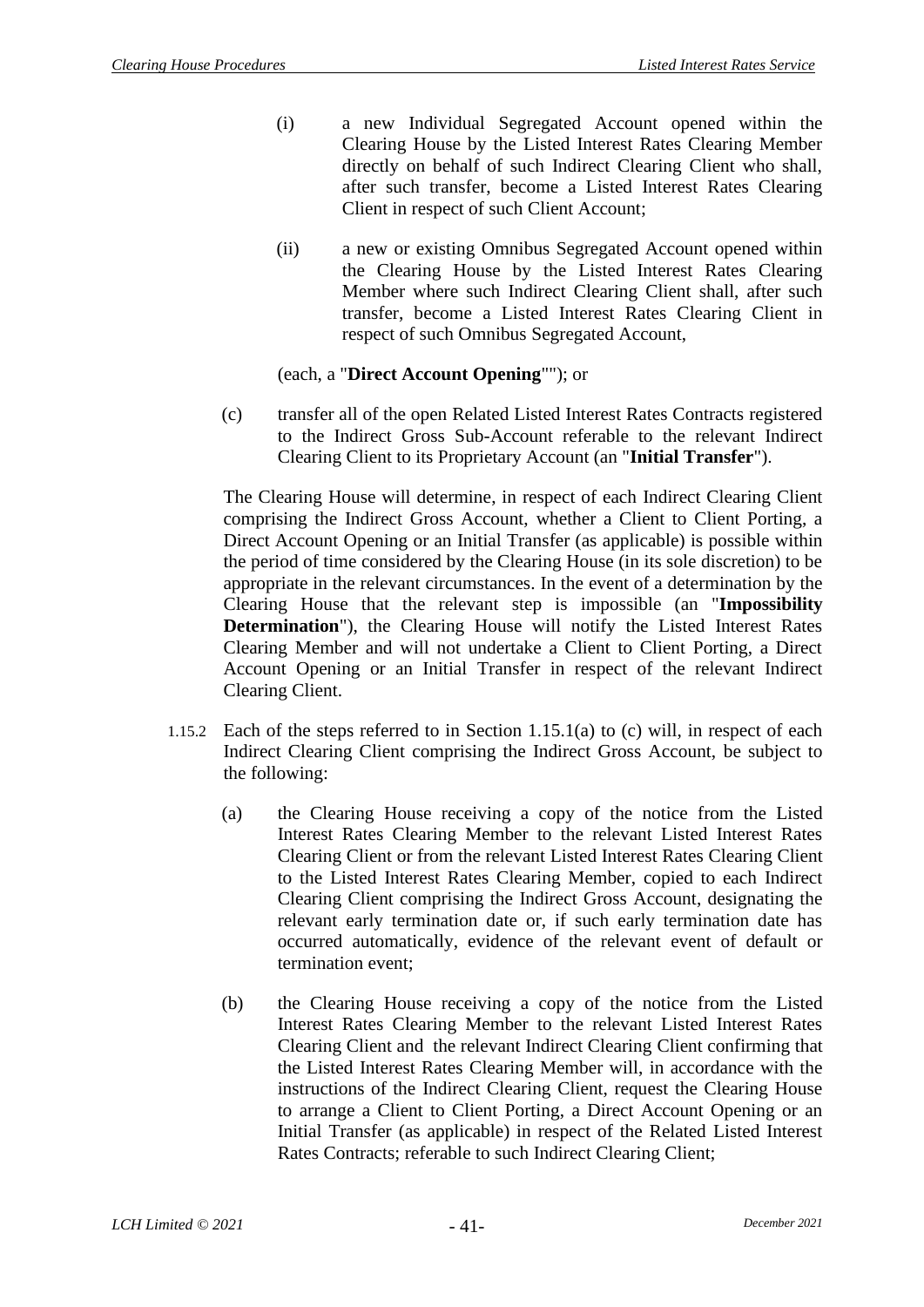- (c) the Listed Interest Rates Clearing Member having satisfied the Total Required Margin Amount in respect of the relevant account to which the Related Listed Interest Rates Contracts are being transferred;
- (d) the Clearing House receiving an indemnity from the Listed Interest Rates Clearing Member in a form suitable to the Clearing House; and
- (e) in respect of a Client to Client Porting, the Clearing House receiving written confirmation from the Listed Interest Rates Clearing Member that the Backup Client has agreed to act as the Backup Client in relation to such Client to Client Porting.

The Clearing House will usually arrange a transfer of the Related Listed Interest Rates Contracts referable to an Indirect Clearing Client within 24 hours of receipt of the documents listed in Section 1.15.2(a) to (e).

For the purposes of this Section [1.15,](#page-41-0) a "**Related Listed Interest Rates Contract**" means in respect of a transaction between a Listed Interest Rates Clearing Member and a Listed Interest Rates Clearing Client which has been terminated on an early termination date, the open position represented by the Listed Interest Rates Contract entered into with the Clearing House by such Listed Interest Rates Clearing Member on behalf of the relevant Listed Interest Rates Clearing Client on equal and opposite terms to such transaction.

### 1.16 **Listed Interest Rates Contributions**

Listed Interest Rates Contributions will be called via PPS on the fourth business day of each month or otherwise pursuant to a determination of a Listed Interest Rates Contribution under the Default Rules.

Excess Listed Interest Rates Contribution amounts due to Listed Interest Rates Clearing Members following a Listed Interest Rates Determination Date will (subject to the Default Rules) be repaid to Listed Interest Rates Clearing Members' PPS accounts on the fourth business day immediately following such Listed Interest Rates Determination Date.

If a Resignation Effective Date has occurred in respect of a Resigning Member and the Listed Interest Rates Service pursuant to Rule L6(c) of the Rates Service Default Fund Supplement, then the Clearing House will repay the Listed Interest Rates Contribution that it holds for such Clearing Member (to the extent it has not been applied under the Default Rules) to the Clearing Member's relevant PPS account on such Resignation Effective Date.

Interest on Listed Interest Rates Contributions will be paid to Listed Interest Rates Clearing Members' PPS accounts on the fifth business day of each month, in respect of the "**interest accrual period**" occurring immediately prior to each such business day. Interest is calculated in respect of each "**interest accrual period**", which commences on (and includes) the fourth business day of each month (each, a "**Listed Interest Rates Reset Day**") and ends on (and includes) the calendar day immediately before the next Listed Interest Rates Reset Day. Notwithstanding the preceding paragraphs, if the rate of interest payable on Listed Interest Rates Contributions is negative, interest shall be payable by Listed Interest Rates Clearing Members to the Clearing House.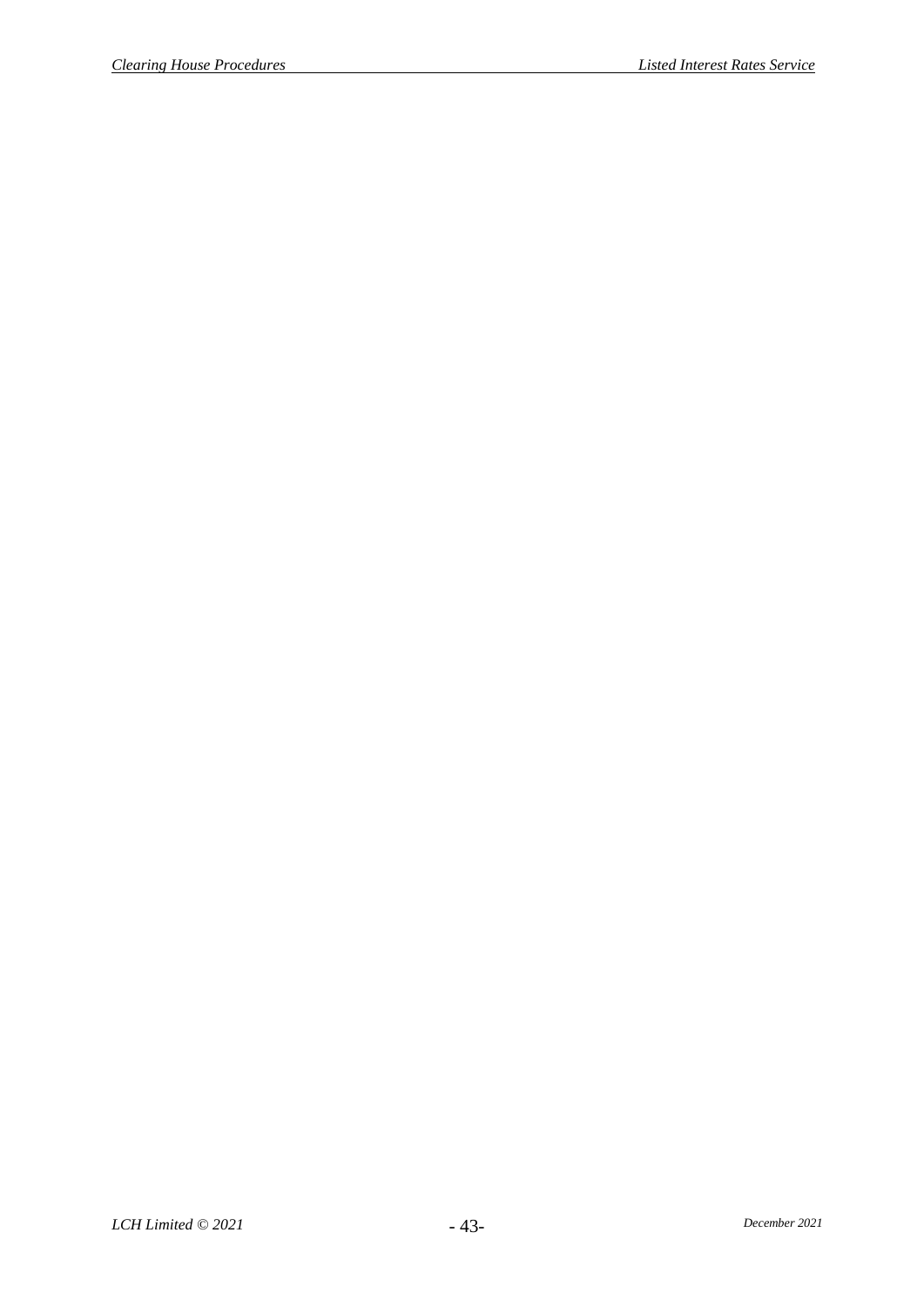## 2. **PORTFOLIO MARGINING SERVICE**

The Portfolio Margining Service is an optional service which provides Joint Rates Service Clearing Members portfolio-margining functionality in respect of pairs of accounts which are held in the SwapClear and Listed Interest Rates Services by transferring Eligible Listed Interest Rates Contracts between such accounts.

The Portfolio Margining Service is only available to Listed Interest Rates Service Clearing Members who are also SwapClear Clearing Members and the details regarding the Portfolio Margining Service (including the relevant eligibility criteria and operational arrangements) are therefore described at Section 2C (*SwapClear*) of the Procedures, Section 2.

A Listed Interest Rates Clearing Member must (i) opt-in to the Portfolio Margining Service in accordance with the procedure set out in Section 2C (*SwapClear*) of the Procedures, Section 2.2 and (ii) meet the PM Eligibility Criteria (as defined in Section 2C (*SwapClear*) of the Procedures, Section 2.2.3, in order to benefit from the portfoliomargining functionality provided by the service. However, it should be noted that regardless of whether or not a Listed Interest Rates Clearing Member opts in, the SwapClear Service and Listed Interest Rates Service share a common default fund. Accordingly, the risk profile of participating in either one of such Services may be impacted by other Clearing Members participating in the other such Service whether or not as a Portfolio Margining Clearing Member. In particular, the resources of a Clearing Member that is a member of the SwapClear Service and the Listed Interest Rates Service will be made available to cover the Clearing House's losses in a different manner to those of a Clearing Member that is only a member of one of those Services, regardless of whether that Clearing Member opts-in to the Portfolio Margining Service. Listed Interest Rates Clearing Members should therefore familiarise themselves with the provisions of the Rulebook (including, but not limited to, the Default Rules).

For information in relation to the Portfolio Margining Service (including but not limited to, the impact of the Portfolio Margining Arrangements on (i) Listed Interest Rates Listed Interest Rates Derivatives Contracts for margining purposes and (ii) Listed Interest Rates Clearing Clients), please refer to Section 2C (*SwapClear*) of the Procedures. A list of Listed Interest Rates Eligible Products may be found on the Clearing House's website (http://www.lch.com).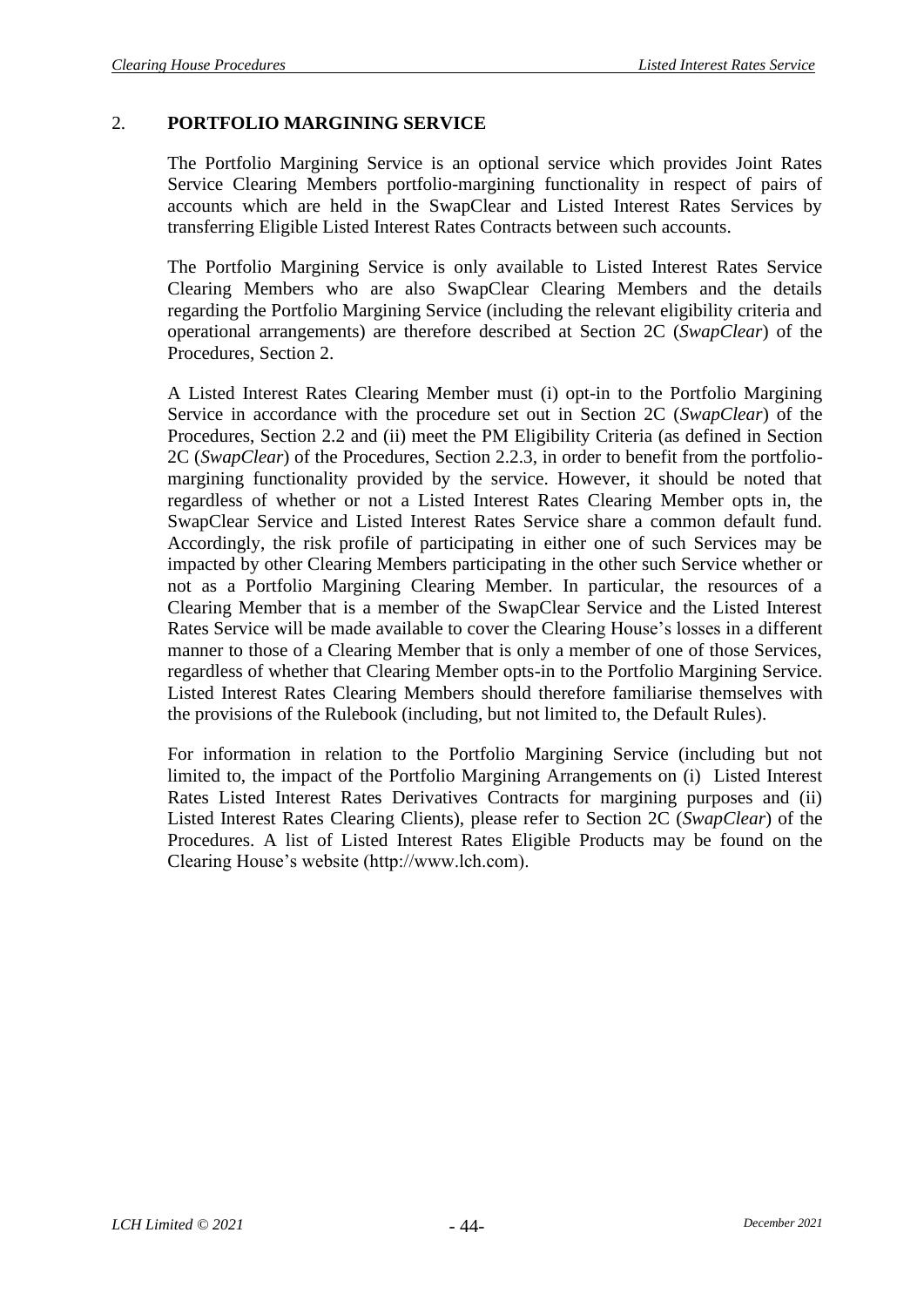### **SCHEDULE 1 ACCOUNT SALE**

06-Mar-2014

### LCH LIMITED

Aldgate House 33 Aldgate High Street London EC3N 1EA Telephone +44 (0)20-7426 7000 Fax +44 (0)20-7426 7001

| <b>Clearing Member</b>                                                                                                                | $\mathbb{R}^{\mathbb{Z}}$ | AAA | Subaccount :                          | House |                                                                       |
|---------------------------------------------------------------------------------------------------------------------------------------|---------------------------|-----|---------------------------------------|-------|-----------------------------------------------------------------------|
| Ref Id                                                                                                                                |                           | 3   |                                       |       |                                                                       |
| <b>AAA FUTURES LTD</b><br><b>TENDER HOUSE</b><br>FENCHURCH STREET<br><b>LONDON EC3 4DR</b>                                            |                           |     |                                       |       |                                                                       |
|                                                                                                                                       |                           |     | In a/c with LCH Limited               |       |                                                                       |
|                                                                                                                                       |                           |     |                                       |       |                                                                       |
|                                                                                                                                       |                           |     | <b>LONG GILT FUTURE</b>               |       |                                                                       |
| Delivery Month : MAR 2014                                                                                                             |                           |     | Settlement Date : 10-MAR-2014         |       |                                                                       |
| Tendered in fulfilment of 104 lots of:                                                                                                |                           |     |                                       |       |                                                                       |
| <b>Stock Code</b><br><b>Coupon Rate</b><br><b>Maturity Date</b>                                                                       |                           |     | GB0009997114<br>5.250%<br>07-Dec-2020 |       |                                                                       |
| <b>Nominal Value</b><br><b>EDSP</b><br><b>Price Factor</b><br><b>Initial Accrued</b><br>Delivery Days @<br><b>Total Daily Accrued</b> |                           |     | <b>GBP</b>                            |       | 10,400,000.00<br>107.41<br>1.2554334<br>1746.58<br>17.1233<br>171.233 |
| Countervalue                                                                                                                          |                           |     | <b>GBP</b>                            |       | 14223446.64                                                           |

E. & O.E.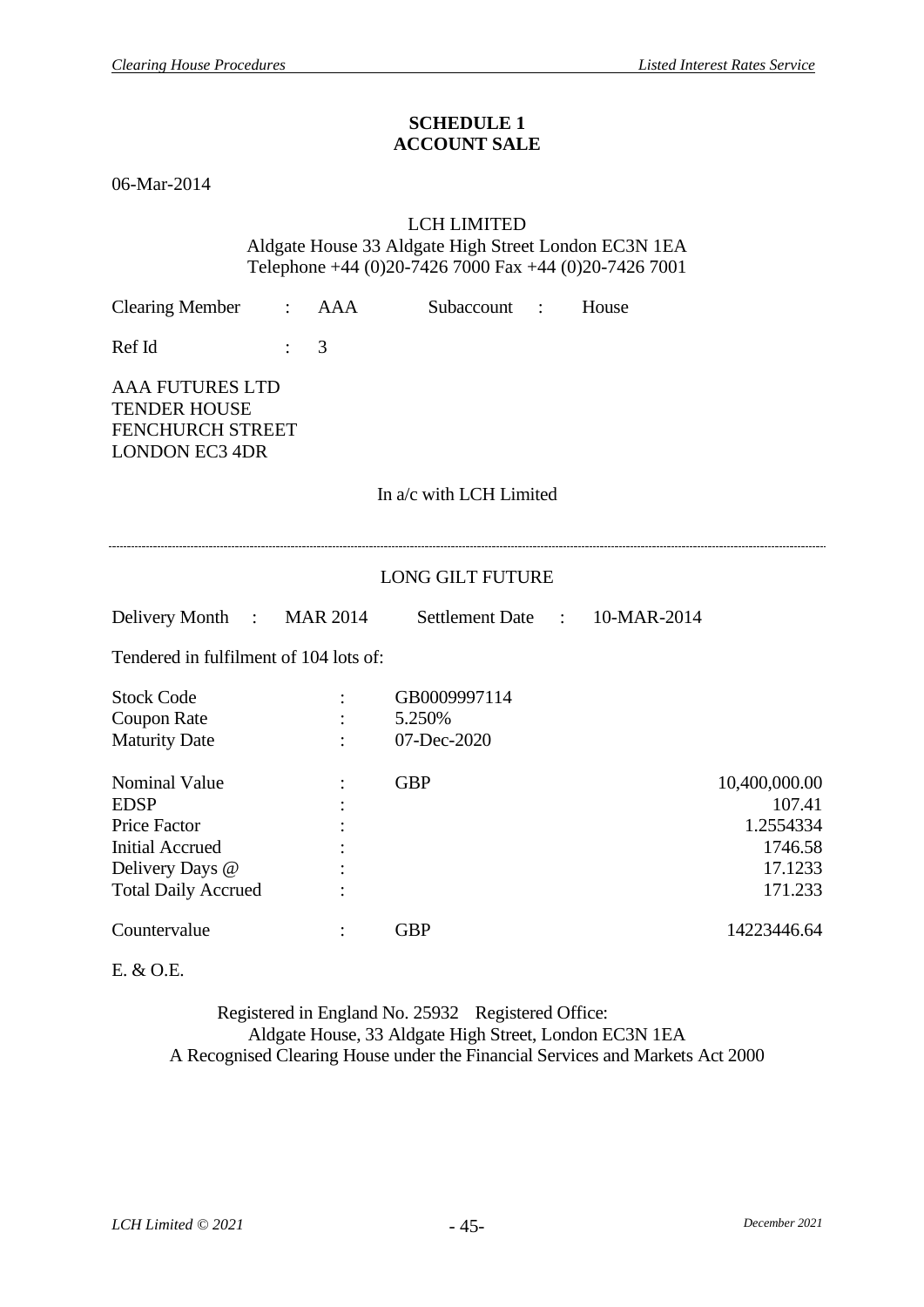### **SCHEDULE 2 INVOICE (GILTS)**

06-Mar-2014

#### LCH LIMITED

Aldgate House 33 Aldgate High Street London EC3N 1EA Telephone +44 (0)20-7426 7000 Fax +44 (0)20-7426 7001

| <b>Clearing Member</b>                                                                                                                | $\ddot{\phantom{a}}$ | <b>AAA</b>                            | Subaccount              | $\ddot{\cdot}$ | House                                                                 |  |  |  |  |  |  |  |
|---------------------------------------------------------------------------------------------------------------------------------------|----------------------|---------------------------------------|-------------------------|----------------|-----------------------------------------------------------------------|--|--|--|--|--|--|--|
| Ref Id                                                                                                                                |                      | 3                                     |                         |                |                                                                       |  |  |  |  |  |  |  |
| <b>AAA FUTURES LTD</b><br><b>TENDER HOUSE</b><br><b>FENCHURCH STREET</b><br><b>LONDON EC3 4DR</b>                                     |                      |                                       |                         |                |                                                                       |  |  |  |  |  |  |  |
|                                                                                                                                       |                      |                                       | In a/c with LCH Limited |                |                                                                       |  |  |  |  |  |  |  |
| <b>LONG GILT FUTURE</b>                                                                                                               |                      |                                       |                         |                |                                                                       |  |  |  |  |  |  |  |
| Delivery Month<br>$\sim 100$ M $_\odot$                                                                                               |                      | <b>MAR 2014</b>                       | <b>Settlement Date</b>  | $\ddot{\cdot}$ | 10-MAR-2014                                                           |  |  |  |  |  |  |  |
| Tendered in fulfilment of 104 lots of:-                                                                                               |                      |                                       |                         |                |                                                                       |  |  |  |  |  |  |  |
| <b>Stock Code</b><br><b>Coupon Rate</b><br><b>Maturity Date</b>                                                                       |                      | GB0009997114<br>5.250%<br>07-Dec-2020 |                         |                |                                                                       |  |  |  |  |  |  |  |
| <b>Nominal Value</b><br><b>EDSP</b><br><b>Price Factor</b><br><b>Initial Accrued</b><br>Delivery Days @<br><b>Total Daily Accrued</b> |                      | <b>GBP</b>                            |                         |                | 10,400,000.00<br>107.41<br>1.2554334<br>1746.58<br>17.1233<br>171.233 |  |  |  |  |  |  |  |
| Countervalue                                                                                                                          | $\ddot{\cdot}$       | <b>GBP</b>                            |                         |                | 14223446.64                                                           |  |  |  |  |  |  |  |

E. & O.E.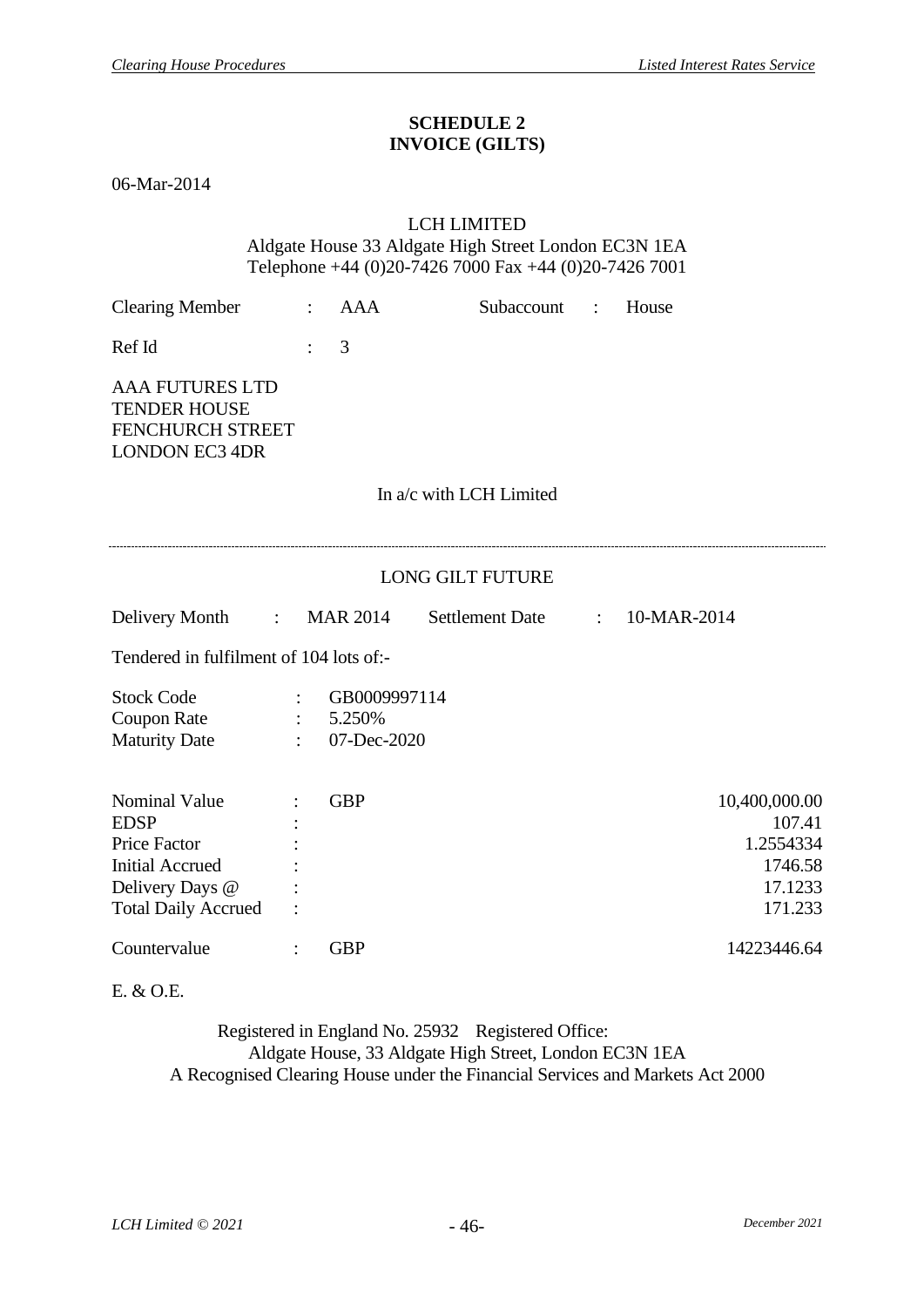#### **SCHEDULE 3 LONG GILT FUTURE DELIVERY INSTRUCTION FOR SELLERS (GILTS)**

#### 06-MAR-2014

### LCH LIMITED Aldgate House, 33 Aldgate High Street, London, EC3N 1EA Telephone +44 (0)20-7426 7000

| Delivery Month:                               | <b>MAR 2014</b> |                      |                           |                             | Delivery to the Clearing House at CREST |               |                      |                      |      |
|-----------------------------------------------|-----------------|----------------------|---------------------------|-----------------------------|-----------------------------------------|---------------|----------------------|----------------------|------|
| Clearing Member: AAA                          |                 |                      | Subaccount: Client        |                             | From Clearing Member's Del Centre       |               | $\ddot{\cdot}$       | <b>CREST</b>         |      |
| <b>AAA FUTURES LTD</b><br><b>TENDER HOUSE</b> |                 |                      |                           |                             |                                         |               |                      |                      |      |
| <b>FENCHURCH STREET</b>                       |                 |                      |                           | Account No.                 |                                         |               | $\bullet$            | 92506                |      |
| <b>LONDON</b>                                 |                 |                      |                           | <b>Account Name</b>         |                                         |               | $\ddot{\phantom{a}}$ | AAA                  |      |
| <b>FUTURES</b>                                |                 |                      |                           |                             |                                         |               |                      |                      |      |
| <b>FSP</b>                                    |                 | $\ddot{\phantom{a}}$ | 107.41                    | <b>Notice Date</b>          |                                         |               | $\ddot{\cdot}$       | 06-MAR-2014          |      |
| Currency Id:                                  |                 | $\ddot{\phantom{a}}$ | <b>GBP</b>                |                             |                                         |               |                      |                      |      |
| <b>Settlement Date</b>                        |                 | $\ddot{\cdot}$       | 10-MAR-2014               |                             |                                         |               |                      |                      |      |
| Instr. Clearing House Agent Name              |                 |                      | Clearing House Account No | Countervalue                | <b>Stock Code</b>                       |               |                      | <b>Nominal Value</b> | Lots |
| <b>CREST</b>                                  |                 | 5172                 |                           | GB0009997114<br>14223446.64 |                                         | 10,400,000.00 |                      |                      | 104  |
|                                               |                 |                      |                           |                             |                                         |               |                      |                      |      |

E. & O.E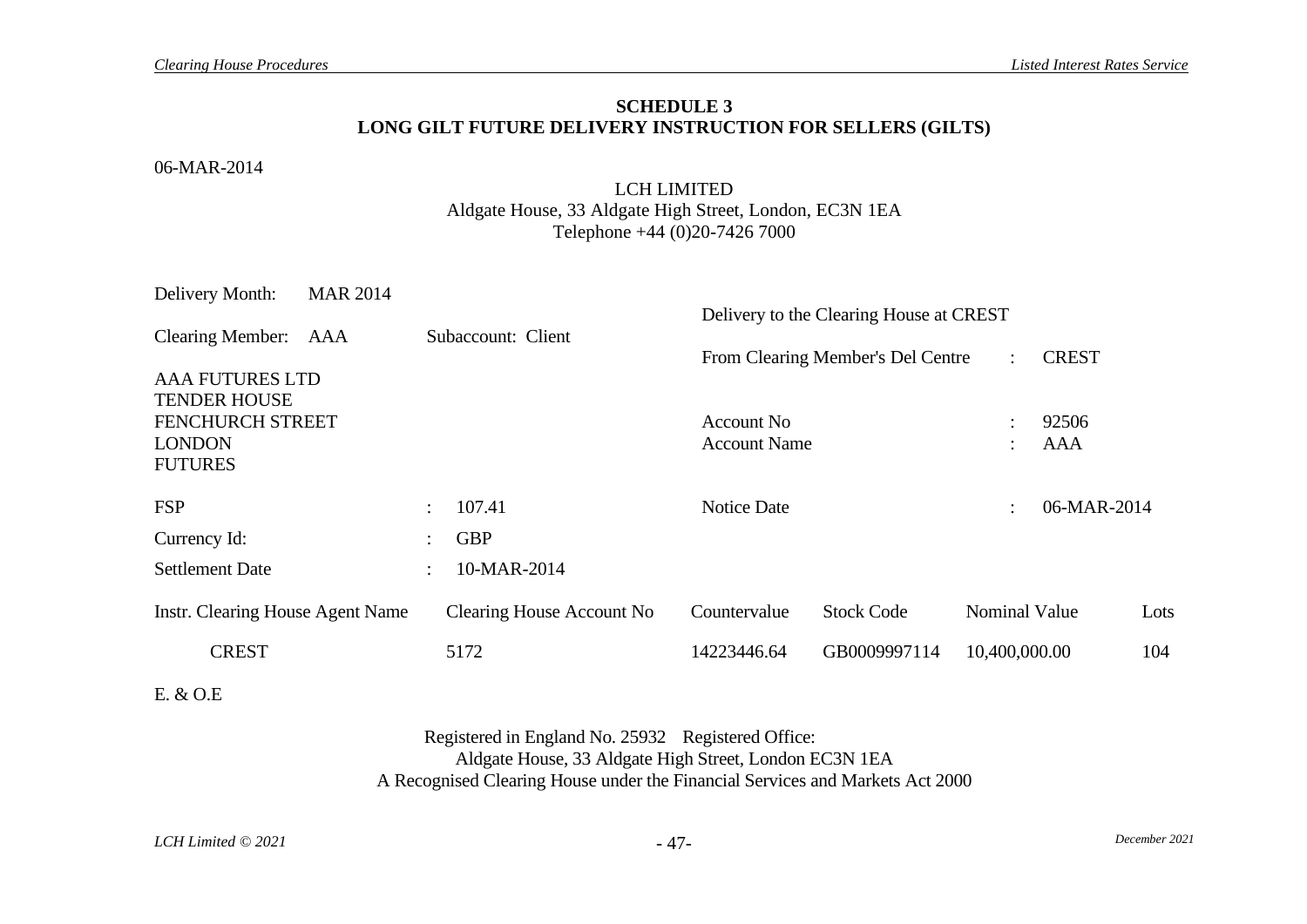#### **SCHEDULE 4 LONG GILT FUTURE DELIVERY INSTRUCTION FOR BUYERS (GILTS)**

#### 06-MAR-2014

### LCH LIMITED Aldgate House, 33 Aldgate High Street, London, EC3N 1EA Telephone +44 (0)20-7426 7000

| <b>MAR 2014</b>           |             |                                  |                                          |                                    |                    |                                                                            |                                                                               |
|---------------------------|-------------|----------------------------------|------------------------------------------|------------------------------------|--------------------|----------------------------------------------------------------------------|-------------------------------------------------------------------------------|
| AAA                       | Subaccount: | Client                           |                                          |                                    |                    |                                                                            |                                                                               |
| <b>AAA FUTURES LTD</b>    |             |                                  |                                          |                                    |                    |                                                                            |                                                                               |
| <b>FENCHURCH STREET</b>   |             |                                  |                                          | Account No.<br><b>Account Name</b> |                    |                                                                            |                                                                               |
| $\mathcal{L}$             | 107.41      |                                  |                                          |                                    |                    | 06-MAR-2014                                                                |                                                                               |
| $\mathbb{R}^{\mathbb{Z}}$ | <b>GBP</b>  |                                  |                                          |                                    |                    |                                                                            |                                                                               |
| $\mathbb{R}^{\mathbb{Z}}$ |             |                                  |                                          |                                    |                    |                                                                            |                                                                               |
|                           |             |                                  | Countervalue                             | <b>Stock Code</b>                  |                    |                                                                            | Lots                                                                          |
|                           | 5172        |                                  | 14223446.64                              | GB0009997114                       |                    |                                                                            | 104                                                                           |
|                           |             | <b>Clearing House Agent Name</b> | 10-MAR-2014<br>Clearing House Account No |                                    | <b>Notice Date</b> | Delivery to the Clearing House at CREST<br>To Clearing Member's Del Centre | <b>CREST</b><br>92506<br><b>AAA FUTURES</b><br>Nominal Value<br>10,400,000.00 |

E. & O.E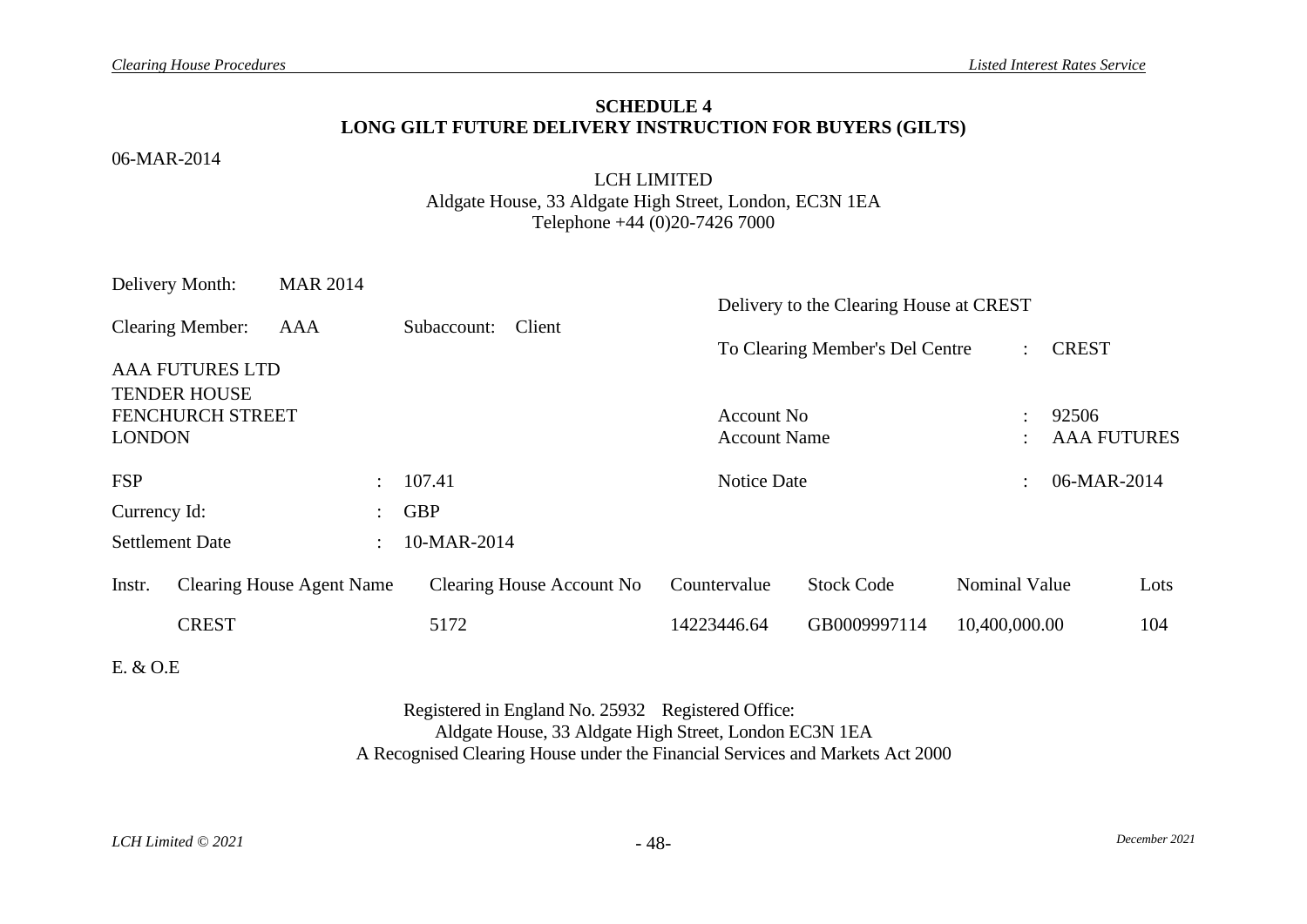#### **SCHEDULE 5 ACCOUNT SALE (EURO BUND)**

<span id="page-50-0"></span>06-JUN-2014

### LCH LIMITED Aldgate House 33 Aldgate High Street London EC3N 1EA Telephone +44 (0)20-7426 7000 Fax +44 (0)20-7426 7001

| <b>Clearing Member</b>                                                                            | $\ddot{\cdot}$            | <b>AAA</b>                                 | Subaccount :      |  | House                                          |  |  |  |  |  |  |  |
|---------------------------------------------------------------------------------------------------|---------------------------|--------------------------------------------|-------------------|--|------------------------------------------------|--|--|--|--|--|--|--|
| Ref Id                                                                                            | $\ddot{\cdot}$            | 3                                          |                   |  |                                                |  |  |  |  |  |  |  |
| <b>AAA FUTURES LTD</b><br><b>TENDER HOUSE</b><br><b>FENCHURCH STREET</b><br><b>LONDON EC3 4DR</b> |                           |                                            |                   |  |                                                |  |  |  |  |  |  |  |
|                                                                                                   | In a/c with LCH Limited   |                                            |                   |  |                                                |  |  |  |  |  |  |  |
| GERMAN GOVT. BOND (EURO BUND) FUTURE                                                              |                           |                                            |                   |  |                                                |  |  |  |  |  |  |  |
| Delivery Month :                                                                                  |                           | <b>JUN 2014</b>                            | Settlement Date : |  | 10-JUN-2014                                    |  |  |  |  |  |  |  |
| Tendered in fulfilment of 203 lots of:                                                            |                           |                                            |                   |  |                                                |  |  |  |  |  |  |  |
| <b>Stock Code</b><br><b>Coupon Rate</b><br><b>Maturity Date</b>                                   | $\mathbb{R}^{n \times n}$ | DE0001135051<br>$: 5.250\%$<br>04-JAN-2023 |                   |  |                                                |  |  |  |  |  |  |  |
| <b>Nominal Value</b><br><b>EDSP</b><br><b>Price Factor</b><br><b>Accrued Interest</b>             |                           | <b>EUR</b>                                 |                   |  | 20,300,000.00<br>113.41<br>0.950491<br>2258.22 |  |  |  |  |  |  |  |
|                                                                                                   |                           |                                            |                   |  |                                                |  |  |  |  |  |  |  |

E. & O.E.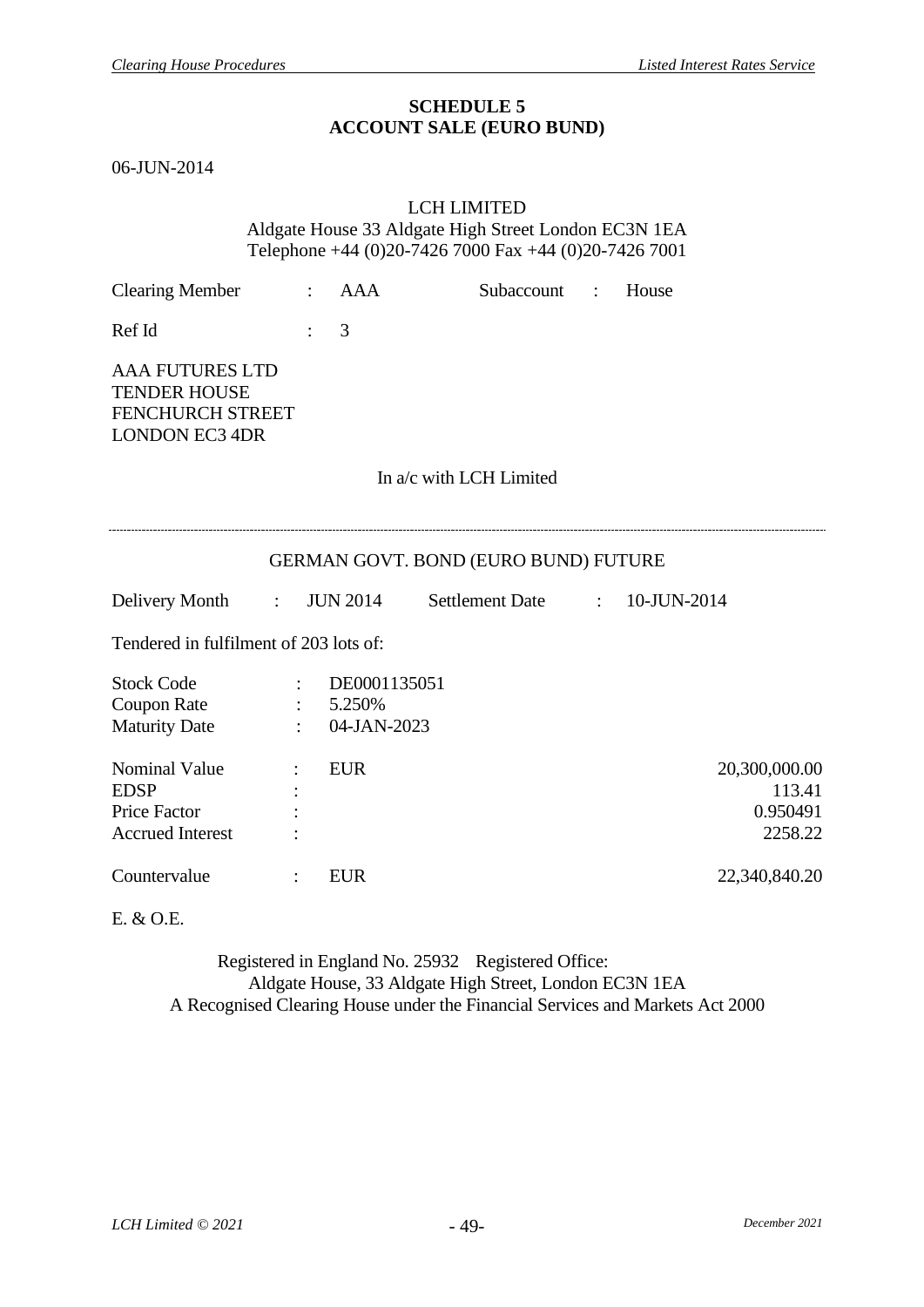#### **SCHEDULE 6 INVOICE (EURO BUND)**

<span id="page-51-0"></span>06-JUN-2014

### LCH LIMITED Aldgate House 33 Aldgate High Street London EC3N 1EA Telephone +44 (0)20-7426 7000 Fax +44 (0)20-7426 7001

| <b>Clearing Member</b>                                                                            | $\ddot{\cdot}$                                                           | <b>AAA</b>                            | Subaccount :                  |  | House                                          |  |  |  |  |  |  |  |
|---------------------------------------------------------------------------------------------------|--------------------------------------------------------------------------|---------------------------------------|-------------------------------|--|------------------------------------------------|--|--|--|--|--|--|--|
| Ref Id                                                                                            |                                                                          | 3                                     |                               |  |                                                |  |  |  |  |  |  |  |
| <b>AAA FUTURES LTD</b><br><b>TENDER HOUSE</b><br><b>FENCHURCH STREET</b><br><b>LONDON EC3 4DR</b> |                                                                          |                                       |                               |  |                                                |  |  |  |  |  |  |  |
|                                                                                                   | In a/c with LCH Limited                                                  |                                       |                               |  |                                                |  |  |  |  |  |  |  |
| GERMAN GOVT. BOND (EURO BUND) FUTURE                                                              |                                                                          |                                       |                               |  |                                                |  |  |  |  |  |  |  |
| Delivery Month :                                                                                  |                                                                          | <b>JUN 2014</b>                       | Settlement Date : 10-JUN-2014 |  |                                                |  |  |  |  |  |  |  |
| Tendered in fulfilment of 203 lots of:                                                            |                                                                          |                                       |                               |  |                                                |  |  |  |  |  |  |  |
| <b>Stock Code</b><br><b>Coupon Rate</b><br><b>Maturity Date</b>                                   | $\mathbb{R}^{n \times n}$<br>$\mathbb{R}^{\mathbb{Z}}$<br>$\ddot{\cdot}$ | DE0001135051<br>5.250%<br>04-JAN-2023 |                               |  |                                                |  |  |  |  |  |  |  |
| <b>Nominal Value</b><br><b>EDSP</b><br><b>Price Factor</b><br><b>Accrued Interest</b>             |                                                                          | <b>EUR</b>                            |                               |  | 20,300,000.00<br>113.41<br>0.950491<br>2258.22 |  |  |  |  |  |  |  |
| Countervalue                                                                                      |                                                                          | <b>EUR</b>                            |                               |  | 22,340,840.02                                  |  |  |  |  |  |  |  |

E. & O.E.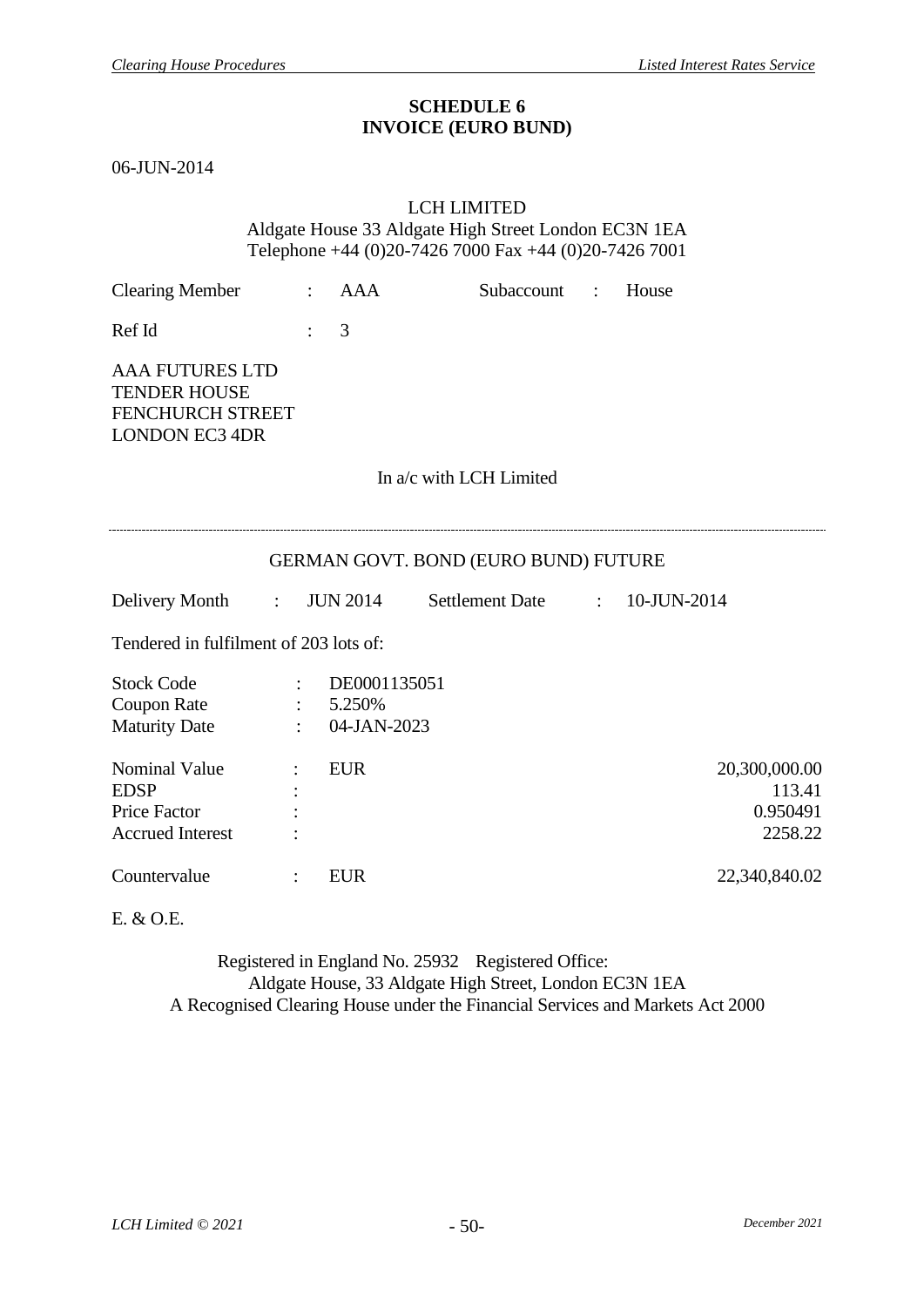## **SCHEDULE 7 GERMAN GOVT. BOND (EURO BUND) FUTURE DELIVERY INSTRUCTION FOR SELLERS (EURO BUND)**

#### 06-JUN-2014

## LCH LIMITED Aldgate House, 33 Aldgate High Street, London, EC3N 1EA Telephone +44 (0)20-7426 7000

<span id="page-52-0"></span>

|               | Delivery Month:                                           | <b>JUN 2014</b> |                                |        |                                    |                     | Delivery to the Clearing House at CED |                                   |              |                                       |             |
|---------------|-----------------------------------------------------------|-----------------|--------------------------------|--------|------------------------------------|---------------------|---------------------------------------|-----------------------------------|--------------|---------------------------------------|-------------|
|               | <b>Clearing Member:</b>                                   | AAA             | Subaccount:                    | Client |                                    |                     |                                       |                                   |              |                                       |             |
|               | <b>AAA FUTURES LTD</b><br><b>TENDER HOUSE</b>             |                 |                                |        |                                    |                     | From Clearing Member's Del Centre     |                                   | ÷            | <b>CED</b>                            |             |
|               | FENCHURCH STREET                                          |                 |                                |        |                                    | <b>Agent Name</b>   |                                       |                                   | ٠            | <b>Clearstream</b><br>Luxemburg       |             |
| <b>LONDON</b> |                                                           |                 |                                |        |                                    | Agent No            |                                       |                                   | ٠<br>$\cdot$ |                                       |             |
|               |                                                           |                 |                                |        |                                    | <b>Account Name</b> |                                       |                                   | $\bullet$    | <b>AAA FUTURES</b>                    |             |
|               |                                                           |                 |                                |        |                                    | Account No.         |                                       |                                   | $\bullet$    | 40256                                 |             |
|               |                                                           |                 |                                |        |                                    | Notice Date         |                                       |                                   | ٠            | 06-JUN-2014                           |             |
| <b>FSP</b>    |                                                           |                 | 113.41<br>$\ddot{\phantom{0}}$ |        |                                    |                     |                                       |                                   |              |                                       |             |
|               | Currency Id:                                              |                 | <b>EUR</b><br>$\bullet$        |        |                                    |                     |                                       |                                   |              |                                       |             |
|               | <b>Settlement Date</b>                                    |                 | 10-JUN-2014<br>$\ddot{\cdot}$  |        |                                    |                     |                                       |                                   |              |                                       |             |
| Instr.<br>51  | <b>Clearing House Agent Name</b><br>Clearstream Luxemburg |                 | Clearing House Agent No        |        | Clearing House Account No<br>18764 |                     | Countervalue<br>22,340,840.20         | <b>Stock Code</b><br>DE0001135051 |              | <b>Nominal Value</b><br>20,300,000.00 | Lots<br>203 |
|               |                                                           |                 |                                |        |                                    |                     |                                       |                                   |              |                                       |             |

### E. & O.E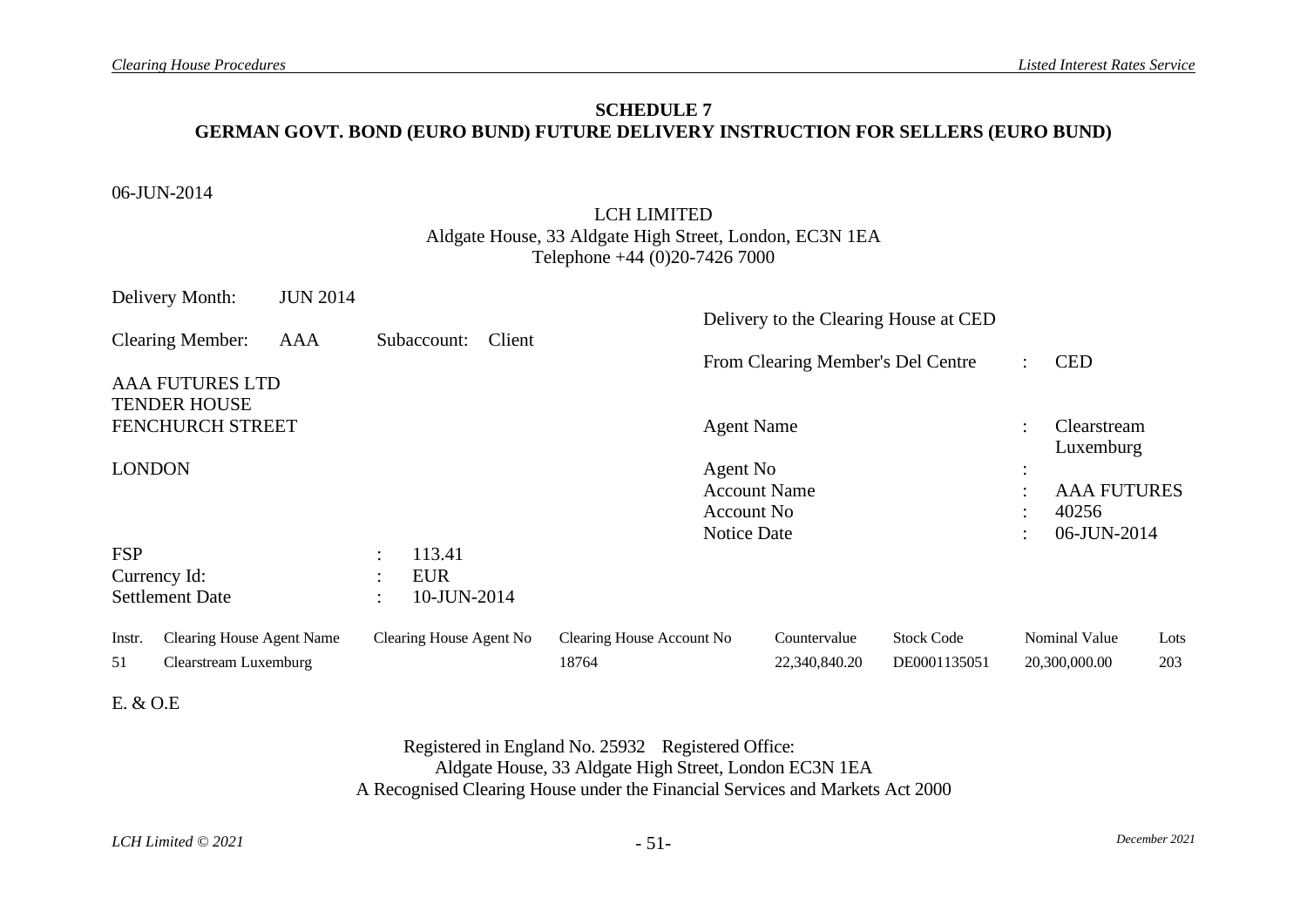## **SCHEDULE 8 GERMAN GOVT. BOND (EURO BUND) FUTURE DELIVERY INSTRUCTION FOR BUYERS (EURO BUND)**

#### 06-JUN-2014

## LCH LIMITED Aldgate House, 33 Aldgate High Street, London, EC3N 1EA

<span id="page-53-0"></span>

|                                         |                                            |                        |                      |             |  |        |                                       |                               | Delivery from the Clearing House at CED |                   |                    |                       |      |
|-----------------------------------------|--------------------------------------------|------------------------|----------------------|-------------|--|--------|---------------------------------------|-------------------------------|-----------------------------------------|-------------------|--------------------|-----------------------|------|
|                                         | Delivery Month:<br><b>Clearing Member:</b> | <b>JUN 2014</b><br>AAA |                      | Subaccount: |  | Client |                                       |                               |                                         |                   |                    |                       |      |
|                                         |                                            |                        |                      |             |  |        | To Clearing Member's Delivery Centre  |                               |                                         |                   |                    | $\therefore$ CED      |      |
|                                         | <b>AAA FUTURES LTD</b>                     |                        |                      |             |  |        |                                       |                               |                                         |                   |                    |                       |      |
| <b>TENDER HOUSE</b><br>FENCHURCH STREET |                                            |                        |                      |             |  |        |                                       | <b>Agent Name</b><br>Agent No |                                         |                   | $\bullet$          | Clearstream Luxemburg |      |
| <b>LONDON</b>                           |                                            |                        |                      |             |  |        | <b>Account Name</b>                   |                               |                                         | $\bullet$         | <b>AAA FUTURES</b> |                       |      |
|                                         |                                            |                        |                      |             |  |        |                                       | Account No.                   |                                         |                   | ÷                  | 40256                 |      |
| <b>FSP</b>                              |                                            |                        | $\bullet$ .          | 113.41      |  |        |                                       | <b>Notice Date</b>            |                                         |                   |                    | $: 06$ -JUN-2014      |      |
| Currency Id:                            |                                            |                        | $\bullet$            | <b>EUR</b>  |  |        |                                       |                               |                                         |                   |                    |                       |      |
|                                         | <b>Settlement Date</b>                     |                        | $\ddot{\phantom{0}}$ | 10-JUN-2014 |  |        |                                       |                               |                                         |                   |                    |                       |      |
| Instr.                                  | <b>Clearing House Agent Name</b>           |                        | Clearing<br>No       |             |  |        | House Agent Clearing House Account No |                               | Countervalue                            | <b>Stock Code</b> |                    | Nominal Value         | Lots |
| 41                                      | Clearstream Luxemburg                      |                        |                      |             |  |        | 18764                                 |                               | 22,340,840.20                           | DE0001135051      |                    | 20,300,000.00         | 203  |

## E. & O.E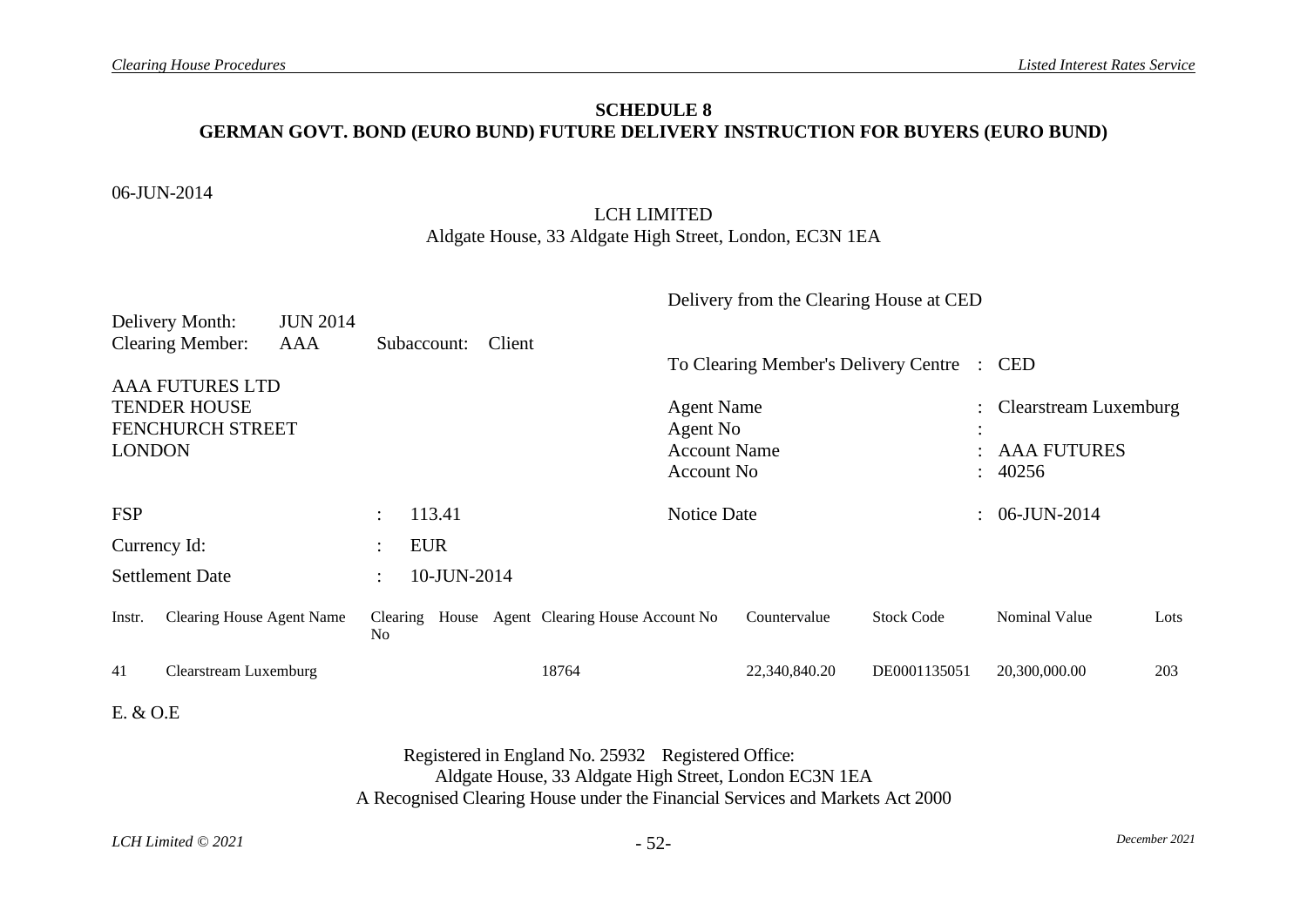#### **SCHEDULE 9 ACCOUNT SALE (BOBL)**

<span id="page-54-0"></span>08-SEP-2014

### LCH LIMITED

Aldgate House 33 Aldgate High Street London EC3N 1EA Telephone +44 (0)20-7426 7000 Fax +44 (0)20-7426 7001

| <b>Clearing Member</b>                                                                            | $\ddot{\cdot}$       | <b>AAA</b>                                 | Subaccount :           |                           | House                                          |  |  |  |  |  |  |
|---------------------------------------------------------------------------------------------------|----------------------|--------------------------------------------|------------------------|---------------------------|------------------------------------------------|--|--|--|--|--|--|
| Ref Id                                                                                            | $\ddot{\cdot}$       | 3                                          |                        |                           |                                                |  |  |  |  |  |  |
| <b>AAA FUTURES LTD</b><br><b>TENDER HOUSE</b><br><b>FENCHURCH STREET</b><br><b>LONDON EC3 4DR</b> |                      |                                            |                        |                           |                                                |  |  |  |  |  |  |
| In a/c with LCH Limited                                                                           |                      |                                            |                        |                           |                                                |  |  |  |  |  |  |
|                                                                                                   |                      |                                            |                        |                           |                                                |  |  |  |  |  |  |
| <b>GERMAN GOVT. BOND (BOBL) FUTURE</b>                                                            |                      |                                            |                        |                           |                                                |  |  |  |  |  |  |
| Delivery Month<br>$\mathbb{R}^{\mathbb{Z}}$                                                       |                      | <b>SEP 2014</b>                            | <b>Settlement Date</b> | $\mathbb{R}^{\mathbb{Z}}$ | 10-SEP-2014                                    |  |  |  |  |  |  |
| Tendered in fulfilment of 203 lots of:                                                            |                      |                                            |                        |                           |                                                |  |  |  |  |  |  |
| <b>Stock Code</b><br><b>Coupon Rate</b><br><b>Maturity Date</b>                                   |                      | DE0001135052<br>$: 5.250\%$<br>04-APR-2019 |                        |                           |                                                |  |  |  |  |  |  |
| <b>Nominal Value</b><br><b>EDSP</b><br><b>Price Factor</b><br><b>Accrued Interest</b>             |                      | <b>EUR</b>                                 |                        |                           | 20,300,000.00<br>113.41<br>0.950491<br>2258.22 |  |  |  |  |  |  |
| Countervalue                                                                                      | $\ddot{\phantom{a}}$ | <b>EUR</b>                                 |                        |                           | 22,340,840.20                                  |  |  |  |  |  |  |

E. & O.E.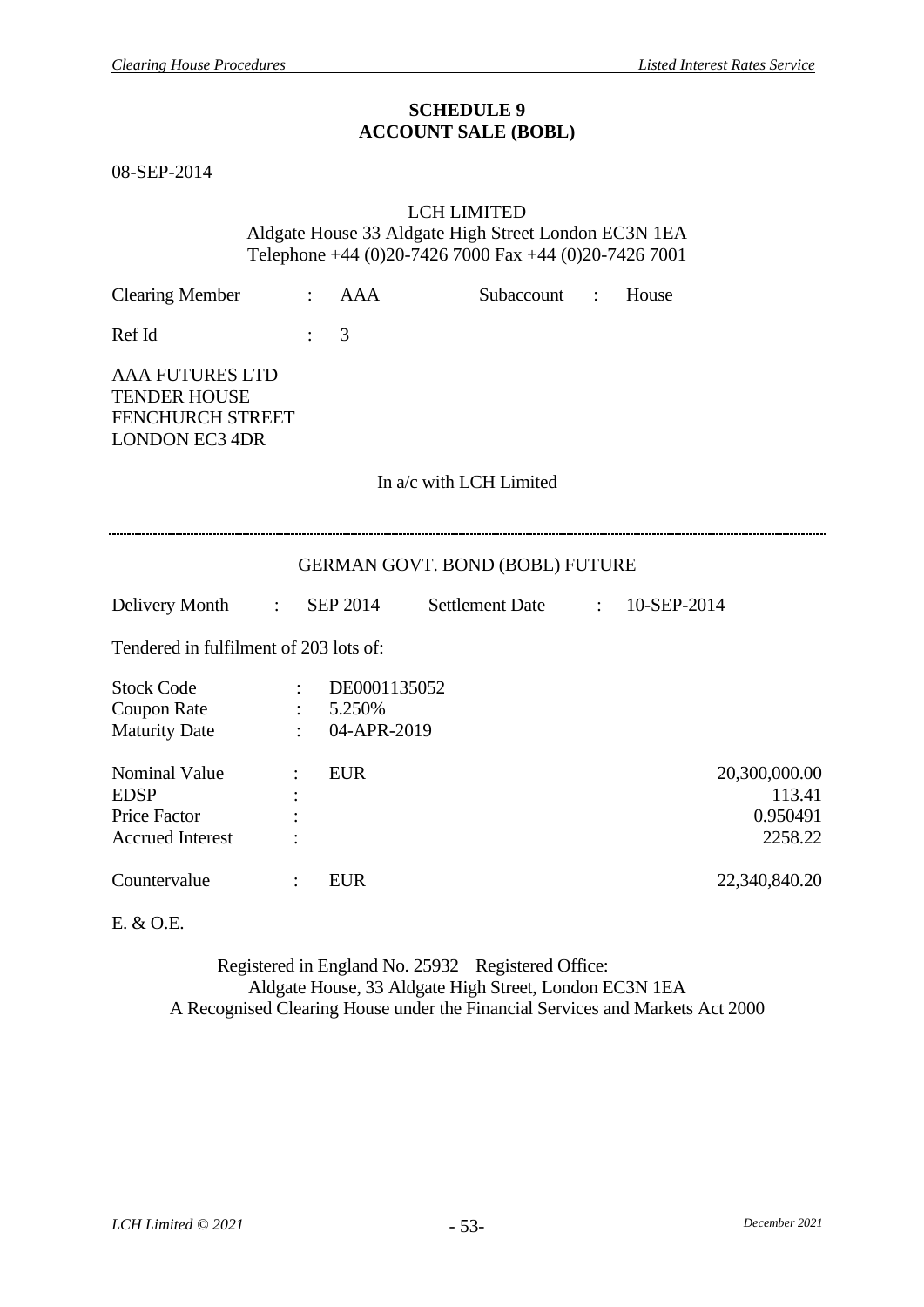#### **SCHEDULE 10 INVOICE**

<span id="page-55-0"></span>08-SEP-2014

#### LCH LIMITED

Aldgate House 33 Aldgate High Street London EC3N 1EA Telephone +44 (0)20-7426 7000 Fax +44 (0)20-7426 7001

| <b>Clearing Member</b>                                                                            | $\ddot{\cdot}$ | <b>AAA</b>                                 | Subaccount              | $\mathbf{L}$              | House                                          |  |  |  |  |  |
|---------------------------------------------------------------------------------------------------|----------------|--------------------------------------------|-------------------------|---------------------------|------------------------------------------------|--|--|--|--|--|
| Ref Id                                                                                            |                | 3                                          |                         |                           |                                                |  |  |  |  |  |
| <b>AAA FUTURES LTD</b><br><b>TENDER HOUSE</b><br><b>FENCHURCH STREET</b><br><b>LONDON EC3 4DR</b> |                |                                            |                         |                           |                                                |  |  |  |  |  |
|                                                                                                   |                |                                            | In a/c with LCH Limited |                           |                                                |  |  |  |  |  |
|                                                                                                   |                |                                            |                         |                           |                                                |  |  |  |  |  |
| <b>GERMAN GOVT. BOND (BOBL) FUTURE</b>                                                            |                |                                            |                         |                           |                                                |  |  |  |  |  |
| Delivery Month<br>$\mathcal{L}^{\text{max}}$                                                      |                | <b>SEP 2014</b>                            | <b>Settlement Date</b>  | $\mathbb{R}^{\mathbb{Z}}$ | 10-SEP-2014                                    |  |  |  |  |  |
| Tendered in fulfilment of 203 lots of:                                                            |                |                                            |                         |                           |                                                |  |  |  |  |  |
| <b>Stock Code</b><br><b>Coupon Rate</b><br><b>Maturity Date</b>                                   |                | DE0001135052<br>$: 5.250\%$<br>04-APR-2019 |                         |                           |                                                |  |  |  |  |  |
| <b>Nominal Value</b><br><b>EDSP</b><br><b>Price Factor</b><br><b>Accrued Interest</b>             |                | <b>EUR</b>                                 |                         |                           | 20,300,000.00<br>113.41<br>0.950491<br>2258.22 |  |  |  |  |  |
| Countervalue                                                                                      | $\ddot{\cdot}$ | <b>EUR</b>                                 |                         |                           | 22,340,840.20                                  |  |  |  |  |  |

E. & O.E.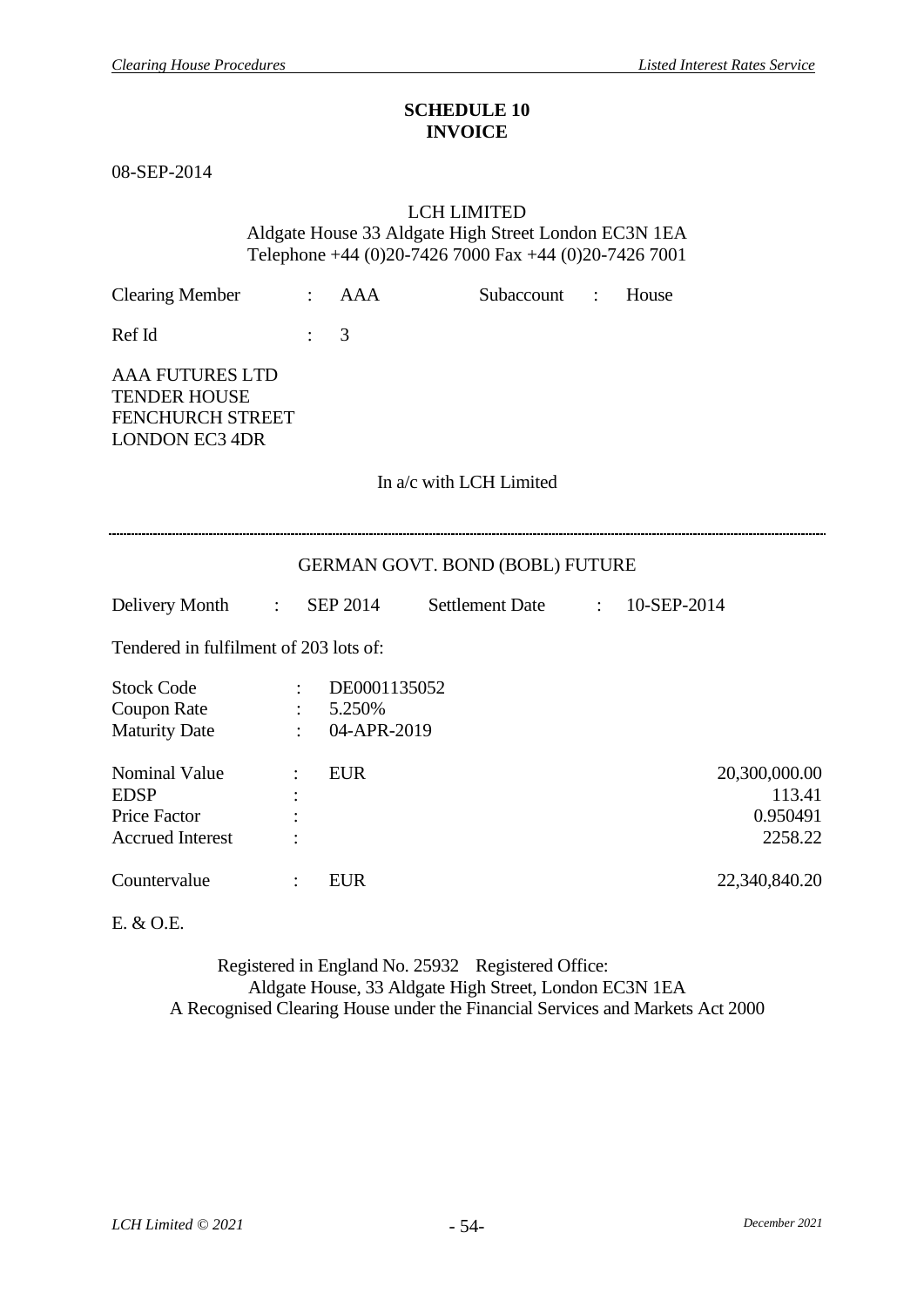## **SCHEDULE 11 BOBL FUTURE DELIVERY INSTRUCTION FOR SELLERS**

08-SEP-2014

## LCH LIMITED

### Aldgate House, 33 Aldgate High Street, London, EC3N 1EA Telephone +44 (0)20-7426 7000

|               | Delivery Month:                  | <b>SEP 2014</b> |                        |             |        |                                                   |                   | Delivery to the Clearing House at CED |                   |                      |                       |      |
|---------------|----------------------------------|-----------------|------------------------|-------------|--------|---------------------------------------------------|-------------------|---------------------------------------|-------------------|----------------------|-----------------------|------|
|               | <b>Clearing Member:</b>          | AAA             |                        | Subaccount: | Client |                                                   |                   | From Clearing Members Del Centre      |                   | $\ddot{\phantom{a}}$ | <b>CED</b>            |      |
|               | <b>AAA FUTURES LTD</b>           |                 |                        |             |        |                                                   |                   |                                       |                   |                      |                       |      |
|               | <b>TENDER HOUSE</b>              |                 |                        |             |        |                                                   | <b>Agent Name</b> |                                       |                   | $\ddot{\cdot}$       | Clearstream Luxemburg |      |
|               | FENCHURCH STREET                 |                 |                        |             |        |                                                   | Agent No          |                                       |                   | $\bullet$            |                       |      |
| <b>LONDON</b> |                                  |                 |                        |             |        | <b>Account Name</b>                               |                   |                                       |                   | <b>AAA FUTURES</b>   |                       |      |
|               |                                  |                 |                        |             |        |                                                   | Account No        |                                       |                   |                      | 40256                 |      |
| <b>FSP</b>    |                                  |                 | $\ddot{\phantom{a}}$   | 113.41      |        |                                                   | Notice Date       |                                       |                   |                      | 08-SEP-2014           |      |
| Currency Id:  |                                  |                 | $\bullet$<br>$\bullet$ | <b>EUR</b>  |        |                                                   |                   |                                       |                   |                      |                       |      |
|               | <b>Settlement Date</b>           |                 | $\ddot{\phantom{a}}$   | 10-SEP-2014 |        |                                                   |                   |                                       |                   |                      |                       |      |
| Instr.        | <b>Clearing House Agent Name</b> |                 |                        |             |        | Clearing House Agent No Clearing House Account No |                   | Countervalue                          | <b>Stock Code</b> |                      | <b>Nominal Value</b>  | Lots |
| 51            | Clearstream Luxemburg            |                 |                        |             |        | 18764                                             |                   | 22,340,840.20                         | DE0001135051      |                      | 20,300,000.00         | 203  |
|               |                                  |                 |                        |             |        |                                                   |                   |                                       |                   |                      |                       |      |

<span id="page-56-0"></span>E. & O.E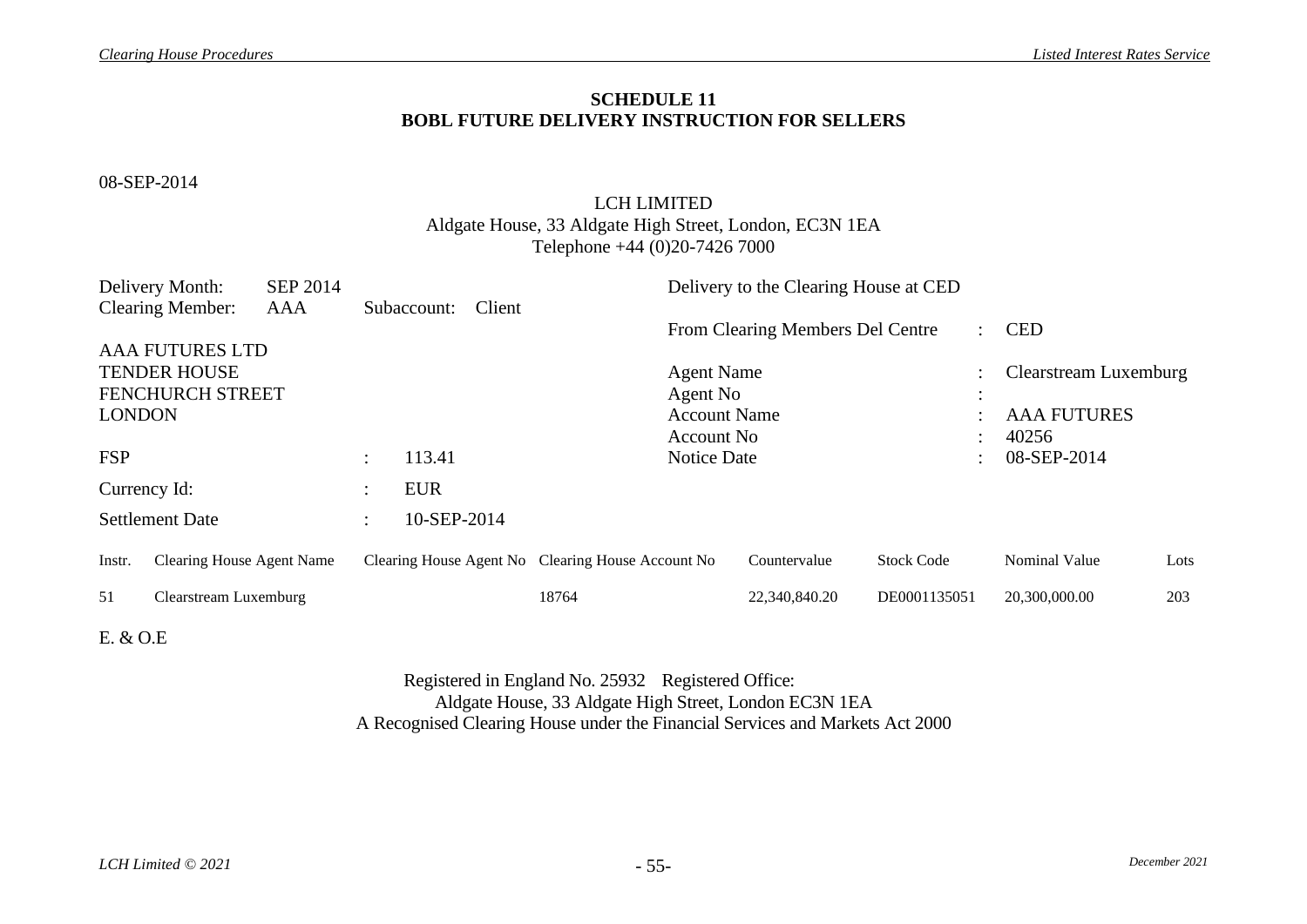## **SCHEDULE 12 BOBL FUTURE DELIVERY INSTRUCTION FOR BUYERS (BOBL)**

08-SEP-2014

## LCH LIMITED Aldgate House, 33 Aldgate High Street, London, EC3N 1EA Telephone +44 (0)20-7426 7000

<span id="page-57-0"></span>

| Delivery Month:<br>2014            | <b>SEP</b> |                               |                                                                                                              |                     |                                         |                       |      |
|------------------------------------|------------|-------------------------------|--------------------------------------------------------------------------------------------------------------|---------------------|-----------------------------------------|-----------------------|------|
|                                    |            |                               |                                                                                                              |                     | Delivery from the Clearing House at CED |                       |      |
| <b>Clearing Member:</b>            | AAA        | Client<br>Subaccount:         |                                                                                                              | Centre              | To Clearing Member's Delivery : CED     |                       |      |
| <b>AAA FUTURES LTD</b>             |            |                               |                                                                                                              |                     |                                         |                       |      |
| <b>TENDER HOUSE</b>                |            |                               |                                                                                                              | <b>Agent Name</b>   |                                         | Clearstream Luxemburg |      |
| FENCHURCH STREET                   |            |                               |                                                                                                              |                     |                                         |                       |      |
| <b>LONDON</b>                      |            |                               |                                                                                                              | Agent No            |                                         |                       |      |
|                                    |            |                               |                                                                                                              | <b>Account Name</b> |                                         | <b>AAA FUTURES</b>    |      |
|                                    |            |                               |                                                                                                              | <b>Account No</b>   |                                         | 40256                 |      |
|                                    |            |                               |                                                                                                              | Notice Date         |                                         | 08-SEP-2014           |      |
| <b>FSP</b>                         |            | 113.41<br>$\ddot{\cdot}$      |                                                                                                              |                     |                                         |                       |      |
| Currency Id:                       |            | <b>EUR</b>                    |                                                                                                              |                     |                                         |                       |      |
| <b>Settlement Date</b>             |            | 10-SEP-2014<br>$\bullet$      |                                                                                                              |                     |                                         |                       |      |
| Clearing<br>Instr.<br>Name         | House      | Agent Clearing House Agent No | Clearing House Account No                                                                                    | Countervalue        | <b>Stock Code</b>                       | Nominal Value         | Lots |
| 41<br><b>Clearstream Luxemburg</b> |            |                               | 18764                                                                                                        | 22,340,840.20       | DE0001135052                            | 20,300,000.00         | 203  |
| E. & O.E                           |            |                               |                                                                                                              |                     |                                         |                       |      |
|                                    |            |                               | Registered in England No. 25932 Registered Office:<br>Aldgate House, 33 Aldgate High Street, London EC3N 1EA |                     |                                         |                       |      |

A Recognised Clearing House under the Financial Services and Markets Act 2000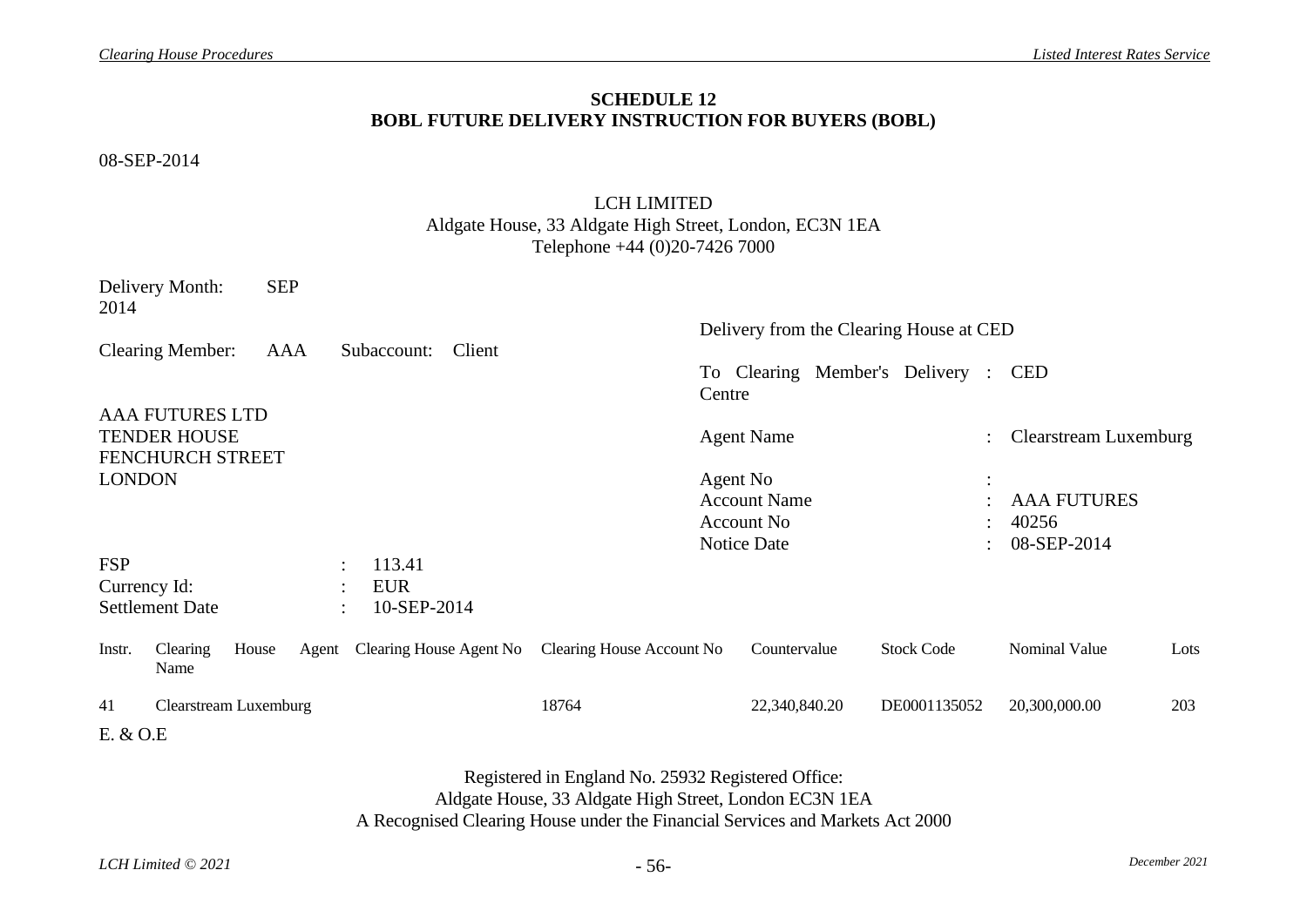### **SCHEDULE 13 ACCOUNT SALE (SCHATZ)**

<span id="page-58-0"></span>08-SEP-2014

#### LCH LIMITED Aldgate House 33 Aldgate High Street London EC3N 1EA Telephone +44 (0)20-7426 7000 Fax +44 (0)20-7426 7001

| <b>Clearing Member</b>                                                                        |                | <b>AAA</b>      | Subaccount                        | $\ddot{\cdot}$            | House       |                                                |
|-----------------------------------------------------------------------------------------------|----------------|-----------------|-----------------------------------|---------------------------|-------------|------------------------------------------------|
| Ref Id                                                                                        | $\ddot{\cdot}$ | 3               |                                   |                           |             |                                                |
| <b>AAA FUTURES LTD</b><br><b>TENDER HOUSE</b><br>FENCHURCH STREET<br><b>LONDON</b><br>EC3 4DR |                |                 |                                   |                           |             |                                                |
|                                                                                               |                |                 | In a/c with LCH Limited           |                           |             |                                                |
|                                                                                               |                |                 | GERMAN GOVT. BOND (SCHATZ) FUTURE |                           |             |                                                |
| Delivery Month<br>$\mathbb{R}^{\mathbb{Z}}$                                                   |                | <b>SEP 2014</b> | <b>Settlement Date</b>            | $\mathbb{R}^{\mathbb{Z}}$ | 10-SEP-2014 |                                                |
| Tendered in fulfilment of 203 lots of:-                                                       |                |                 |                                   |                           |             |                                                |
| <b>Stock Code</b>                                                                             |                |                 | DE0001135053                      |                           |             |                                                |
| <b>Coupon Rate</b><br><b>Maturity Date</b>                                                    |                |                 | 5.250%<br>04-AUG-2016             |                           |             |                                                |
| <b>Nominal Value</b><br><b>EDSP</b><br><b>Price Factor</b><br><b>Accrued Interest</b>         |                |                 | <b>EUR</b>                        |                           |             | 20,300,000.00<br>113.41<br>0.950491<br>2258.22 |
| Countervalue                                                                                  |                |                 | <b>EUR</b>                        |                           |             | 22,340,840.20                                  |

E. & O.E.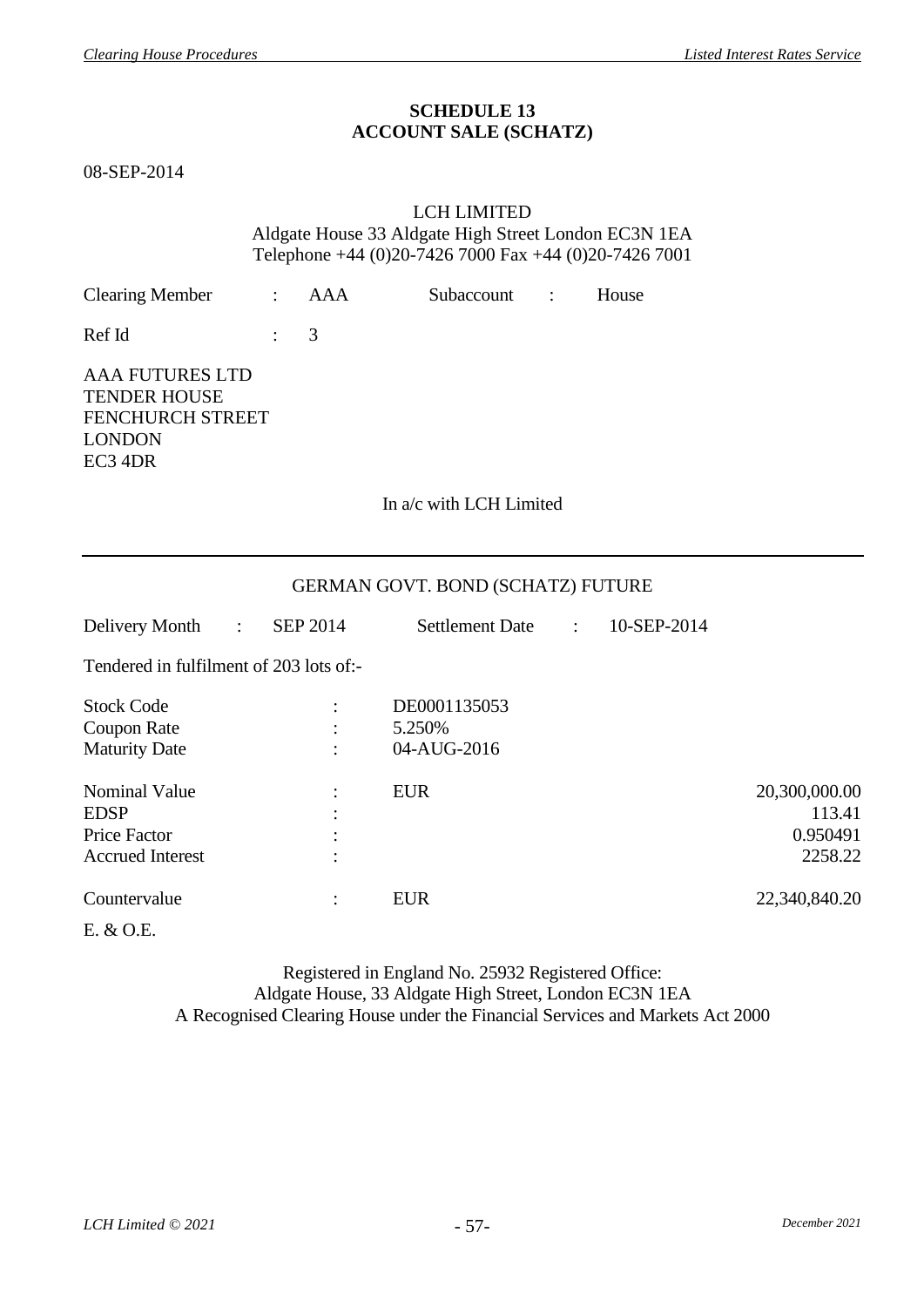### **SCHEDULE 14 INVOICE (SCHATZ)**

<span id="page-59-0"></span>08-SEP-2014

#### LCH LIMITED Aldgate House 33 Aldgate High Street London EC3N 1EA Telephone +44 (0)20-7426 7000 Fax +44 (0)20-7426 7001

| <b>Clearing Member</b>                                                                        | : AAA          | : House<br>Subaccount                 |                                                |
|-----------------------------------------------------------------------------------------------|----------------|---------------------------------------|------------------------------------------------|
| Ref Id                                                                                        | $\therefore$ 3 |                                       |                                                |
| <b>AAA FUTURES LTD</b><br><b>TENDER HOUSE</b><br>FENCHURCH STREET<br><b>LONDON</b><br>EC3 4DR |                |                                       |                                                |
|                                                                                               |                | In a/c with LCH Limited               |                                                |
|                                                                                               |                | GERMAN GOVT. BOND (SCHATZ) FUTURE     |                                                |
| Delivery Month<br>$\sim$ 100 $\sim$                                                           | SEP 2014       | Settlement Date :<br>10-SEP-2014      |                                                |
| Tendered in fulfilment of 203 lots of:-                                                       |                |                                       |                                                |
| <b>Stock Code</b><br>Coupon Rate<br><b>Maturity Date</b>                                      |                | DE0001135053<br>5.250%<br>04-AUG-2016 |                                                |
| <b>Nominal Value</b><br><b>EDSP</b><br>Price Factor<br><b>Accrued Interest</b>                |                | <b>EUR</b>                            | 20,300,000.00<br>113.41<br>0.950491<br>2258.22 |
| Countervalue<br>E. & O.E.                                                                     | $\ddot{\cdot}$ | <b>EUR</b>                            | 22,340,840.20                                  |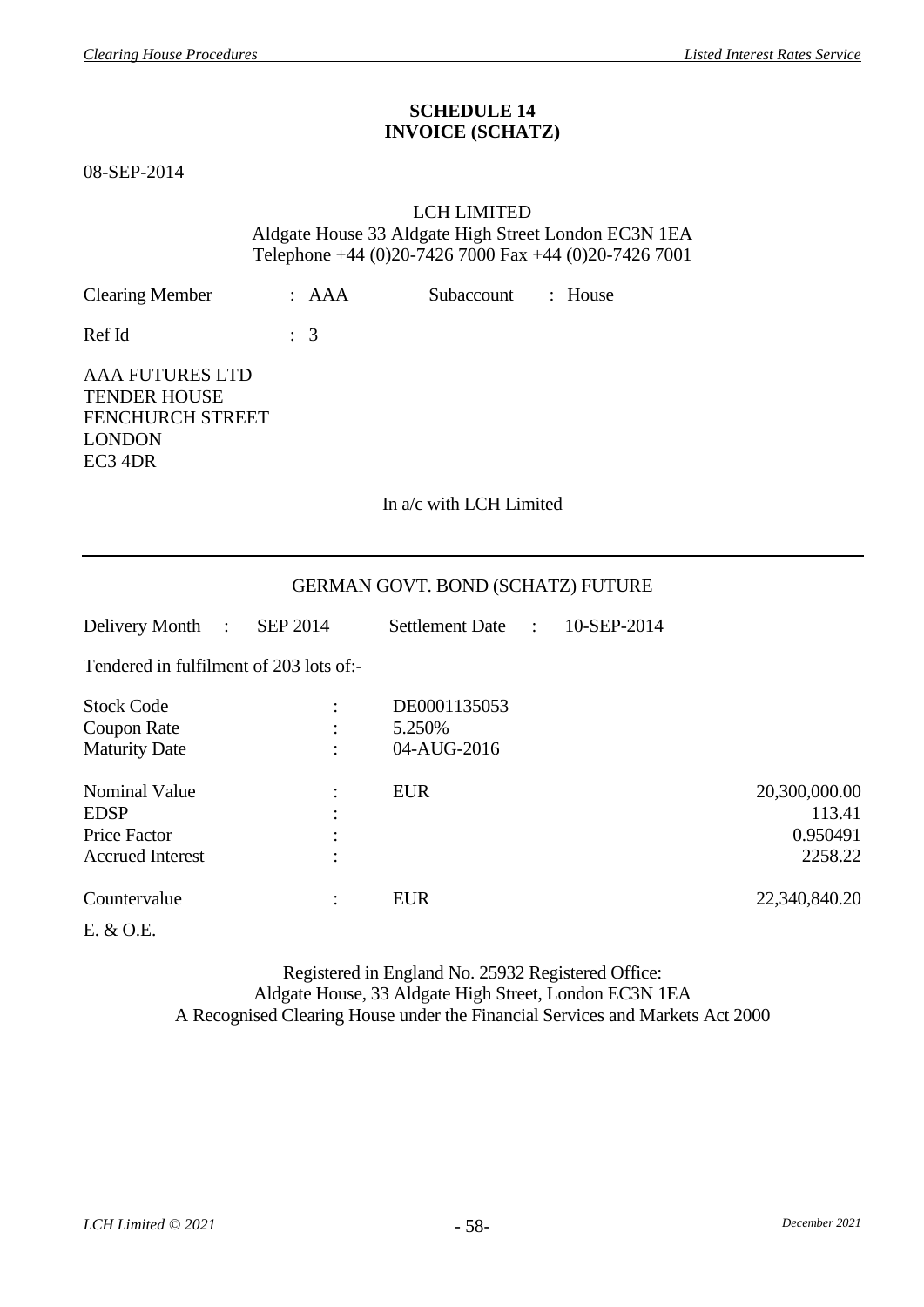### **SCHEDULE 15 SCHATZ FUTURE DELIVERY INSTRUCTION FOR SELLERS (SCHATZ)**

08-SEP-2014

### LCH LIMITED Aldgate House, 33 Aldgate High Street, London, EC3N 1EA Telephone +44 (0)20-7426 7000

<span id="page-60-0"></span>

| Delivery Month: |                                                                          |                      | <b>SEP 2014</b>         |                           |                                                               |                                       |                   |                  |                                            |      |
|-----------------|--------------------------------------------------------------------------|----------------------|-------------------------|---------------------------|---------------------------------------------------------------|---------------------------------------|-------------------|------------------|--------------------------------------------|------|
|                 | <b>Clearing Member:</b><br>AAA                                           |                      | Client<br>Subaccount:   |                           |                                                               | Delivery to the Clearing House at CED |                   |                  |                                            |      |
|                 |                                                                          |                      |                         |                           |                                                               | From Clearing Member's Del Centre     |                   | $\therefore$ CED |                                            |      |
|                 | <b>AAA FUTURES LTD</b><br><b>TENDER HOUSE</b><br><b>FENCHURCH STREET</b> |                      |                         |                           | <b>Agent Name</b>                                             |                                       |                   |                  | Clearstream Luxemburg                      |      |
| <b>LONDON</b>   |                                                                          |                      |                         |                           | Agent No<br><b>Account Name</b><br>Account No.<br>Notice Date |                                       | $\cdot$           |                  | <b>AAA FUTURES</b><br>40256<br>08-SEP-2014 |      |
| <b>FSP</b>      |                                                                          | $\sim$               | 113.41                  |                           |                                                               |                                       |                   |                  |                                            |      |
| Currency Id:    |                                                                          | $\ddot{\phantom{1}}$ | <b>EUR</b>              |                           |                                                               |                                       |                   |                  |                                            |      |
|                 | <b>Settlement Date</b>                                                   | $\bullet$            | 10-SEP-2014             |                           |                                                               |                                       |                   |                  |                                            |      |
| Instr.          | <b>Clearing House Agent Name</b>                                         |                      | Clearing House Agent No | Clearing House Account No |                                                               | Countervalue                          | <b>Stock Code</b> |                  | <b>Nominal Value</b>                       | Lots |
| 51              | Clearstream Luxemburg                                                    |                      |                         | 18764                     |                                                               | 22,340,840.20                         | DE0001135053      |                  | 20,300,000.00                              | 203  |
| E. & O.E        |                                                                          |                      |                         |                           |                                                               |                                       |                   |                  |                                            |      |